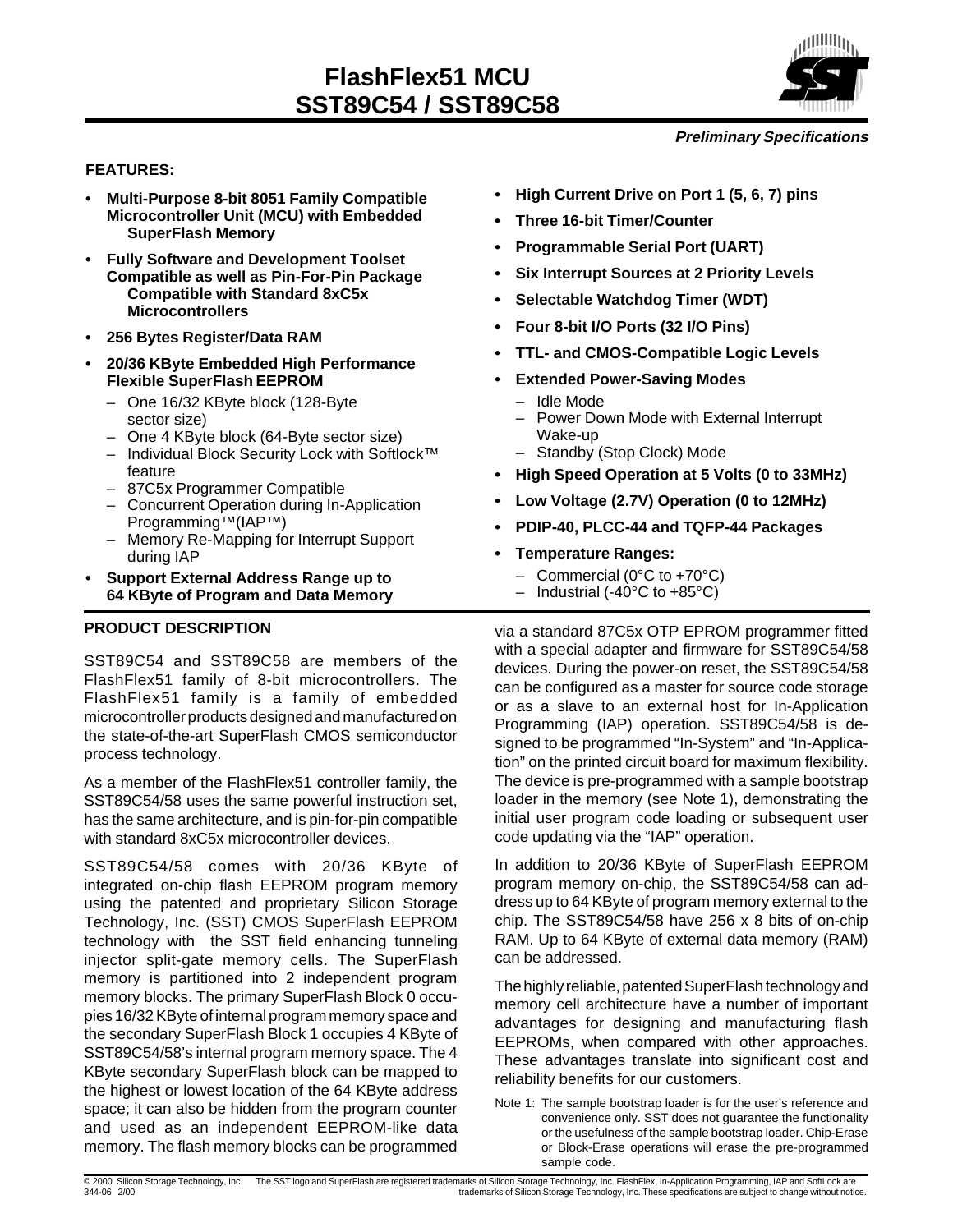

**Preliminary Specifications** 

## **TABLE OF CONTENTS**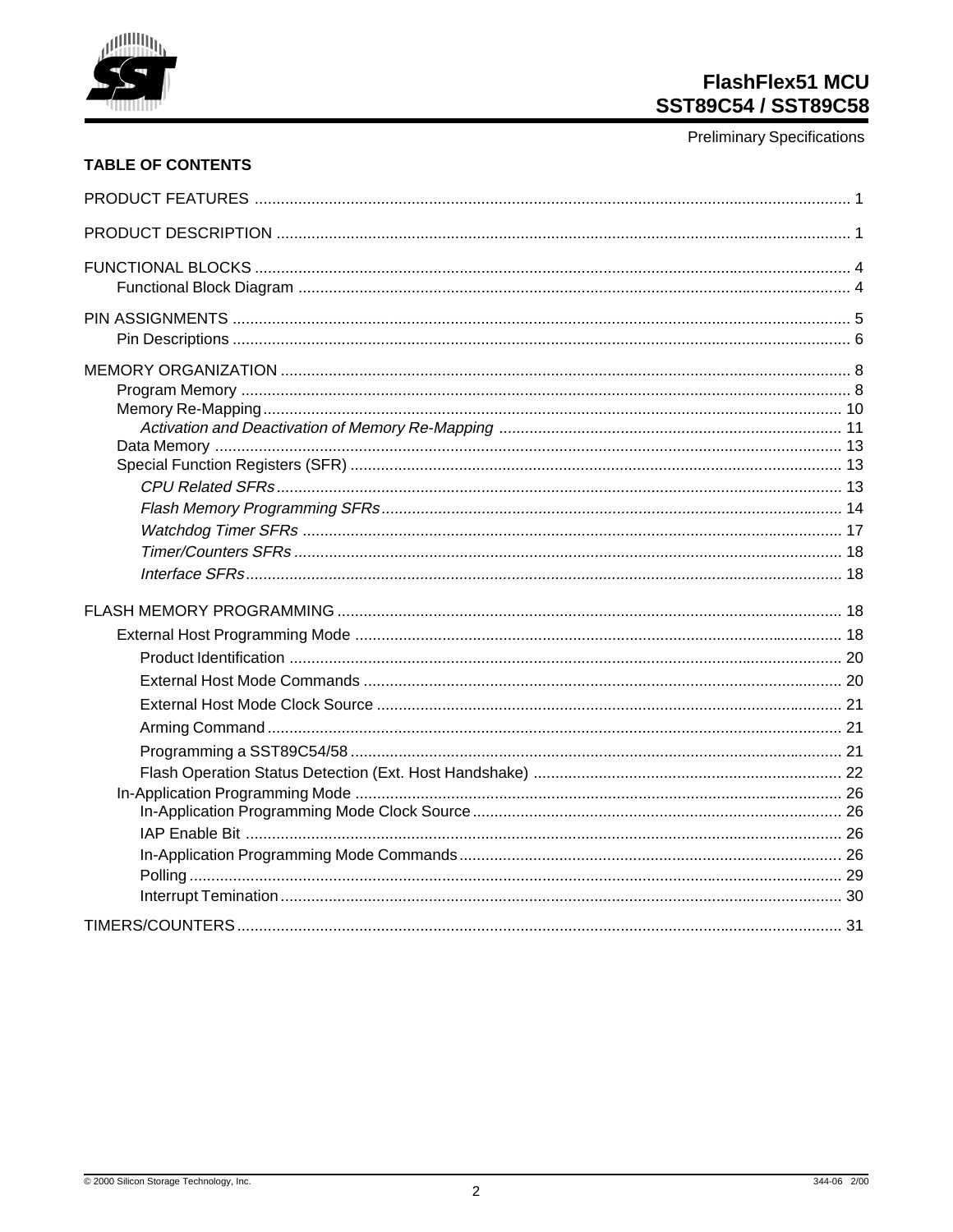

**Preliminary Specifications**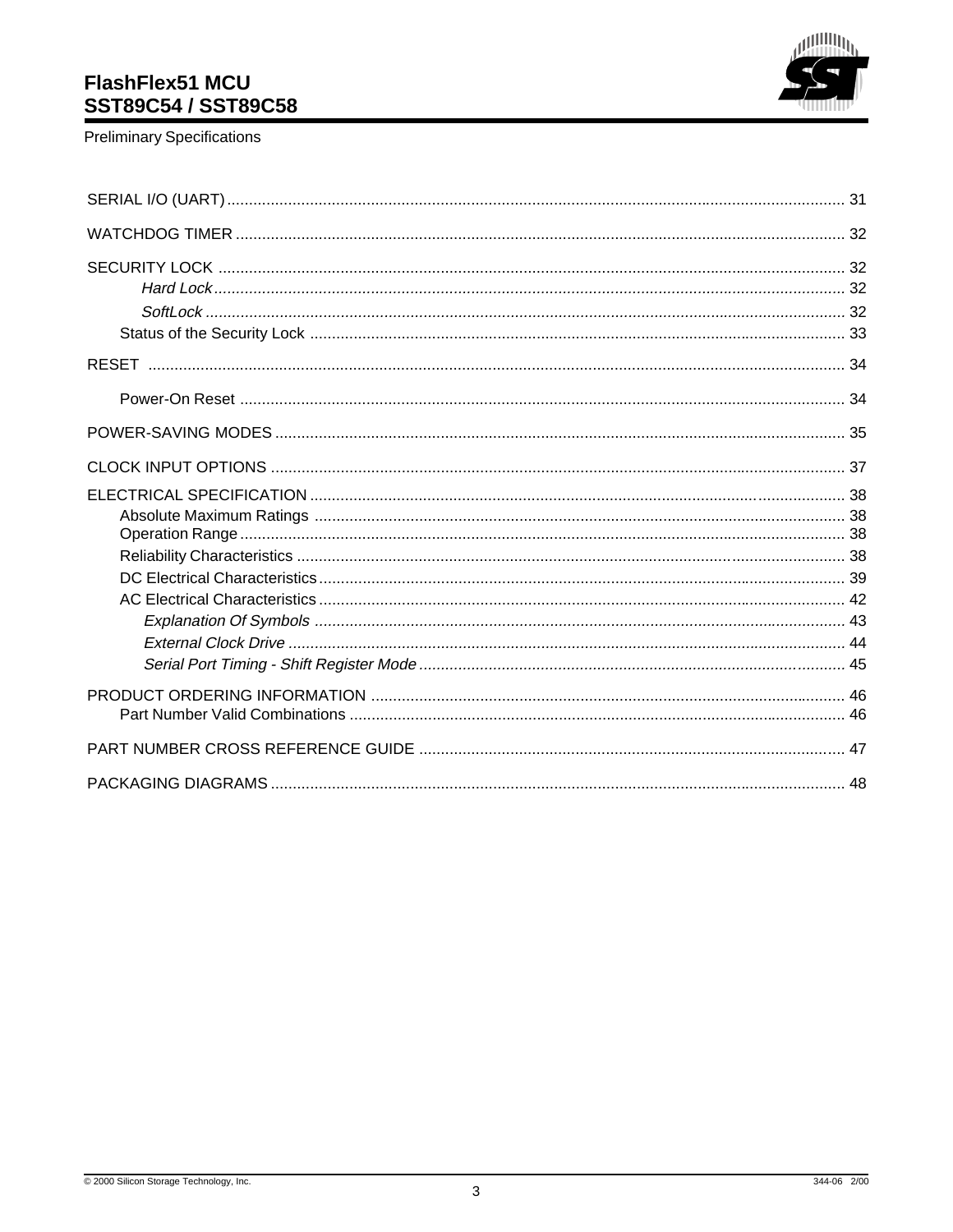

Preliminary Specifications

#### **FUNCTIONAL BLOCKS**

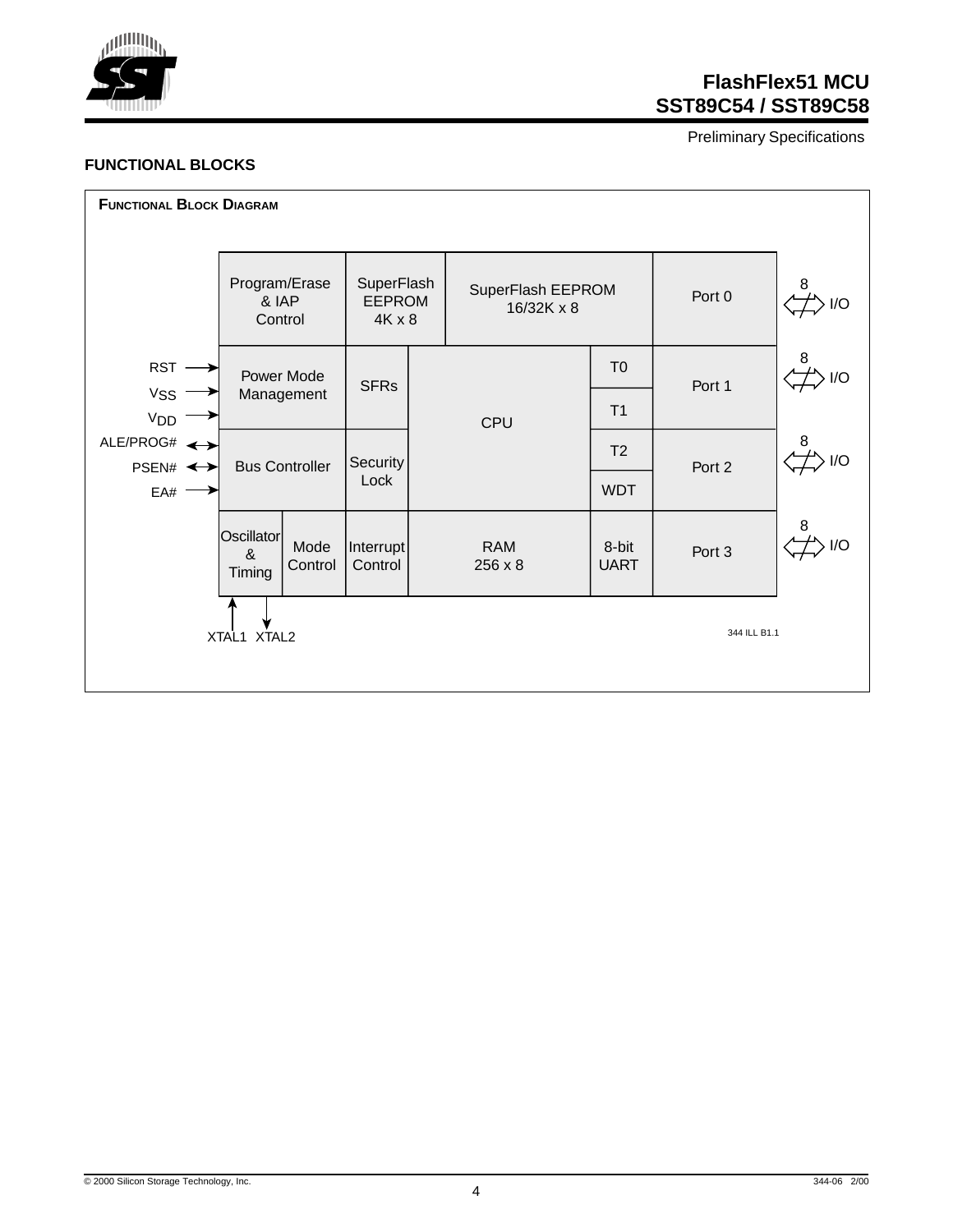Preliminary Specifications

#### **PIN ASSIGNMENTS**





**FIGURE 2: PIN ASSIGNMENTS FOR 44-PIN TQFP TQJ-PACKAGE**



#### **FIGURE 3: PIN ASSIGNMENTS FOR 44-PIN PLCC NJ-PACKAGE**

Note: NC pins must be left unconnected.

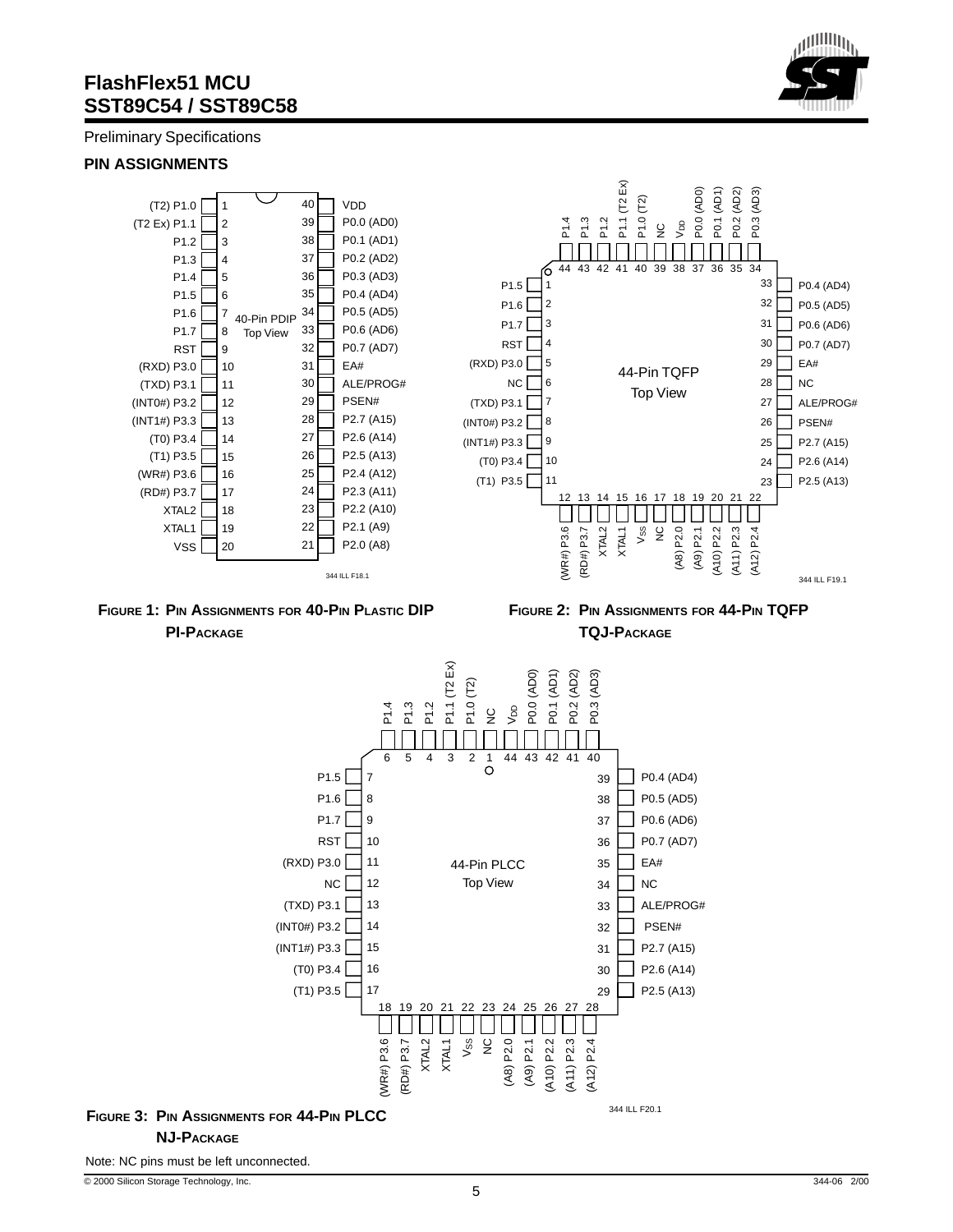

Preliminary Specifications

#### **TABLE 1: PIN DESCRIPTIONS**

| <b>Symbol</b>     | Type <sup>1</sup>             | <b>Name and Functions</b>                                                                                                                                                                                                                                                                                                                                                                                                                                                                                                                                                                                                                                                                                                                                                                                                                                                                                                       |
|-------------------|-------------------------------|---------------------------------------------------------------------------------------------------------------------------------------------------------------------------------------------------------------------------------------------------------------------------------------------------------------------------------------------------------------------------------------------------------------------------------------------------------------------------------------------------------------------------------------------------------------------------------------------------------------------------------------------------------------------------------------------------------------------------------------------------------------------------------------------------------------------------------------------------------------------------------------------------------------------------------|
| P0[7:0]           | I/O <sup>1</sup>              | <b>Port 0:</b> Port 0 is an 8-bit open drain bi-directional I/O port. As an output port each<br>pin can sink several LS TTL inputs. Port 0 pins that have 1's written to them<br>float, and in that state can be used as high-impedance inputs. Port 0 is also the<br>multiplexed low-order address and data bus during accesses to external<br>memory. In this application it uses strong internal pull-ups when transitioning<br>to 1's. Port 0 also receives the code bytes during FLASH MEMORY<br>programming, and outputs the code bytes during program verification. External<br>pull-ups are required during program verification.                                                                                                                                                                                                                                                                                       |
| P1[7:0]           | I/O with internal<br>pull-ups | Port 1: Port 1 is an 8-bit bi-directional I/O port with internal pull-ups. The Port 1<br>output buffers can drive LS TTL inputs. Port 1 pins that have 1's written to them<br>are pulled high by the internal pull-ups, and in that state can be used as<br>inputs. As inputs, Port 1 pins that are externally pulled low will source current<br>$(I_{IL}$ , on the data sheet) because of the internal pull-ups. P1(5, 6, 7) have high<br>current drive of 16mA. Port 1 also receives the low-order address bytes during<br>FLASH MEMORY programming and program verification.                                                                                                                                                                                                                                                                                                                                                 |
| P <sub>1[0]</sub> | $\mathbf{I}$                  | T2: (external count input to Timer/Counter 2), clock-out                                                                                                                                                                                                                                                                                                                                                                                                                                                                                                                                                                                                                                                                                                                                                                                                                                                                        |
| P1[1]             |                               | <b>T2EX:</b> (Timer/Counter 2 capture/reload trigger and direction control)                                                                                                                                                                                                                                                                                                                                                                                                                                                                                                                                                                                                                                                                                                                                                                                                                                                     |
| P2[7:0]           | I/O with internal<br>pull-ups | <b>Port 2:</b> Port 2 is an 8-bit bi-directional I/O port with internal pull-ups. Port 2 pins<br>that have 1's written to them are pulled high by the internal pull-ups, and<br>in that state can be used as inputs. As inputs, Port 2 pins that are externally<br>pulled low will source current $(I_{ L}$ , on the data sheet) because of the internal<br>pull-ups. Port 2 sends the high-order address byte during fetches from external<br>Program memory and during accesses to external Data Memory that use 16-bit<br>address (MOVX@DPTR). In this application it uses strong internal pull-ups<br>when outputting 1's. During accesses to external Data Memory that use 8-bit<br>addresses (MOVX@Ri), Port 2 sends the contents of the P2 Special Function<br>Register. Port 2 also receives some control signals and a partial of high-order<br>address bits during FLASH MEMORY programming and program verification. |
| P3[7:0]           | I/O with internal<br>pull-ups | Port 3: Port 3 is an 8-bit bidirectional I/O port with internal pull-ups. The Port 3<br>output buffers could drive LS TTL inputs. Port 3 pins that have 1's written to them<br>are pulled high by the internal pull-ups, and in that state can be used as inputs.<br>As inputs, Port 3 pins that are externally pulled low will source current ( $I_{IL}$ , on the<br>data sheet) because of the pull-ups. Port 3 also serves the functions of various<br>special features of the FlashFlex51 Family. Port 3 also receives some control<br>signals and a partial of high-order address bits during FLASH MEMORY<br>programming and program verification.                                                                                                                                                                                                                                                                        |
| P3[0]             |                               | <b>RXD:</b> Serial input line                                                                                                                                                                                                                                                                                                                                                                                                                                                                                                                                                                                                                                                                                                                                                                                                                                                                                                   |
| P3[1]             | $\mathsf O$                   | <b>TXD:</b> Serial output line                                                                                                                                                                                                                                                                                                                                                                                                                                                                                                                                                                                                                                                                                                                                                                                                                                                                                                  |
| P3[2]             | T                             | <b>INTO#:</b> External Interrupt 0                                                                                                                                                                                                                                                                                                                                                                                                                                                                                                                                                                                                                                                                                                                                                                                                                                                                                              |
| P3[3]             |                               | <b>INT1#:</b> External Interrupt 1                                                                                                                                                                                                                                                                                                                                                                                                                                                                                                                                                                                                                                                                                                                                                                                                                                                                                              |
| P3[4]             |                               | <b>TO:</b> Timer 0 external input                                                                                                                                                                                                                                                                                                                                                                                                                                                                                                                                                                                                                                                                                                                                                                                                                                                                                               |
| P3[5]             |                               | <b>T1:</b> Timer 1 external input                                                                                                                                                                                                                                                                                                                                                                                                                                                                                                                                                                                                                                                                                                                                                                                                                                                                                               |
| P3[6]             | $\circ$                       | <b>WR#:</b> External Data Memory Write strobe                                                                                                                                                                                                                                                                                                                                                                                                                                                                                                                                                                                                                                                                                                                                                                                                                                                                                   |
| P3[7]             | $\mathsf O$                   | RD#: External Data Memory Read strobe                                                                                                                                                                                                                                                                                                                                                                                                                                                                                                                                                                                                                                                                                                                                                                                                                                                                                           |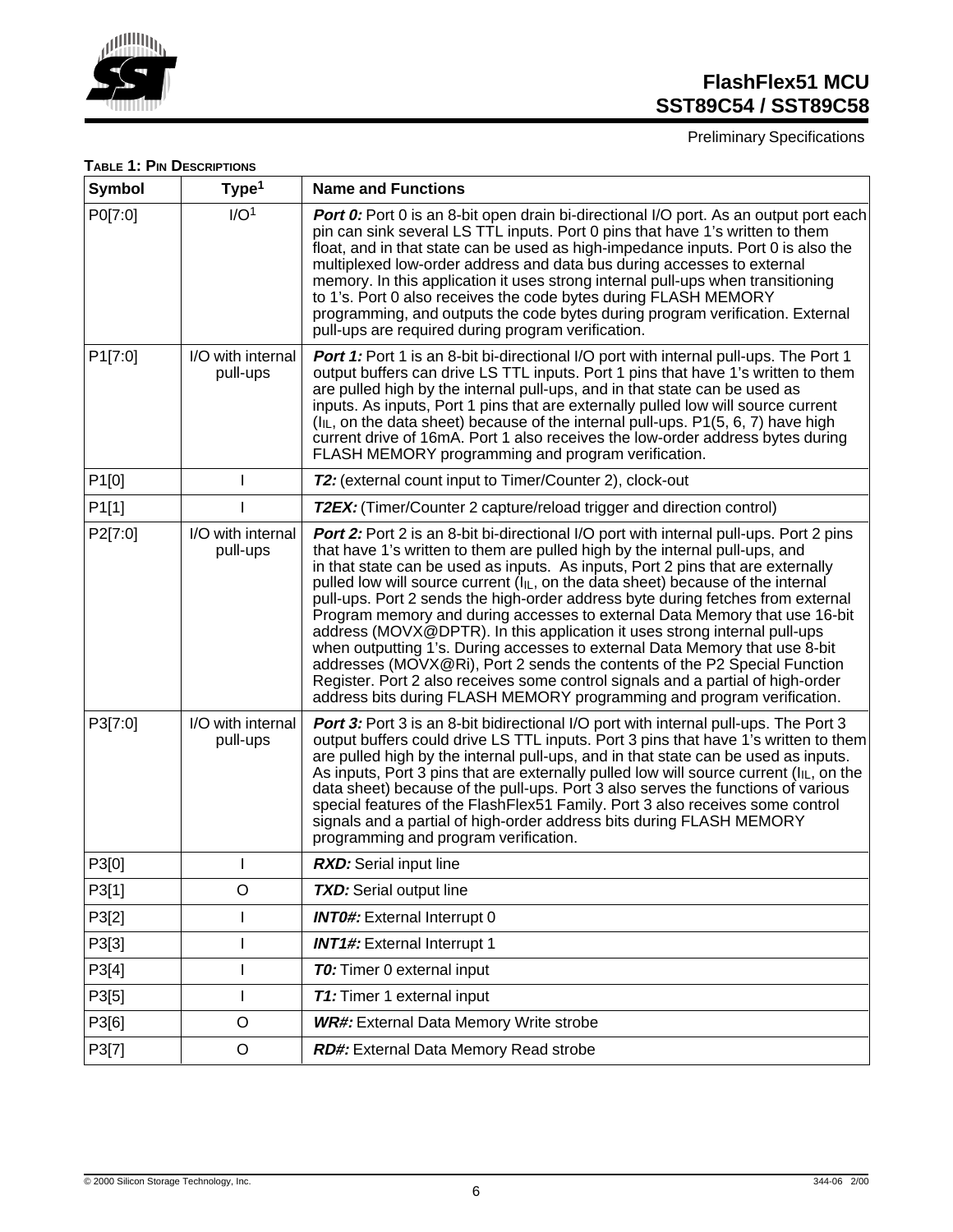#### Preliminary Specifications

#### **PIN DESCRIPTIONS (CONTINUED)**

| (無肌) <sub>)</sub> 。 |  |
|---------------------|--|
|                     |  |
|                     |  |

| <b>Symbol</b>              | Type <sup>1</sup>                       | <b>Name and Functions</b>                                                                                                                                                                                                                                                                                                                                                                                                                                                                                                                                                                                                                                    |
|----------------------------|-----------------------------------------|--------------------------------------------------------------------------------------------------------------------------------------------------------------------------------------------------------------------------------------------------------------------------------------------------------------------------------------------------------------------------------------------------------------------------------------------------------------------------------------------------------------------------------------------------------------------------------------------------------------------------------------------------------------|
| PSEN#                      | O/I                                     | <b>Program Store Enable: PSEN# is the Read strobe to External Program</b><br>Memory. When the SST89C54/58 are executing from Internal Program<br>Memory, PSEN# is inactive (high). When the device is executing code from<br>External Program Memory, PSEN# is activated twice each machine cycle,<br>except that two PSEN# activations are skipped during each access to External<br>Data Memory. While the RST input is continually held high (for more than ten<br>machine cycles), a forced high-to-low input transition on the PSEN# pin will bring<br>the device into the "External Host" mode for the internal flash memory<br>programming operation. |
| <b>RST</b>                 |                                         | <b>Reset:</b> A high logic state on this pin for two machine cycles (at least 24 oscillator<br>periods), while the oscillator is running resets the device. After a successful reset<br>is completed, if the PSEN# pin is driven by an input force with a high-to-low<br>transition while the RST input pin is continually held high, the device will enter the<br>"External Host" mode for the internal flash memory programming operation,<br>otherwise the device will enter the "Normal" operation mode.                                                                                                                                                 |
| EA#                        | ı                                       | <b>External Access Enable:</b> EA# must be connected to $V_{SS}$ in order to enable the<br>SST89C54/58 to fetch code from External Program Memory locations starting<br>at 0000h up to FFFFh. Note, however, that if the Security Lock is activated on<br>either block, the logic level at EA# is internally latched during reset. EA# must be<br>connected to $V_{DD}$ for internal program execution. The EA# pin can tolerate a high<br>voltage <sup>2</sup> of 12V (see Electrical Specification).                                                                                                                                                       |
| ALE/PROG#                  | I/O                                     | <b>Address Latch Enable:</b> ALE is the output signal for latching the low byte of the<br>address during accesses to external memory. This pin is also the programming<br>pulse input (PROG#).                                                                                                                                                                                                                                                                                                                                                                                                                                                               |
| XTAL1<br>XTAL <sub>2</sub> | L<br>O                                  | <b>Oscillator:</b> Input and output to the inverting oscillator amplifier. XTAL1 is input to<br>internal clock generation circuits from an external clock source.                                                                                                                                                                                                                                                                                                                                                                                                                                                                                            |
| V <sub>DD</sub>            |                                         | Power Supply: Supply voltage during normal, Idle, Power Down, and Standby<br>Mode operations.                                                                                                                                                                                                                                                                                                                                                                                                                                                                                                                                                                |
| <b>Vss</b>                 |                                         | <b>Ground:</b> Circuit ground. (0V reference)                                                                                                                                                                                                                                                                                                                                                                                                                                                                                                                                                                                                                |
|                            | Note: $1)$<br>$=$ Input<br>$O = Output$ | 344 PGM T1.6                                                                                                                                                                                                                                                                                                                                                                                                                                                                                                                                                                                                                                                 |

2) It is not necessary to receive a 12V programming supply voltage during flash programming.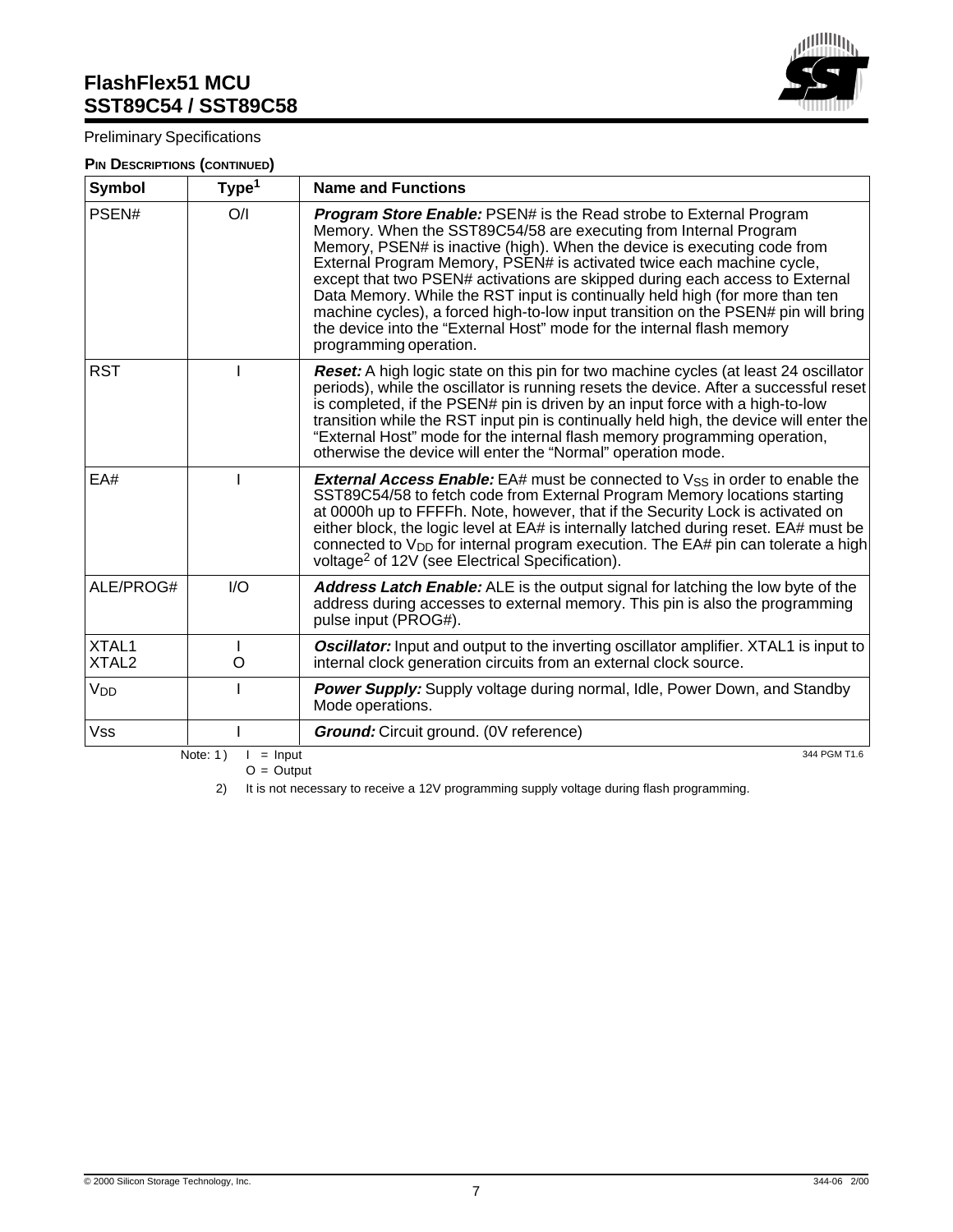

#### Preliminary Specifications

#### **MEMORY ORGANIZATION**

The SST89C54/58 have separate address spaces for program and data memory.

#### **Program Memory**

There are two internal flash memory blocks in the SST89C54/58. The primary flash memory Block 0 has 16/32 KByte and occupies the address space 0000h to 3FFFh/7FFFh. The secondary flash memory Block 1 has 4 KByte and occupies the address space F000h to FFFFh.

The 16/32K x8 primary SuperFlash block is organized as 128/256 uniform sectors with sector address from A15 to A7. Each sector contains 2 rows with row address from A15 to A6. Each row has 64 Bytes with byte address from A5 to A0.

The 4K x8 secondary SuperFlash block is organized as 64 uniform sectors with sector address from A15 to A6. Each sector contains 2 rows with row address from A15 to A5. Each row contains 32 Bytes with byte address from A4 to A0. Figure 4 shows the sector organization for SST89C54/58.

When internal code operation is enabled ( $EA# = 1$ ), the primary 16/32 KByte flash memory block is always visible to the program counter for code fetching. Figures 5 and 6 show the program memory organizations for the SST89C54/58.

When internal code operation is enabled ( $E$ A $#$  = 1), the secondary 4 KByte flash memory block is selectively visible for code fetching. The secondary block is always accessible through the SuperFlash mailbox registers: SFCM, SFCF, SFAL, SFAH, SFDT and SFST. When bit 7 of the SuperFlash Configuration mailbox register (SFCF[7]), SFR address location B1h, is set, the secondary 4 KByte block will be visible by program counter.



**FIGURE 4: SECTOR ORGANIZATION**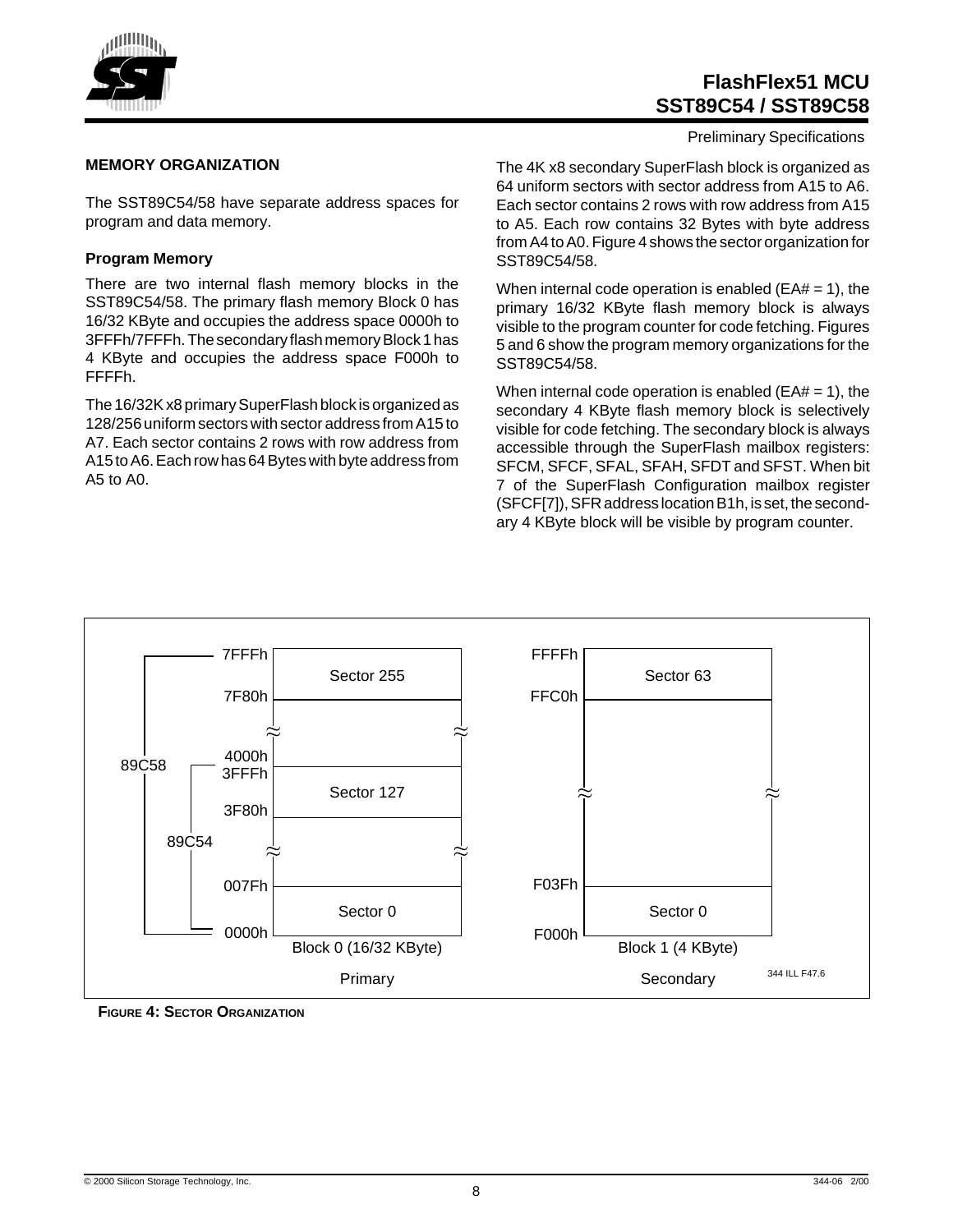

Preliminary Specifications



**FIGURE 5: SST89C54 PROGRAM MEMORY ORGANIZATION**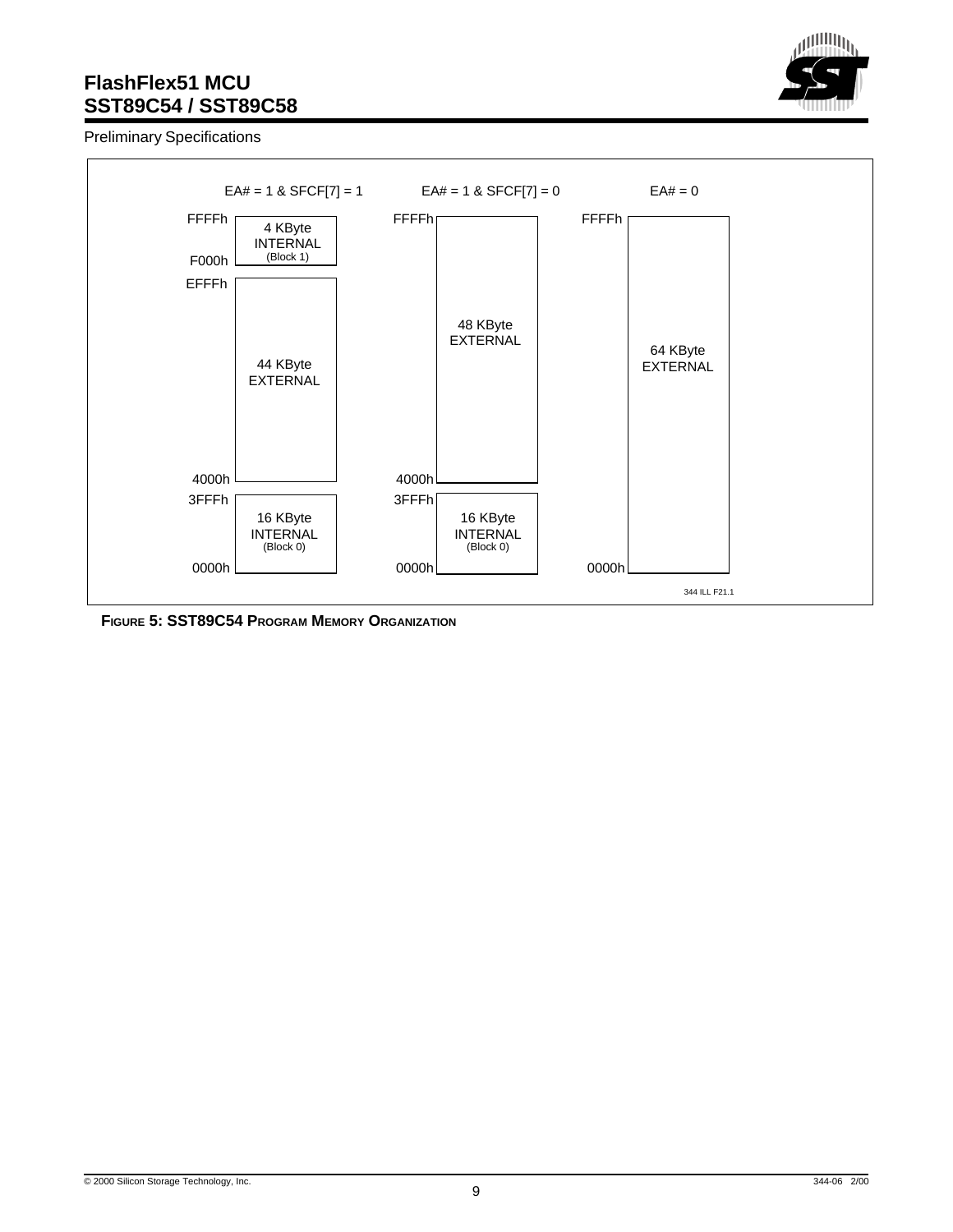

Preliminary Specifications



**FIGURE 6: SST89C58 PROGRAM MEMORY ORGANIZATION**

#### **Memory Re-mapping**

The SST89C54/58 memory re-mapping feature allows users to reorganize internal Flash memory sectors so that interrupts may be serviced when Block 0 of the internal Flash is being programmed. Since Block 0 occupies the low order program address space of the 8051 architecture where the interrupt vectors reside, those interrupt vectors will normally not be available when Block 0 is being programmed.

SST89C54/58 provides four options of Memory Remapping (Refer to Table 2). When the lowest 4 KBytes are remapped, any program access within logical address range 0000h – 0FFFh will have the 4 most significant address bits forced to "1", redirecting the access to F000h – FFFFh. Note that the physical contents of the re-mapped portion of Block 0 (i.e. physical locations 0000h – 0FFFh in the current example) will not be accessible. Block 1 will still also be accessible through F000h – FFFFh. Figures 7 and 8 show re-mapped program memory organization for the SST89C54/58.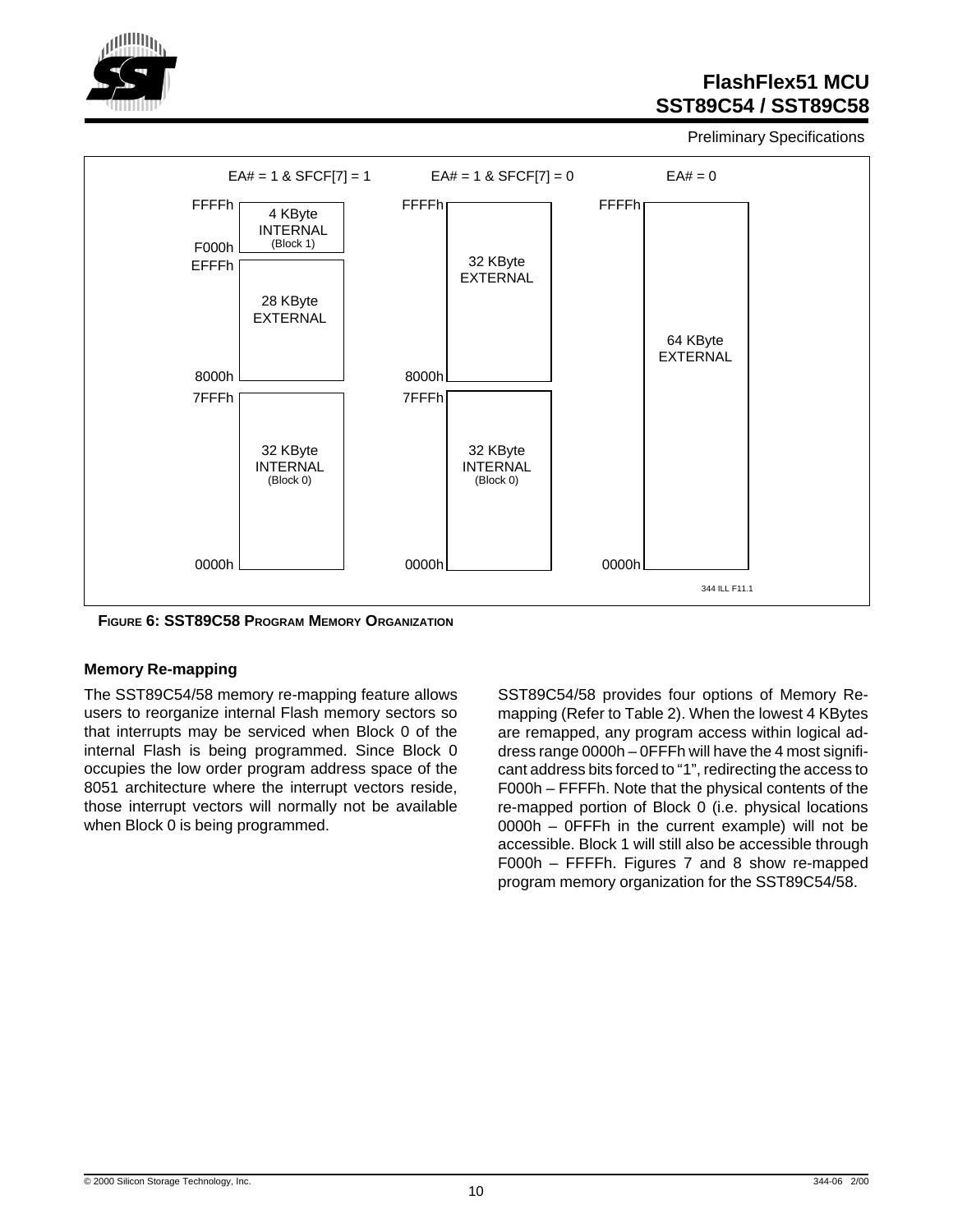

#### Preliminary Specifications

#### Activation and Deactivation of Memory Re-mapping

The actual amount of memory that is re-mapped is controlled by MAP\_EN[1:0] bits as shown in Table 2. The MAP EN[1:0] bits are the same bits as SFCF[1:0]. The MAP EN[1:0] bits are under software control and can be changed during program execution. Since changing remapping will cause program re-location, it is advisable that the instruction that changes the MAP\_EN[1:0] be in the portion of memory that is not affected by the remapping change.

The MAP EN[1:0] bits are initialized at Reset according to the contents of two non-volatile register bits, Re-Map[1:0] (as shown in Table 2). The Re-Map[1:0] bits are programmed via PROG\_RB1 and PROG\_RB0 External Host Mode commands. Refer to External Host Programming Mode section for PROG RB1 and PROG RB0 commands.

The contents of MAP EN[1:0] are only updated according to Re-Map[1:0] on a successful reset. Any subsequent alteration to the Re-Map[1:0] bits will not automatically change the MAP EN[1:0] bits without a reset. Similarly, changes to MAP\_EN[1:0] during program execution will not change Re-Map[1:0] bits.

To deactivate memory re-mapping, a CHIP-ERASE operation will revert Re-Map[1:0] to the default status of "11", disabling re-mapping. Programming 00b to SFCF[1:0] register also deactivates memory re-mapping. The effect of programming Re-Map[1:0] is available only after the next reset. Refer to In-Application Mode Commands section for more detailed information.

#### **TABLE 2: RE-MAPPING TABLE**

| Re-Map $[1:0]$ <sup>1</sup> | MAP $EN^{2,3}$                                                                                                                   | <b>Comments</b>                                                                                                           |  |  |  |  |  |
|-----------------------------|----------------------------------------------------------------------------------------------------------------------------------|---------------------------------------------------------------------------------------------------------------------------|--|--|--|--|--|
| 11                          | 00                                                                                                                               | Re-mapping is turned off. Program memory is in normal<br>configuration.                                                   |  |  |  |  |  |
| 10                          | 01                                                                                                                               | 1 KByte of flash memory location is re-mapped. Program access<br>to location 0000h-03FFh is redirected to F000h - F3FFh.  |  |  |  |  |  |
| 01                          | 2 KBytes of flash memory location are re-mapped. Program access<br>10<br>to location 0000h-07FFh is redirected to F000h - F7FFh. |                                                                                                                           |  |  |  |  |  |
| 00                          |                                                                                                                                  | 4 KBytes of flash memory location is re-mapped. Program access<br>to location 0000h-0FFFh is redirected to F000h - FFFFh. |  |  |  |  |  |
|                             | 1 Re-Man[1:0] are nonvolatile registers which are examined only during Reset                                                     | 344 PGM T2.3                                                                                                              |  |  |  |  |  |

1 Re-Map[1:0] are nonvolatile registers which are examined only during Reset.

2 MAP\_EN[1:0] are initialized according to Re-Map[1:0] during Reset.

3 MAP\_EN[1:0] are located in SFCF[1:0], they determine the Re-Mapping configuration. They may be changed by the program at run time.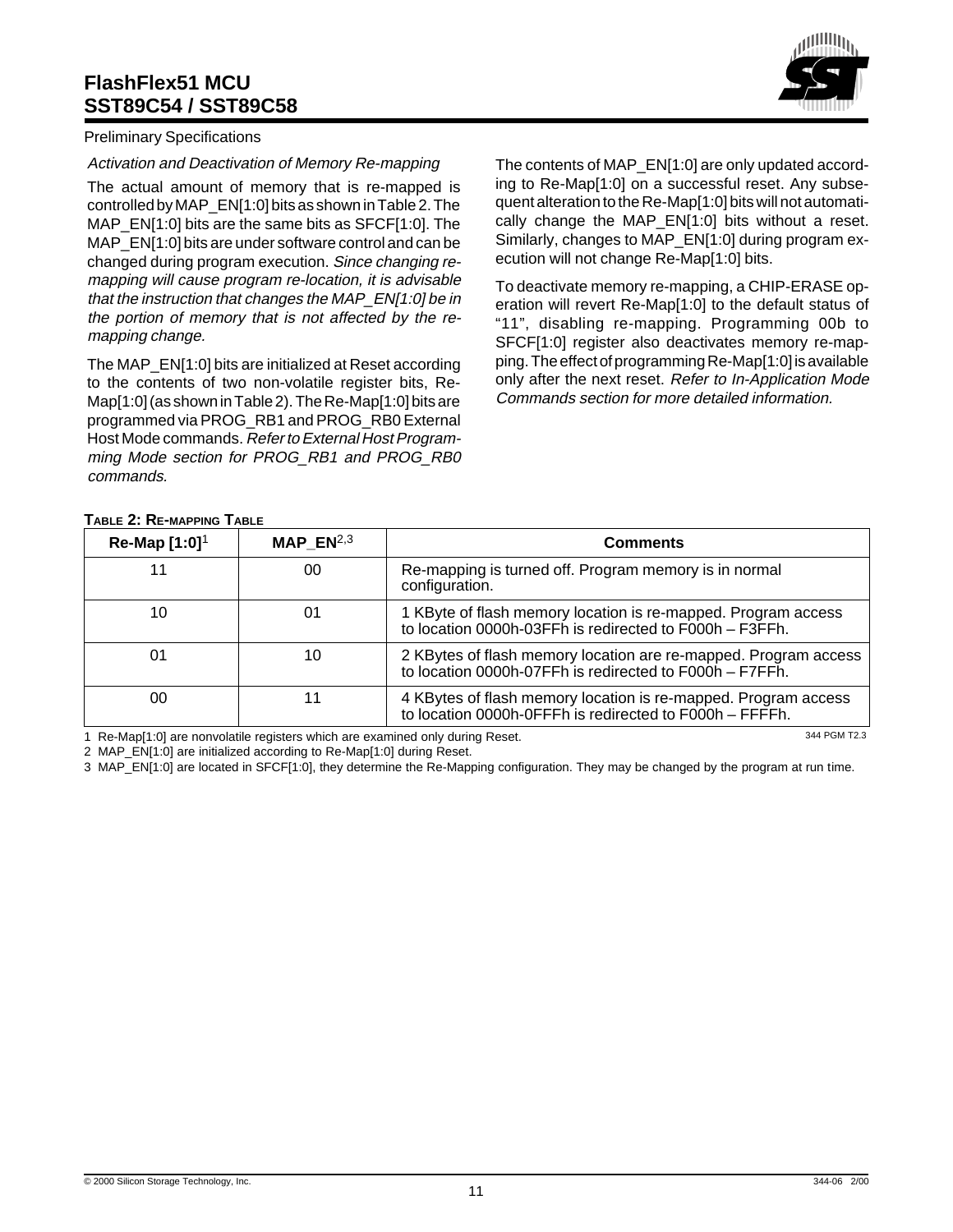

Preliminary Specifications



**FIGURE 7: SST89C54 RE-MAPPED PROGRAM MEMORY ORGANIZATION**



**FIGURE 8: SST89C58 RE-MAPPED PROGRAM MEMORY ORGANIZATION**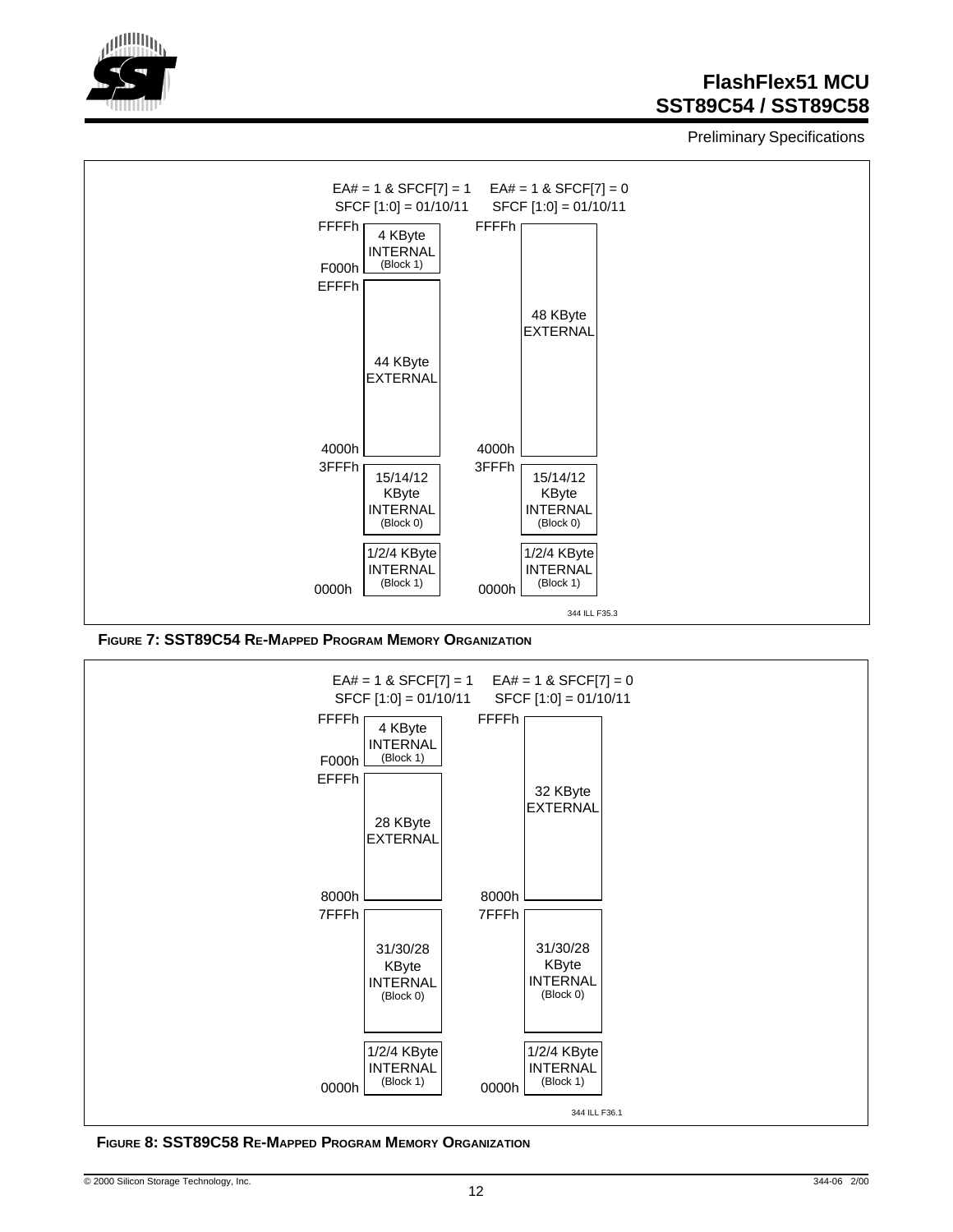

Preliminary Specifications

#### **Data Memory**

SST89C54/58 have 256 x 8 bits of on-chip RAM and can address up to 64 KBytes of external data memory.

#### **Special Function Registers (SFR)**

Most of the unique features of the FlashFlex51 microcontroller family are controlled by bits in special function registers (SFRs) located in the FlashFlex51 SFR Memory Map shown below. Individual descriptions of each SFR are provided and Reset values indicated in Tables 3A to 3E.

|                | 8 BYTES |             |                 |                 |                 |                 |             |             |           |  |  |  |
|----------------|---------|-------------|-----------------|-----------------|-----------------|-----------------|-------------|-------------|-----------|--|--|--|
| F <sub>8</sub> |         |             |                 |                 |                 |                 |             |             | FF        |  |  |  |
| F <sub>0</sub> | $B^*$   |             |                 |                 |                 |                 |             |             | F7        |  |  |  |
| E <sub>8</sub> |         |             |                 |                 |                 |                 |             |             | EF        |  |  |  |
| E <sub>0</sub> | ACC*    |             |                 |                 |                 |                 |             |             | E7        |  |  |  |
| D <sub>8</sub> |         |             |                 |                 |                 |                 |             |             | DF        |  |  |  |
| D <sub>0</sub> | PSW*    |             |                 |                 |                 |                 |             |             | D7        |  |  |  |
| C <sub>8</sub> | T2CON*  |             | RCAP2L          | RCAP2H          | TL <sub>2</sub> | TH <sub>2</sub> |             |             | <b>CF</b> |  |  |  |
| C <sub>0</sub> | WDTC*   |             |                 |                 |                 |                 |             |             | C7        |  |  |  |
| B <sub>8</sub> | IP*     |             |                 |                 |                 |                 |             |             | <b>BF</b> |  |  |  |
| B <sub>0</sub> | P3*     | <b>SFCF</b> | <b>SFCM</b>     | <b>SFAL</b>     | <b>SFAH</b>     | <b>SFDT</b>     | <b>SFST</b> |             | <b>B7</b> |  |  |  |
| A8             | IE*     |             |                 |                 |                 |                 |             |             | AF        |  |  |  |
| A0             | $P2*$   |             |                 |                 |                 |                 |             |             | A7        |  |  |  |
| 98             | SCON*   | <b>SBUF</b> |                 |                 |                 |                 |             |             | 9F        |  |  |  |
| 90             | $P1*$   |             |                 |                 |                 |                 |             |             | 97        |  |  |  |
| 88             | TCON*   | <b>TMOD</b> | TL <sub>0</sub> | TL <sub>1</sub> | TH <sub>0</sub> | TH <sub>1</sub> |             |             | 8F        |  |  |  |
| 80             | $P0*$   | <b>SP</b>   | <b>DPL</b>      | <b>DPH</b>      |                 |                 | <b>WDTD</b> | <b>PCON</b> | 87        |  |  |  |

FlashFlex51 SFR Memory Map

\* = Bit Addressable SFRs

All addresses are hexadecimal 344 ILL F23.1

#### **SST89C54/58 Special Function Registers**

#### **TABLE 3A: CPU RELATED SFRS**

| Symbol      | <b>Description</b>       | <b>Direct</b><br>Address | <b>MSB</b>  | <b>Bit Address, Symbol, or Alternative Port Function</b>                          |                 |                 |                 |                 |                 |                 |               |
|-------------|--------------------------|--------------------------|-------------|-----------------------------------------------------------------------------------|-----------------|-----------------|-----------------|-----------------|-----------------|-----------------|---------------|
| ACC*        | Accumulator              | E0h                      |             |                                                                                   |                 | ACC[7:0]        |                 |                 |                 |                 | 00h           |
| $B^*$       | <b>B</b> Register        | F <sub>0</sub> h         |             |                                                                                   |                 | B[7:0]          |                 |                 |                 |                 | 00h           |
| PSW*        | Program Status<br>Word   | D <sub>0</sub> h         | CY          | AC                                                                                | F <sub>0</sub>  | RS <sub>1</sub> | R <sub>S0</sub> | OV              | F <sub>1</sub>  | P               | 00h           |
| <b>SP</b>   | <b>Stack Pointer</b>     | 81h                      |             | SP[7:0]                                                                           |                 |                 |                 |                 |                 |                 |               |
| <b>DPL</b>  | Data Pointer<br>Low 0    | 82h                      |             | DPL[7:0]                                                                          |                 |                 |                 |                 |                 |                 | 00h           |
| <b>DPH</b>  | Data Pointer<br>High 0   | 83h                      |             | DPH[7:0]                                                                          |                 |                 |                 |                 |                 |                 | 00h           |
| IE*         | Interrupt Enable         | A8h                      | EA          | -                                                                                 | ET <sub>2</sub> | ES <sub>0</sub> | ET <sub>1</sub> | EX <sub>1</sub> | ET <sub>0</sub> | EX <sub>0</sub> | 40h           |
| $IP^*$      | Interrupt Priority       | B <sub>8</sub> h         | ۰           | -                                                                                 | PT <sub>2</sub> | <b>PS</b>       | PT <sub>1</sub> | PX1             | PT <sub>0</sub> | PX <sub>0</sub> | xx0000000b    |
| <b>PCON</b> | <b>Power Control</b>     | 87h                      | <b>SMOD</b> | GF1<br>GF <sub>0</sub><br>PD.<br><b>IDL</b><br>۰<br>$\overline{\phantom{a}}$<br>۰ |                 |                 |                 |                 |                 |                 | 0xxx0000b     |
|             | $=$ Bit Addressable SFRs |                          |             |                                                                                   |                 |                 |                 |                 |                 |                 | 344 PGM T3A.3 |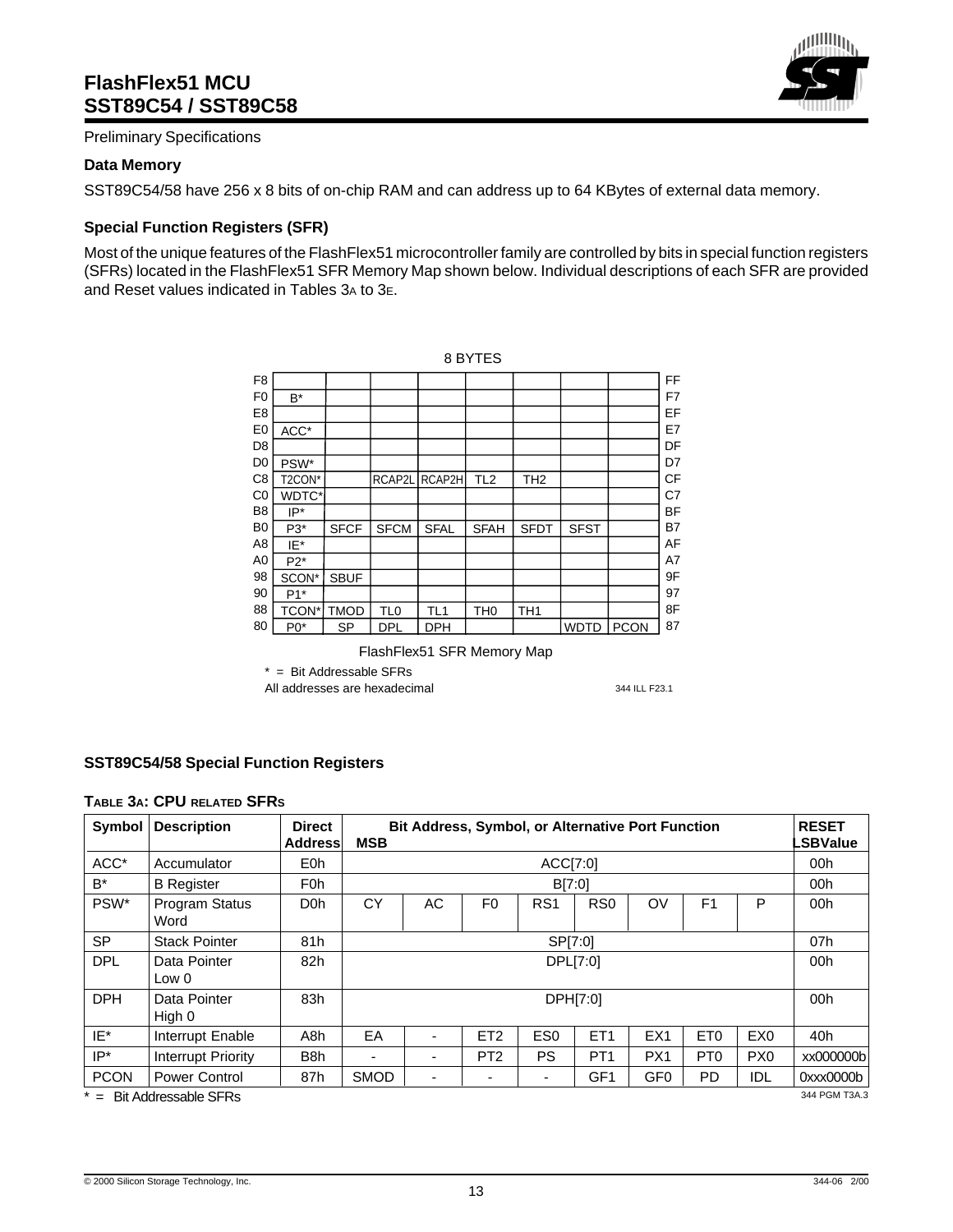

Preliminary Specifications

| Symbol      | <b>Description</b>          | <b>Direct</b>    |            | <b>Bit Address, Symbol, or Alternative Port Function</b>     |                          |                          |                          |                                                                |        |            | <b>RESET</b> |
|-------------|-----------------------------|------------------|------------|--------------------------------------------------------------|--------------------------|--------------------------|--------------------------|----------------------------------------------------------------|--------|------------|--------------|
|             |                             | <b>Address</b>   | <b>MSB</b> |                                                              |                          |                          |                          |                                                                |        | <b>LSB</b> | Value        |
| <b>SFST</b> | SuperFlash Status           | B <sub>6</sub> h |            | SECD[2:0]                                                    |                          | $\overline{\phantom{0}}$ | <b>BUSY</b>              | Flash busy                                                     |        |            | xxx000000b   |
| <b>SFCF</b> | SuperFlash<br>Configuration | B <sub>1</sub> h | VIS        | <b>IAPEN</b>                                                 | $\overline{\phantom{a}}$ |                          |                          |                                                                | MAP EN |            | 000000xxb    |
| <b>SFCM</b> | SuperFlash<br>Command       | B <sub>2</sub> h | <b>FIE</b> | <b>FCM</b>                                                   |                          |                          |                          |                                                                |        |            | 00h          |
| <b>SFDT</b> | SuperFlash Data             | B <sub>5</sub> h |            |                                                              |                          |                          | SuperFlash Data Register |                                                                |        |            | 00h          |
| <b>SFAL</b> | SuperFlash<br>Address Low   | B3h              |            | SuperFlash Low Order Byte Address Register - A7 to A0 (SFAL) |                          |                          |                          |                                                                |        |            | 00h          |
| <b>SFAH</b> | SuperFlash<br>Address High  | B4h              |            |                                                              |                          |                          |                          | SuperFlash High Order Byte Address Register - A15 to A8 (SFAH) |        |            | 00h          |

#### **TABLE 3B: FLASH MEMORY PROGRAMMING SFRS**

344 PGM T3B.4

### **SuperFlash Status Register (SFST) (Read Only Register)**

| Location |             |       |                          |      |                |  | <b>Reset Value</b> |
|----------|-------------|-------|--------------------------|------|----------------|--|--------------------|
| 0B6h     | SEMN1<br>◡◡ | SECD0 | $\overline{\phantom{0}}$ | Busv | 'Flash<br>busy |  | xxx00000b          |

| <b>Symbol</b><br>SECD <sub>2</sub> | <b>Function</b><br>Security bit 1.                                                                                                                             |
|------------------------------------|----------------------------------------------------------------------------------------------------------------------------------------------------------------|
| SECD <sub>1</sub>                  | Security bit 2.                                                                                                                                                |
| SECD <sub>0</sub>                  | Security bit 3.<br>Please refer to Table 8 for security lock options.                                                                                          |
| <b>BUSY</b>                        | Burst-Program completion polling bit.<br>1: Device is busy with flash operation.<br>0: Device is available for next Burst-Program operation.                   |
| Flash_busy                         | Flash operation completion polling bit.<br>1: Device is busy with flash operation.<br>0: Device has fully completed the last command, including Burst-Program. |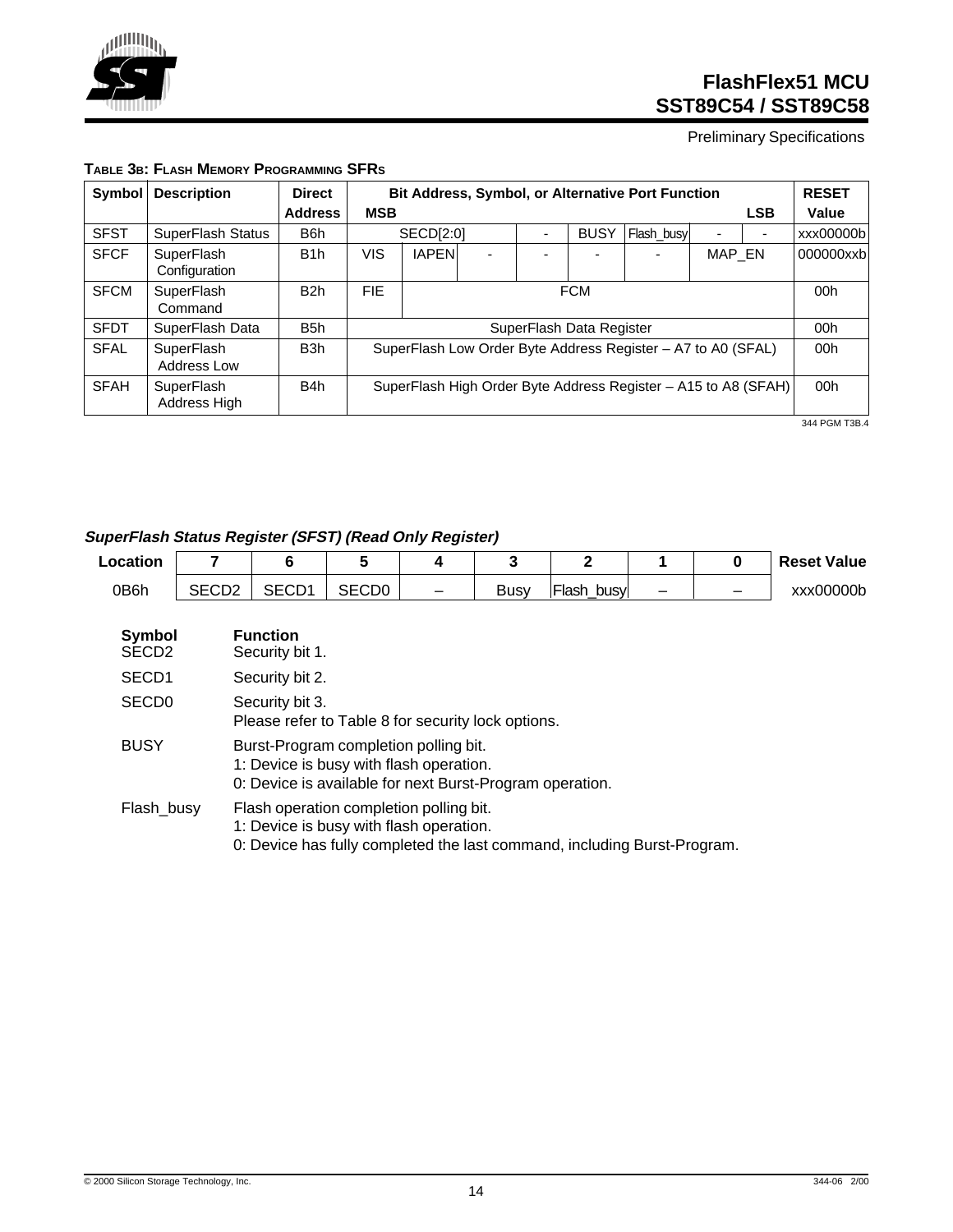

Preliminary Specifications

### **SuperFlash Configuration Register (SFCF)**

| Location          |            | 6                                                                                                                                         | 5 | 4 | 3 | $\mathbf{2}$ |                                                                                      | 0       | <b>Reset Value</b> |  |  |
|-------------------|------------|-------------------------------------------------------------------------------------------------------------------------------------------|---|---|---|--------------|--------------------------------------------------------------------------------------|---------|--------------------|--|--|
| 0B <sub>1</sub> h | <b>VIS</b> | <b>IAPEN</b>                                                                                                                              |   |   |   |              | MAP EN1                                                                              | MAP ENO | 000000xxb          |  |  |
| Symbol<br>VIS.    |            | <b>Function</b><br>Upper flash block visibility.<br>1: 4 KByte flash block visible from F000-FFFF.<br>0: 4 KByte flash block not visible. |   |   |   |              |                                                                                      |         |                    |  |  |
| <b>IAPEN</b>      |            | Enable IAP operation.<br>1: IAP commands are enabled.<br>0: IAP commands are disabled.                                                    |   |   |   |              |                                                                                      |         |                    |  |  |
| MAP EN1           |            | Map enable bit 1.                                                                                                                         |   |   |   |              |                                                                                      |         |                    |  |  |
| MAP ENO           |            | Map enable bit 0.<br>Refer to Table 2.                                                                                                    |   |   |   |              | MAP_EN[1:0] are initialized to default value according to Re-map [1:0] during Reset. |         |                    |  |  |

### **SuperFlash Command Register (SFCM)**

| Location |            |                  |                  |      |      |                  |                  |                  | <b>Reset Value</b> |
|----------|------------|------------------|------------------|------|------|------------------|------------------|------------------|--------------------|
| 0B2h     | <b>FIF</b> | FCM <sub>6</sub> | FCM <sub>5</sub> | FCM4 | FCM3 | FCM <sub>2</sub> | FCM <sub>1</sub> | FCM <sub>0</sub> | 00000000b          |

| <b>Symbol</b><br>FIE. | <b>Function</b><br>Flash Interrupt Enable.<br>1: INT1# is re-assigned to signal IAP operation completion.<br>External INT1# interrupts are ignored.<br>0: INT1# is not reassigned.                                                                                               |
|-----------------------|----------------------------------------------------------------------------------------------------------------------------------------------------------------------------------------------------------------------------------------------------------------------------------|
| FCM[6:0]              | Flash operation command.<br>000 0001b<br>Chip-Erase.<br>000_0110b Burst-Program.<br>000 1011b Sector-Erase.<br>000_1100b Byte-Verify. (1)<br>Block-Erase.<br>000 1101b<br>000 1110b<br>Byte-Program.<br>All other combinations are not implemented, and reserved for future use. |

(1) Byte-Verify has a single machine cycle latency and will not generate any INT1# interrupt regardless of FIE.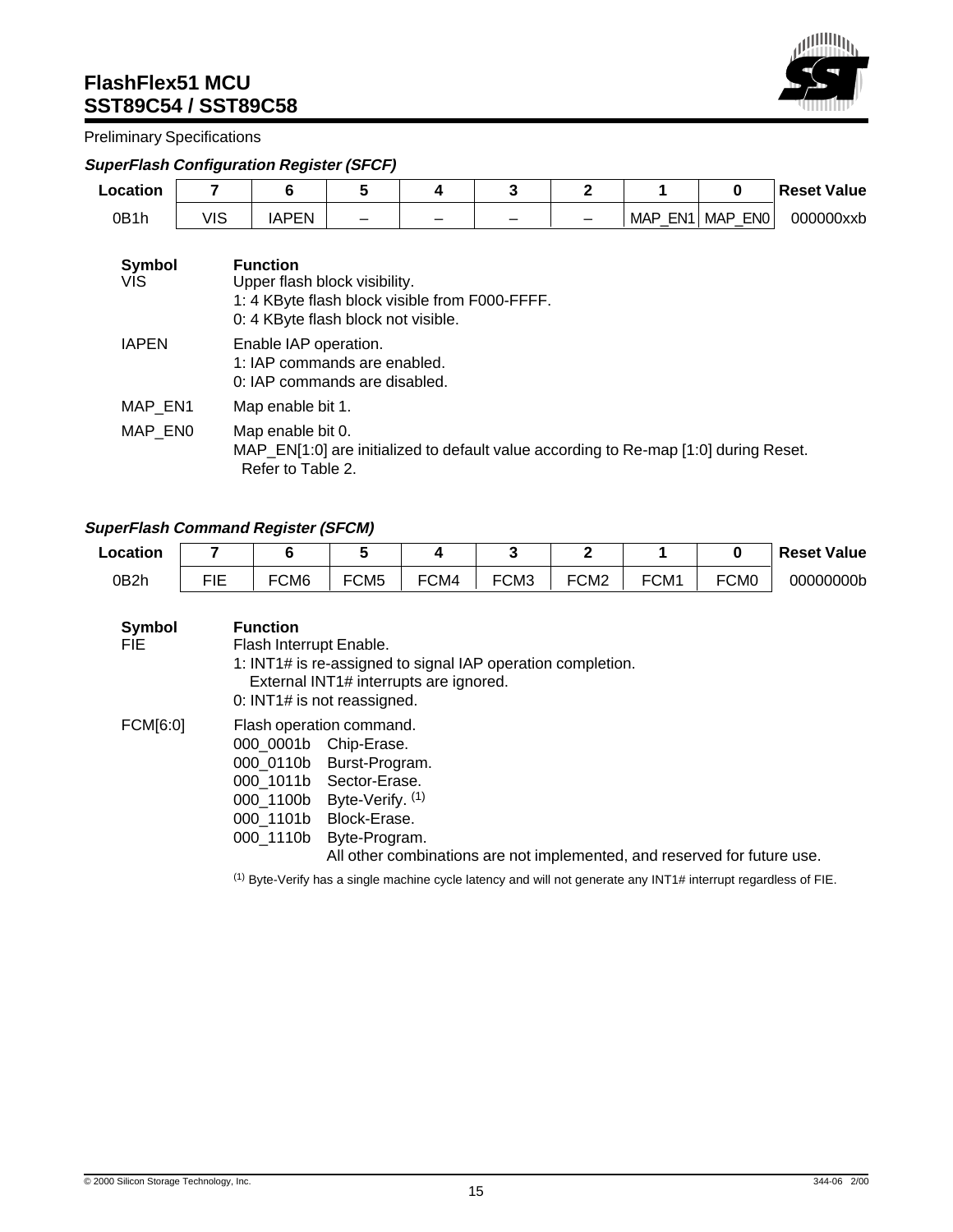# u<sup>ninin</sup>in

## **FlashFlex51 MCU SST89C54 / SST89C58**

Preliminary Specifications

|                                                    | 7                        | 6               | 5                                           | 4                        | 3 | $\mathbf{2}$                                                                            | 1 | $\bf{0}$    | <b>Reset Value</b> |
|----------------------------------------------------|--------------------------|-----------------|---------------------------------------------|--------------------------|---|-----------------------------------------------------------------------------------------|---|-------------|--------------------|
| 0B5h                                               |                          |                 |                                             | SuperFlash Data Register |   |                                                                                         |   |             | 00000000b          |
| <b>Symbol</b><br><b>SFDT</b>                       |                          | <b>Function</b> |                                             |                          |   | Mailbox register for interfacing with flash memory block (Data register).               |   |             |                    |
| <b>SuperFlash Address Registers (SFAL)</b>         |                          |                 |                                             |                          |   |                                                                                         |   |             |                    |
| Location                                           | $\overline{\phantom{a}}$ | 6               | 5                                           | 4                        | 3 | $\mathbf{2}$                                                                            | 1 | $\bf{0}$    | <b>Reset Value</b> |
| 0B3h                                               |                          |                 | SuperFlash Low Order Byte Address Register  |                          |   |                                                                                         |   |             | 00000000b          |
| Symbol                                             |                          | <b>Function</b> |                                             |                          |   |                                                                                         |   |             |                    |
| <b>SFAL</b>                                        |                          |                 |                                             |                          |   | Mailbox register for interfacing with flash memory block. (Low order address register). |   |             |                    |
| Location                                           | 7                        | 6               | 5                                           | 4                        | 3 | $\mathbf{2}$                                                                            | 1 | $\mathbf 0$ | <b>Reset Value</b> |
| <b>SuperFlash Address Registers (SFAH)</b><br>0B4h |                          |                 | SuperFlash High Order Byte Address Register |                          |   |                                                                                         |   |             | 00000000b          |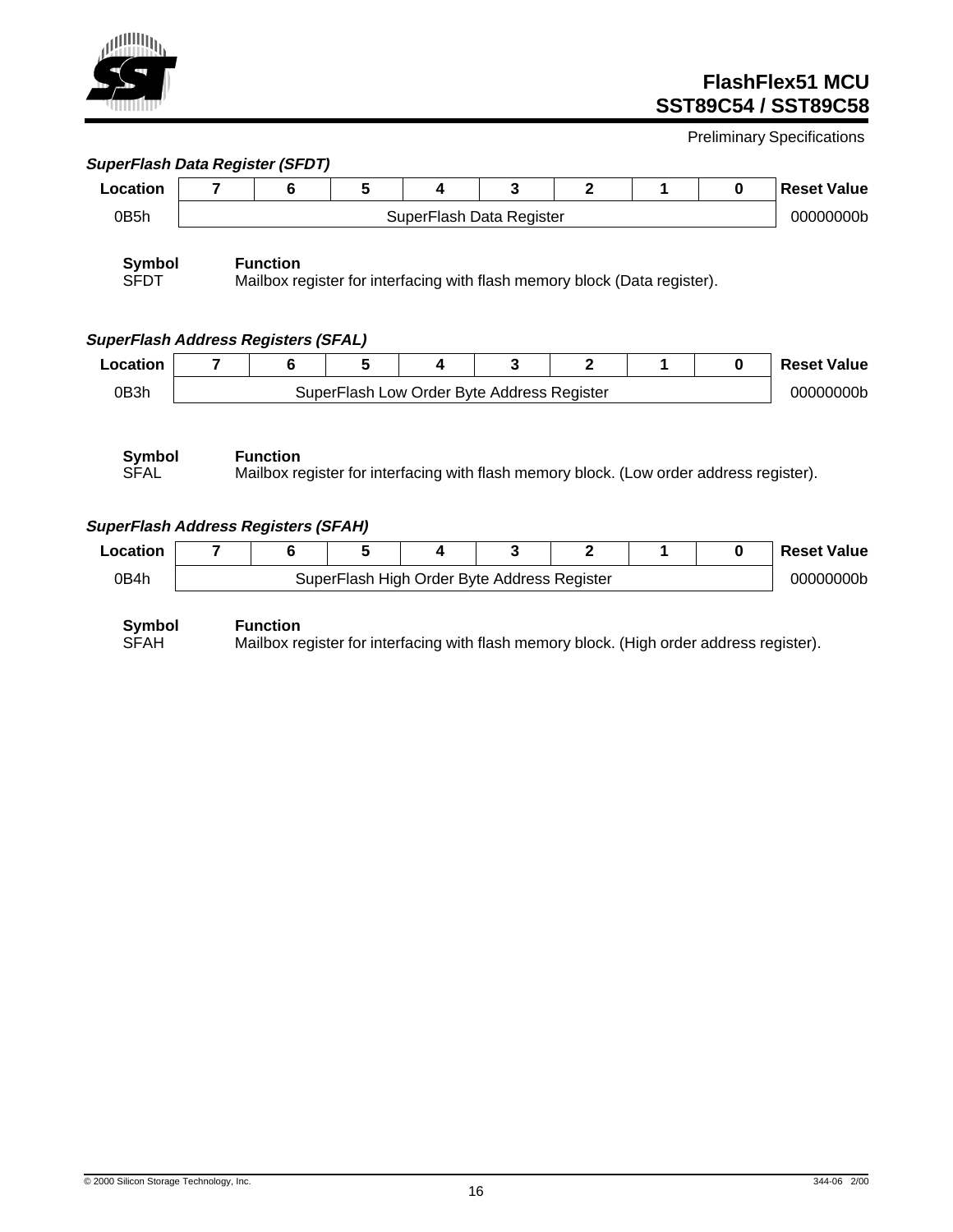

#### Preliminary Specifications

#### **TABLE 3C: WATCHDOG TIMER SFRS**

| WDTC*       | Watchdog Timer                       | C <sub>0</sub> h | - |  | - | WDRE        | WDTS | <b>WDT</b> | <b>SWDT</b> | X0h           |
|-------------|--------------------------------------|------------------|---|--|---|-------------|------|------------|-------------|---------------|
|             | Control                              |                  |   |  |   |             |      |            |             |               |
| <b>WDTD</b> | <b>Watchdog Timer</b><br>Data/Reload | 86h              |   |  |   | <b>WDRL</b> |      |            |             | 00h           |
| $x =$       | Bit Addressable SFRs                 |                  |   |  |   |             |      |            |             | 344 PGM T3C.1 |

#### **Watchdog Timer Control Register (WDTC)**

| Location              | 7 | 6                                                                                                                      | 5 | 4 | 3                                                                                                                           | $\mathbf{2}$ |            | 0           | <b>Reset Value</b> |
|-----------------------|---|------------------------------------------------------------------------------------------------------------------------|---|---|-----------------------------------------------------------------------------------------------------------------------------|--------------|------------|-------------|--------------------|
| 0C0h                  |   |                                                                                                                        |   |   | WDRE                                                                                                                        | <b>WDTS</b>  | <b>WDT</b> | <b>SWDT</b> | 00000000b          |
| Symbol<br><b>WDRE</b> |   | <b>Function</b><br>Watchdog timer reset enable.<br>1: Enable watchdog timer reset.<br>2: Disable watchdog timer reset. |   |   |                                                                                                                             |              |            |             |                    |
| <b>WDTS</b>           |   | Watchdog timer reset flag.<br>0: External hardware reset clears the flag.<br>Flag can also be cleared by writing a 1.  |   |   | 1: Hardware sets the flag on watchdog overflow.<br>Flag survives if chip reset happened because of watchdog timer overflow. |              |            |             |                    |
| WDT                   |   | Watchdog timer refresh.                                                                                                |   |   | 1: Software sets the bit to force a watchdog timer refresh.<br>0: Hardware resets the bit when refresh is done.             |              |            |             |                    |
| SWDT                  |   | Start watchdog timer.<br>1: Start WDT.<br>0: Stop WDT.                                                                 |   |   |                                                                                                                             |              |            |             |                    |

### **Watchdog Timer Data/Reload Register (WDTD)**

| .ocation |  |  |                            |  | ' Reset Value |
|----------|--|--|----------------------------|--|---------------|
| 086h     |  |  | Watchdog Timer Data/Reload |  | 00000000b     |

**Symbol Function**<br>
WDTD Initial/Relo Initial/Reload value in Watchdog Timer.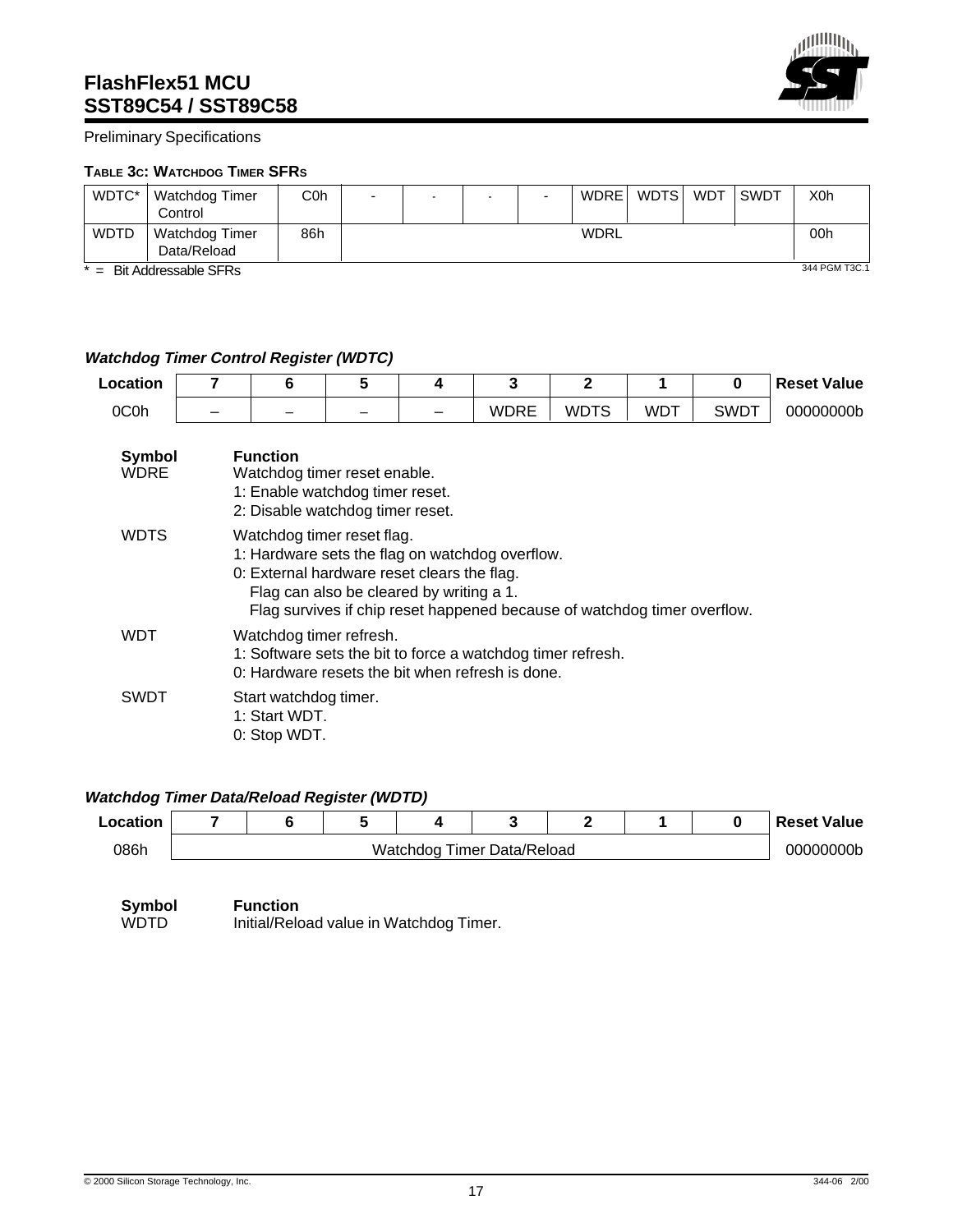Preliminary Specifications

|  | TABLE 3D: TIMER/COUNTERS SFRS |  |
|--|-------------------------------|--|
|--|-------------------------------|--|

| <b>TMOD</b>         | Timer/Counter                | 89h              |                 |                  | Timer 1         |                 |                   | Timer 0         |       |                 | 00h           |
|---------------------|------------------------------|------------------|-----------------|------------------|-----------------|-----------------|-------------------|-----------------|-------|-----------------|---------------|
|                     | Mode Control                 |                  | <b>GATE</b>     | C/T#             | M1              | M <sub>0</sub>  | <b>GATE</b>       | C/T#            | M1    | M0              |               |
| TCON*               | Timer/Counter<br>Control     | 88h              | TF <sub>1</sub> | TR <sub>1</sub>  | TF <sub>0</sub> | TR <sub>0</sub> | IE <sub>1</sub>   | IT1             | IE0   | IT <sub>0</sub> | 00h           |
| TH <sub>0</sub>     | Timer 0 MSB                  | 8Ch              |                 |                  |                 |                 | TH0[7:0]          |                 |       |                 | 00h           |
| TL <sub>0</sub>     | Timer 0 LSB                  | 8Ah              |                 |                  |                 |                 | TL0[7:0]          |                 |       |                 | 00h           |
| TH <sub>1</sub>     | Timer 1 MSB                  | 8Dh              |                 |                  |                 |                 | TH1[7:0]          |                 |       |                 | 00h           |
| TL <sub>1</sub>     | Timer 1 LSB                  | 8Bh              |                 |                  |                 |                 | TL1[7:0]          |                 |       |                 | 00h           |
| T <sub>2</sub> CON* | Timer / Counter 2<br>Control | C <sub>8</sub> h | TF <sub>2</sub> | EXF <sub>2</sub> | <b>RCLK</b>     | <b>TCLK</b>     | EXEN <sub>2</sub> | TR <sub>2</sub> | C/T2# | CP/RL2#         | 00h           |
| TH <sub>2</sub>     | Timer 2 MSB                  | C <sub>D</sub> h |                 |                  |                 |                 | TH2[7:0]          |                 |       |                 | 00h           |
| TL <sub>2</sub>     | Timer 2 LSB                  | CC <sub>h</sub>  |                 |                  |                 |                 | TL2[7:0]          |                 |       |                 | 00h           |
| RCAP2H              | Timer 2 Capture MSB          | CB <sub>h</sub>  |                 | RCAP2H[7:0]      |                 |                 |                   |                 |       |                 | 00h           |
| RCAP2L              | Timer 2 Capture LSB          | CAh              |                 |                  |                 |                 | RCAP2L[7:0]       |                 |       |                 | 00h           |
|                     | $* =$ Bit Addressable SFRs   |                  |                 |                  |                 |                 |                   |                 |       |                 | 344 PGM T3D.0 |

#### **TABLE 3E: INTERFACE SFRS**

| <b>SBUF</b> | Serial Data Buffer         | 99h |                          |                          |                          | <b>SBUF[7:0]</b> |       |                   |                   |                  | lIndeterminate |
|-------------|----------------------------|-----|--------------------------|--------------------------|--------------------------|------------------|-------|-------------------|-------------------|------------------|----------------|
| SCON*       | Serial Port Control        | 98h | SM <sub>0</sub>          | SM <sub>1</sub>          | SM <sub>2</sub>          | <b>REN</b>       | TB8   | R <sub>B</sub> 8  | Τ1                | R <sub>1</sub>   | 00h            |
| $P0*$       | Port 0                     | 80h |                          |                          |                          | P0[7:0]          |       |                   |                   |                  | FFh            |
| $P1*$       | Port 1                     | 90h | $\overline{\phantom{0}}$ | $\overline{\phantom{0}}$ | $\overline{\phantom{a}}$ |                  | -     |                   | T <sub>2</sub> EX | Т2               | FFh            |
| $P2*$       | Port 2                     | A0h |                          |                          |                          | P2[7:0]          |       |                   |                   |                  | FFh            |
| $P3*$       | Port 3                     | B0h | RD#                      | WR#                      | Τ1                       | T0               | INT1# | INT <sub>0#</sub> | TXD0              | RXD <sub>0</sub> | FFh            |
|             | $*$ = Rit Addressable SFRs |     |                          |                          |                          |                  |       |                   |                   |                  | 344 PGM T3E.3  |

#### **FLASH MEMORY PROGRAMMING**

The SST89C54/58 internal flash memory can be programmed or erased using the following two methods:

- External Host Mode (parallel only)
- In-Application Programming (IAP) Mode (parallel or serial)

#### **EXTERNAL HOST PROGRAMMING MODE**

External Host Programming Mode provides the user with direct Flash memory access to program the Flash memory without using the CPU. External Host Mode is entered by forcing PSEN# from a logic high to a logic low while RST input is being held continuously high. The SST89C54/58 will stay in External Host Mode as long as  $RST = 1$  and  $PSFN# = 0$ .

A READ-ID operation is necessary to "arm" the device, no other External Host Mode command can be enabled until a READ-ID is performed. In External Host Mode, the internal Flash memory blocks are accessed through the re-assigned I/O port pins (see Figure 9 for details) by an external host, such as an MCU programmer, PCB tester or a PC controlled development board.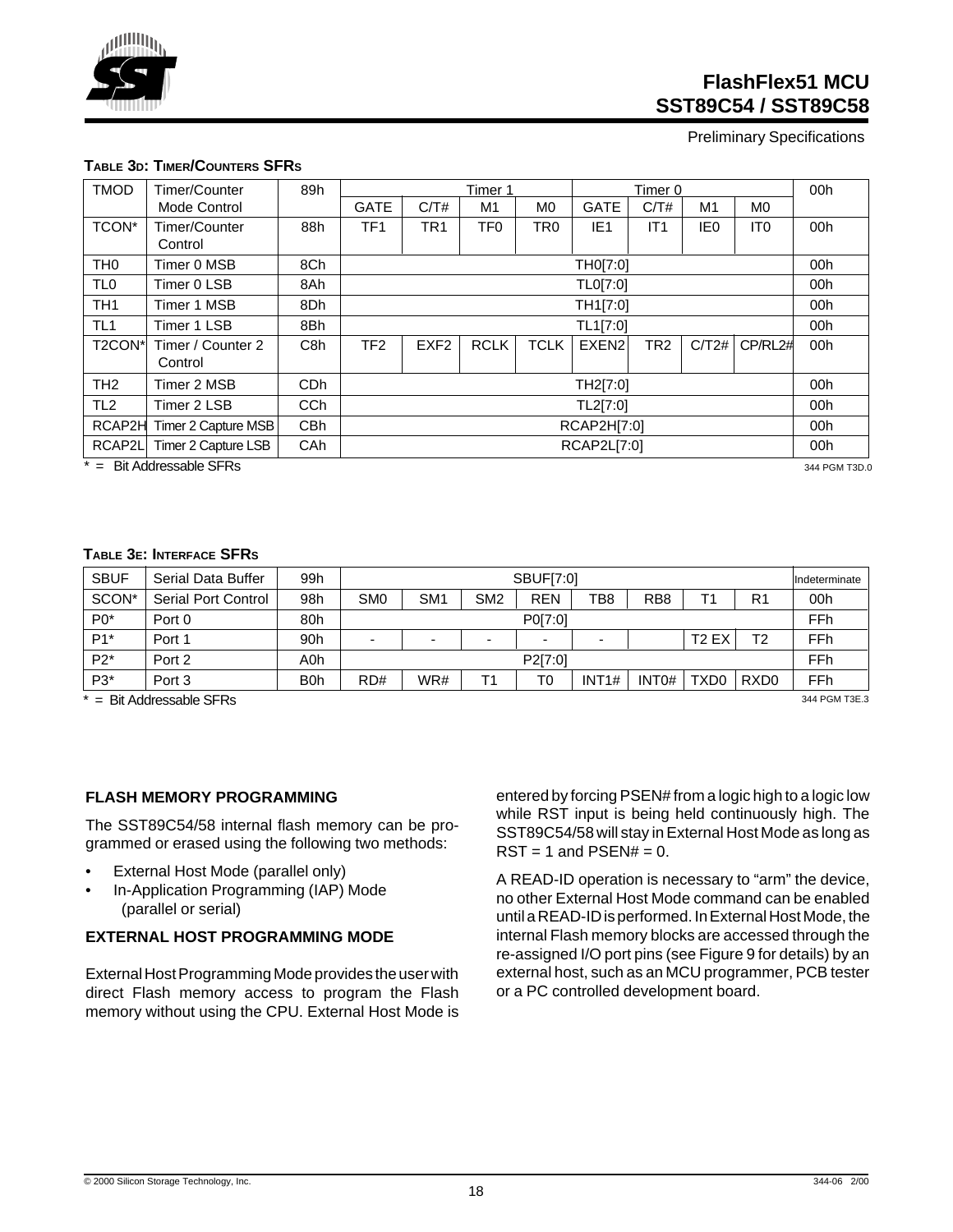

When the chip is in the External Host Mode, Port 0 pins are assigned to be the parallel data input and output pins. Port 1 pins are assigned to be the non-multiplexed low order address bus signals for the internal flash memory (A7-A0). The first six bits of Port 2 pins (P2[5:0]) are assigned to be the non-multiplexed upper order address bus signals for the internal flash memory (A13-A8) along with two of the Port 3 pins (P3[5] as A15 and P3[4] as A14). Two upper order Port 2 pins (P2[7] and P2[6]) and two upper order Port 3 pins (P3[7] and P3[6]) along with RST, PSEN#, PROG#/ALE, EA# pins are assigned as the control signal pins. The Port 3 pin (P3[3]) is assigned to be the ready/busy status signal, which can be used for handshaking with the external host during a flash memory programming operation. The flash memory programming operation (Erase, Program, Verify, etc.) is internally self-timed.



The insertion of an "arming" command prior to entering the External Host Mode by utilizing the "READ-ID" operation provides additional protection for inadvertent writes to the internal flash memory caused by a noisy or unstable system environment during power-up or brownout conditions.

The External Host Mode uses twelve (12) hardware commands, which are decoded from the control signal pins, to facilitate the internal flash memory erase, program and verify processes. The External Host Mode is enabled on the falling edge of PSEN#. The External Host Mode Commands are enabled on the falling edge of ALE/ PROG#. The list in Table 4 outlines all the commands and the respective control signal assignment.

| <b>Operation</b>             | <b>RST</b> | PSEN# | PROG#<br>/ALE | EA# | P3[7] | P3[6] | P2[7] | P2[6] | P0[7:0]   | P1[7:0]   | P3[5:4]<br>P2[5:0] |
|------------------------------|------------|-------|---------------|-----|-------|-------|-------|-------|-----------|-----------|--------------------|
| READ-ID                      | H          |       | Н             | Н   |       |       |       |       | <b>DO</b> | AL        | AH                 |
| <b>CHIP-ERASE</b>            | H          |       | ⇓             | H   |       |       |       | Н     | X         | X         | X                  |
| <b>BLOCK-ERASE</b>           | H          |       | ⇓             | H   | H     | H     |       | Н     | X         | X         | A[15:12]           |
| SECTOR-ERASE                 | H          |       | ⇓             | H   | H     |       | Н     | H     | X         | AL        | AH                 |
| BYTE-PROGRAM                 | H          |       | ⇓             | H   | H     | н     | H     |       | DI        | <b>AL</b> | AH                 |
| <b>BURST-PROGRAM</b>         | H          |       | ⇓             | Н   |       | н     | Н     |       | DI        | AL        | AH                 |
| <b>BYTE-VERIFY</b><br>(Read) | H          |       | H             | H   | H     | H     |       |       | <b>DO</b> | <b>AL</b> | AH                 |
| PROG-SB1                     | H          |       | ⇓             | H   | H     | H     | H     | H     | X         | X         | X                  |
| PROG-SB2                     | H          |       | ⇓             | H   |       |       | H     | H     | X         | X         | X                  |
| PROG-SB3                     | H          |       | ⇓             | H   |       | н     |       | Н     | X         | X         | X                  |
| PROG-RB0                     | H          |       | ⇓             | H   | H     |       |       |       | X         | Χ         | X                  |
| PROG-RB1                     | H          |       | ⇓             | Н   | H     |       |       | Н     | X         | Χ         | Χ                  |

#### **TABLE 4: EXTERNAL HOST MODE COMMANDS**

**Note:** Symbol ↓ signifies a negative pulse and the command is asserted during the low state of PROG#/ALE input. All other combinations of the above input pins are invalid and may result in unexpected behaviors.

Note: L = Logic low level; H = Logic high level; X = Don't care; AL = Address low order byte; AH = Address high order byte;  $DI = Data Input$ ;  $DO = Data Output$ ;  $A[15:12] = 0$ xxxb for Block 0 and  $A[15:12] = "Fn"$  for Block 1.

344 PGM T4.4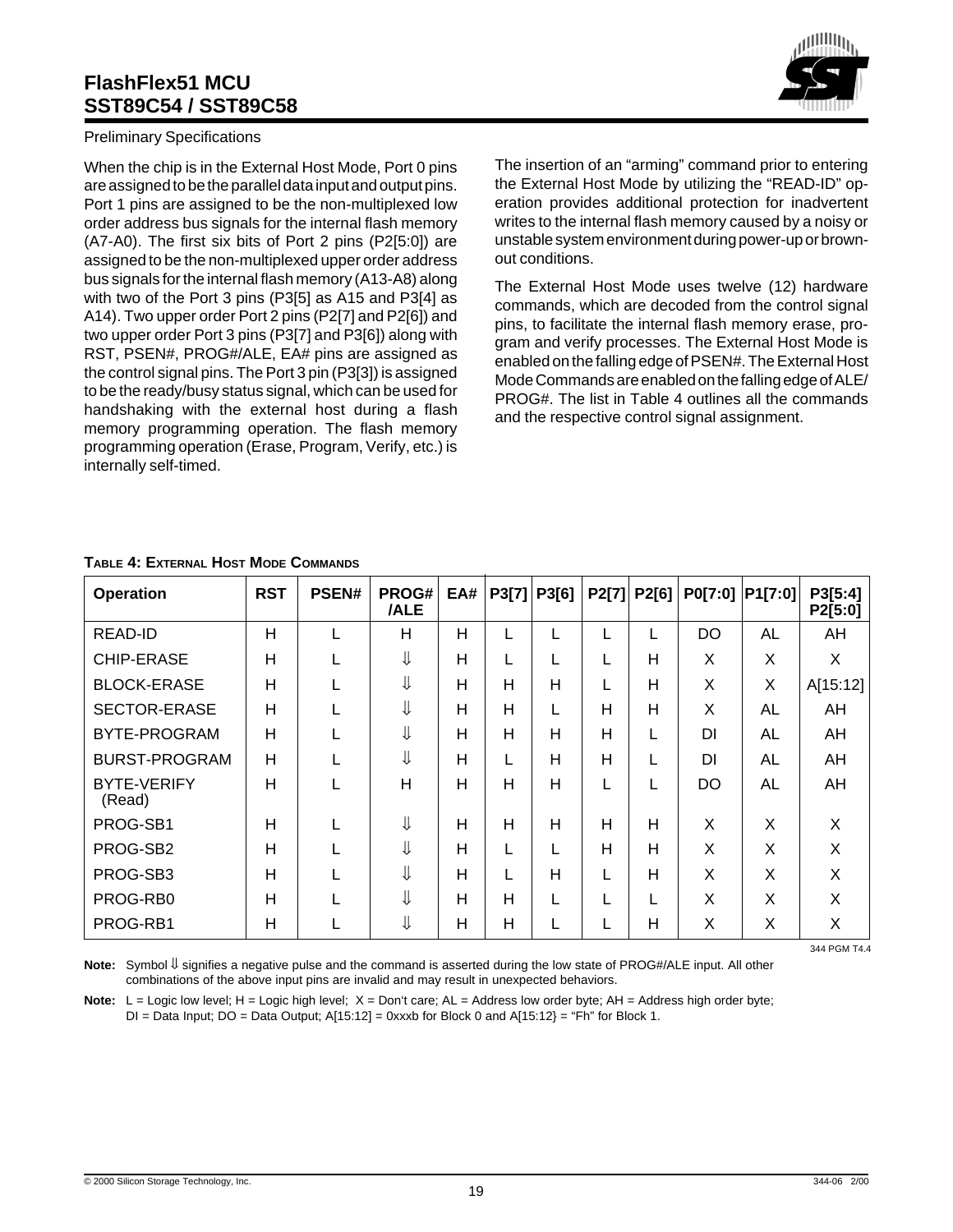

Preliminary Specifications



**FIGURE 9: I/O PIN ASSIGNMENTS FOR EXTERNAL HOST MODE**

#### **Product Identification**

The READ-ID command accesses the Signature Bytes that identifies the device as an SST89C54/58 and the manufacturer as SST. External programmers primarily use these Signature Bytes, shown in Table 5, in the selection of programming algorithms. The Read-ID command is selected by the byte code of 00h on P2[7:6] and P3[7:6]. See Figure 10 for timing waveforms.

|                      | <b>Address</b> | Data           |
|----------------------|----------------|----------------|
| Manufacturer's Code  | 30h            | <b>BFh</b>     |
| SST89C54 Device Code | 31h            | F4h            |
| SST89C58 Device Code | 31h            | F2h            |
|                      |                | $244$ CDM TE 4 |

### **TABLE 5: SIGNATURE BYTES TABLE**

#### **External Host Mode Commands**

The twelve SST89C54/58 External Host Mode Commands are READ-ID, CHIP-ERASE, BLOCK-ERASE SECTOR-ERASE, BYTE-PROGRAM, BURST-PRO-GRAM, BYTE-VERIFY, PROG-SB1, PROG-SB2, PROG-SB3, PROG-RB0 and PROG-RB1. See Table 4 for all signal logic assignments and Table 7 for all timing parameter values for the External Host Mode Commands. The critical timing for all Erase and Program commands, is self-generated by the on-chip flash memory controller. The high-to-low transition of the PROG# signal initiates the Erase and Program commands, which are synchronized internally. The Read commands are asynchronous reads, independent of the PROG# signal level.

The following three commands are used for erasing all or part of the memory array. All the data in the memory array will be erased to FFh. Memory locations that are to be

programmed must be in the erased state prior to programming. Selection of the Erase command to use, prior to programming the device, will be dependent upon the contents already in the array and the desired field size to be programmed.

The CHIP-ERASE command erases all bytes in both memory blocks (Block 0 and Block 1) of the SST89C54/ 58. This command ignores the Security Lock status and will erase the Security bits and the Re-Map bits. The CHIP-ERASE command is selected by the binary code of 00b on P3[7:6] and 01b on P2[7:6]. See Figure 11 for timing waveforms.

The BLOCK-ERASE command erases all bytes in one of the memory blocks (16/32K or 4K) of the SST89C54/58. This command will not be enabled if the security lock is enabled on the selected memory block. The selection of the memory block to be erased is determined by A[15:12] (P3[5], P3[4], P2[5], P1[4]). If A15 is a "0", then the primary flash memory Block 0 (16/32K), is selected. If A[15:12] = "Fh", then the secondary flash memory Block 1 (4K) is selected. The BLOCK-ERASE command is selected by the binary code of 11b on P3[7:6] and 01b on P2[7:6]. See Figure 12 for the timing waveforms.

The SECTOR-ERASE command erases all of the bytes in a sector. The sector size for the primary flash memory (Addresses 0000h-3FFFh/7FFFh) is 128 Bytes. The sector size for the secondary flash memory (Addresses F000h-FFFFh) is 64 bytes. This command will not be executed if the Security lock is enabled on the selected memory block. The selection of the memory sector to be erased is determined by P1[7:6] (A7 & A6), P2[5:0] (A13- A8) and P3[5:4] (A15 & A14). The SECTOR-ERASE command is selected by the binary code of 10b on P3[7:6] and 11b on P2[7:6]. See Figure 13 for timing waveforms.

<sup>344</sup> GPM T5.1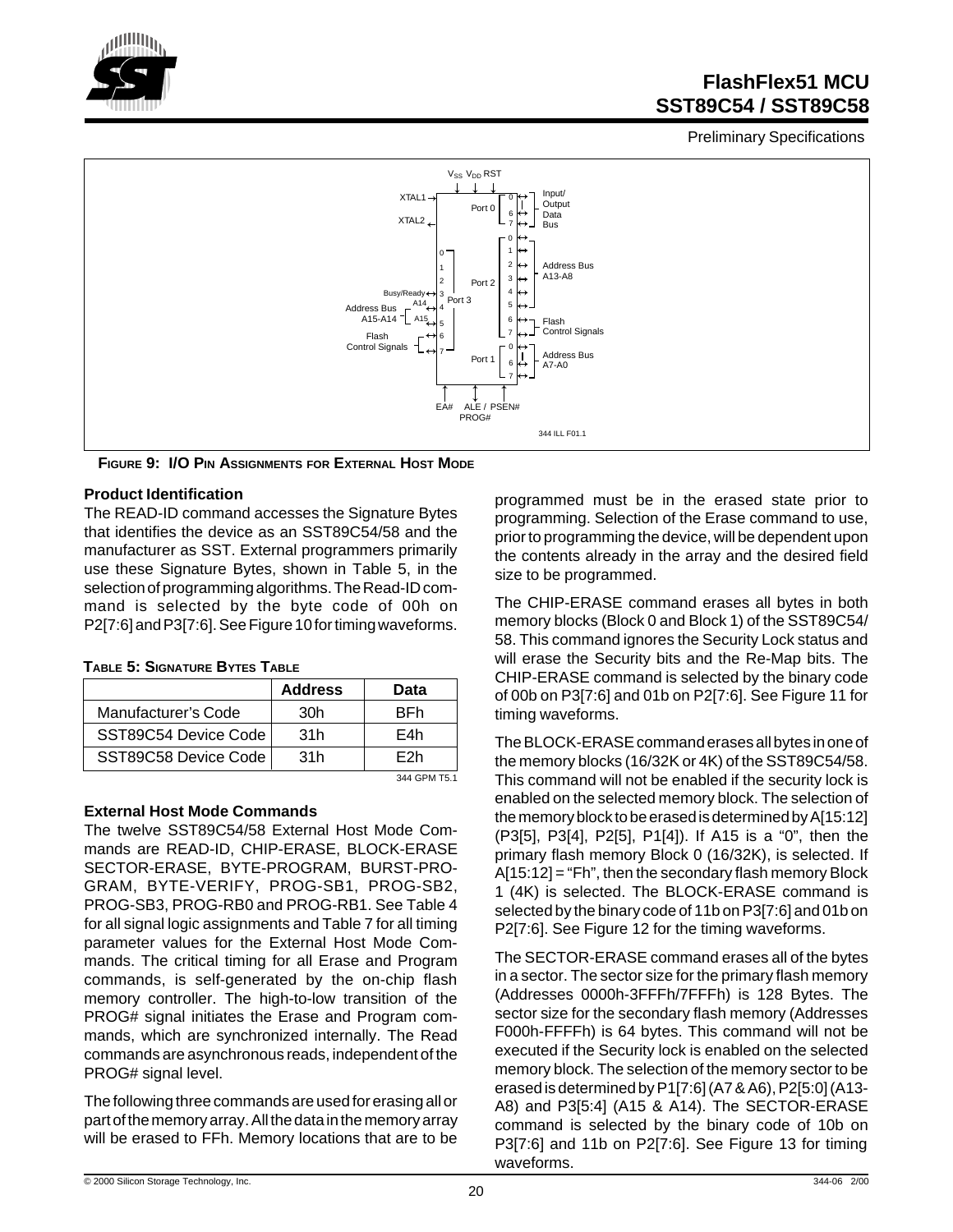

#### Preliminary Specifications

The BYTE-PROGRAM and BURST-PROGRAM commands are used for programming new data into the memory array. Selection of which Program command to use will be dependent upon the desired programming field size. Programming will not take place if any security locks are enabled on the selected memory block.

The BYTE-PROGRAM command programs data into a single byte. Ports P0[7:0] are used for data in. The memory location is selected by P1[7:0], P2[5:0], and P3[5:4] (A15-A0). The BYTE-PROGRAM command is selected by the binary code of 11b on P3[7:6] and 10b on P2[7:6]. See Figure 14 for timing waveforms.

The BURST-PROGRAM command programs data to an entire row, sequentially byte-by-byte. Ports P0[7:0] are used for data in. The memory location is selected by P1[7:0], P2[5:0], and P3[5:4] (A15-A0). The BURST-PROGRAM command is selected by the binary code of 01b on P3[7:6] and 10b on P2[7:6]. See Figure 15 for timing waveforms.

The BYTE-VERIFY command allows the user to verify that the SST89C54/58 correctly performed an Erase or Program command. Ports P0[7:0] are used for data out. The memory location is selected by P1[7:0], P2[5:0], and P3[5:4] (A15-A0). The BYTE-VERIFY command is selected by the binary code of 11b on P3[7:6] and 00b on P2[7:6]. This command will be disabled if any security locks are enabled on the selected memory block. See Figure 16 for timing waveforms.

The PROG-SB1, PROG-SB2, PROG-SB3 commands program the security bits, the functions of these bits are described in a Security Lock section and also in Table 8. Once programmed, these bits can only be cleared through a CHIP-ERASE command.

The PROG-RB1, and PROG-RB0 commands program the Re-Map[1:0] bits. The Re-Map[1:0] bits determine the Memory Re-mapping default option on reset. Upon completion of the Reset sequence, the MAP\_EN[1:0] bits are initialized to the default value set by the Re-Map[1:0] bits according to Table 2. Subsequent program manipulation of MAP\_EN[1:0] bits will alter the Memory Re-mapping option but will not change the Re-Map[1:0] bits. Therefore, any changes to MAP\_EN[1:0], without corresponding updates to Re-Map[1:0], will not survive a Reset cycle.

If an External Host Mode command, except for CHIP-ERASE, is issued to a locked memory block, the device will ignore this command.

#### **External Host Mode Clock Source**

In External Host Mode, an internal oscillator will provide clocking for the SST89C54/58. The on-chip oscillator will

be turned on as the SST89C54/58 enters External Host Mode; i.e. when PSEN# goes low while RST is high. The oscillator provides both clocking for the Flash Control Unit as well as timing references for Program and Erase operations. During External Host Mode, the CPU core is held in reset. Upon exit from External Host Mode, the internal oscillator is turned off.

The same oscillator also provides the time base for the watchdog timer and timing references for IAP Mode Program and Erase operations. See more detailed description in later sections.

#### **Arming Command**

An arming command sequence must take place before any External Host Mode sequence command is recognized by the SST89C54/58. This prevents accidental triggering of External Host Mode Commands due to noise or programmer error. The arming command is as follows:

- 1. PSEN# goes low while RST is high. This will get the machine in External Host Mode, re-configuring the pins.
- 2. A Read-ID command is issued and held for 1 ms.

After the above sequence, all other External Host Mode commands are enabled. Before the Read-ID command is received, all other External Host commands received are ignored.

#### **Programming a SST89C54/58**

To program data into the memory array, apply power supply voltage ( $V_{DD}$ ) to  $V_{DD}$  and RST pins, and perform the following steps:

- 1. Maintain RST high and toggle PSEN# from logic high to low, in sequence per the appropriate timing diagram.
- 2. Raise EA# High (either  $V_{H}$  or  $V_{H}$ ).
- 3. Issue READ-ID command to enable the External Host Mode.
- 4. Verify that the memory blocks or sectors for programming is in the erased state, FFh. If they are not erased, then erase them using the appropriate Erase command.
- 5. Select the memory location using the address lines (P1[7:0], P2[5:0], P3[5:4]).
- 6. Present the data in on P0[7:0].
- 7. Pulse ALE/PROG#, observing minimum pulse width.
- 8. Wait for low to high transition on READY/BUSY# (P3[3]).
- 9. Repeat steps  $5 8$  until programming is finished.
- 10. Verify the flash memory contents.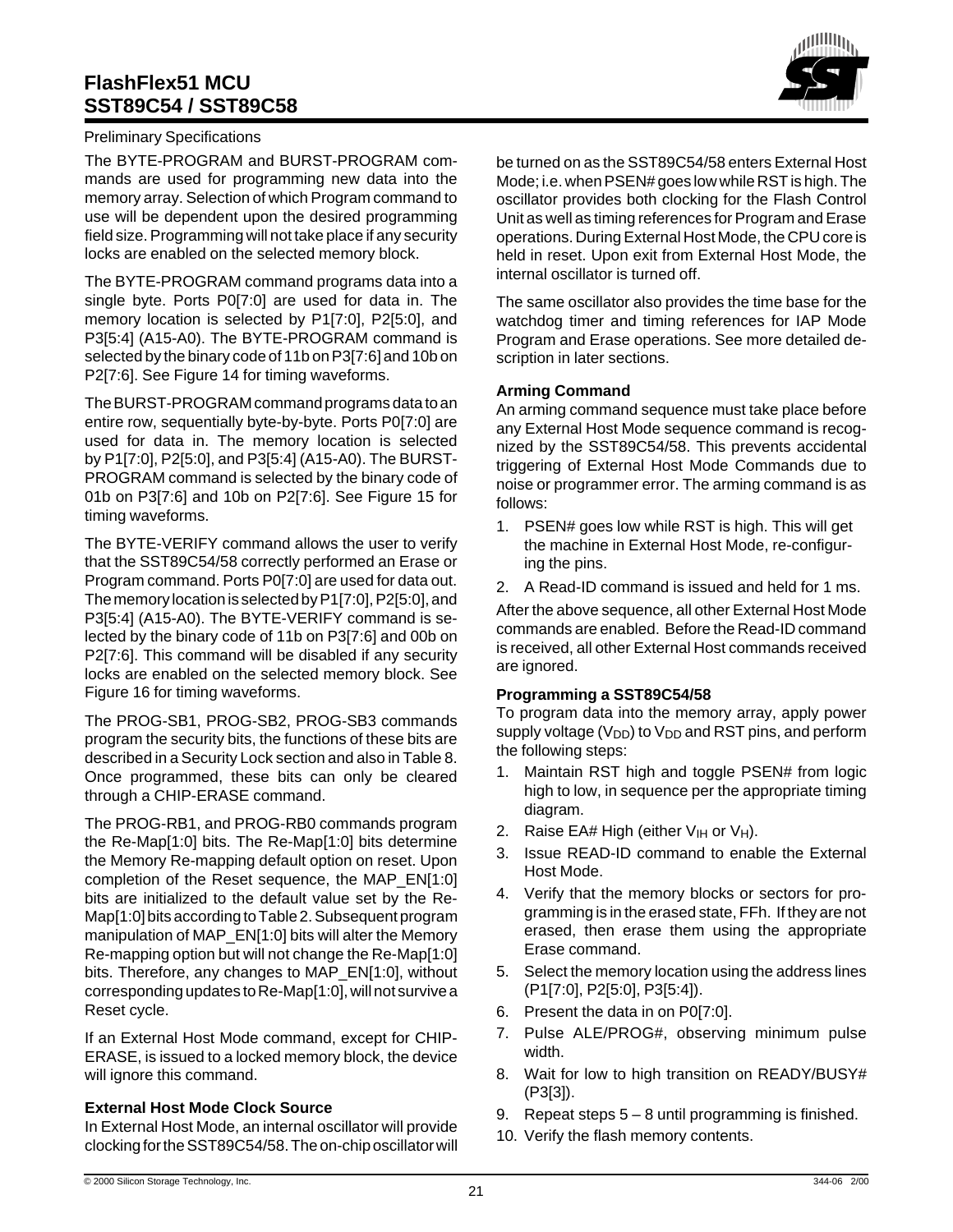

Preliminary Specifications

#### **Flash Operation Status Detection (Ext. Host Handshake)**

The SST89C54/58 provide two firmware means for an external host to detect the completion of a flash memory operation to optimize the Program or Erase time. The end of a flash memory operation cycle (Erase or Program) can be detected by: 1) monitoring the Ready/ Busy# bit at P3[3]; 2) monitoring the Data# Polling bit at P0[7] and P0[3].

#### Ready/Busy# (P3[3])

The progress of the flash memory programming can be monitored by the Ready/Busy# output signal. P3[3] is driven low, some time after ALE/PROG# goes low during a flash memory operation to indicate the Busy# status of the Flash Control Unit (FCU). P3[3] is driven high when the Flash programming operation is completed to indicate the Ready status.

During a Burst-Program operation, P3[3] is driven high (Ready) in between each byte-programmed among the burst to indicate the ready status to receive the next byte. When the external host detects the Ready status after a byte among the burst is programmed, it shall then put the data/address (within the same page) of the next byte on the bus and drive ALE/PROG# low (pulse), before the time-out limit expires. See Table 7 for details. Burst-Program command presented after time-out will wait until next cycle. Therefore, it will have longer programming time.

## Data# Polling (P0[7] & P0[3]

During a Program operation, any attempts to read (Byte-Verify), while the device is busy, will receive the complement of the data of the last byte loaded (logic low, i.e. "0" for an erase) on P0[3] and P0[7] with the rest of the bits "0". During a Program operation, the Byte-Verify command is reading the data of the last byte loaded, not the data at the address specified.

The true data will be read from P0[7], when the device completes each byte programmed among the burst to indicate the Ready status to receive the next byte. When the external host detects the Ready status after a byte among the burst is programmed, it should then put the data/address (in the same page) of the next byte on the bus and drive ALE/PROG# low immediately, before the time-out limit expires (See programming time spec. in Table 7 for details.). The true data will be read from P0[3], when the Burst-Program command is terminated and the device is ready for the next operation.

The termination of the Burst-Program can be accomplished by: 1) Change to a new X-Addresses (Note: the X-Address range are different for the 4Kx8 flash Block 1 and for the 16/32K x 8 flash Block 0.); 2) Change to a new command that requires a high to low transition of the ALE/ PROG# (i.e. any Erase or Program command); 3) Wait for time out limit expires (20 µs); when programming the next byte.

#### **Flash Memory Programming with External Host Mode (Figures 10-16)**



#### **FIGURE 10: READ-ID**

Read chip signature and identification registers at the addressed location.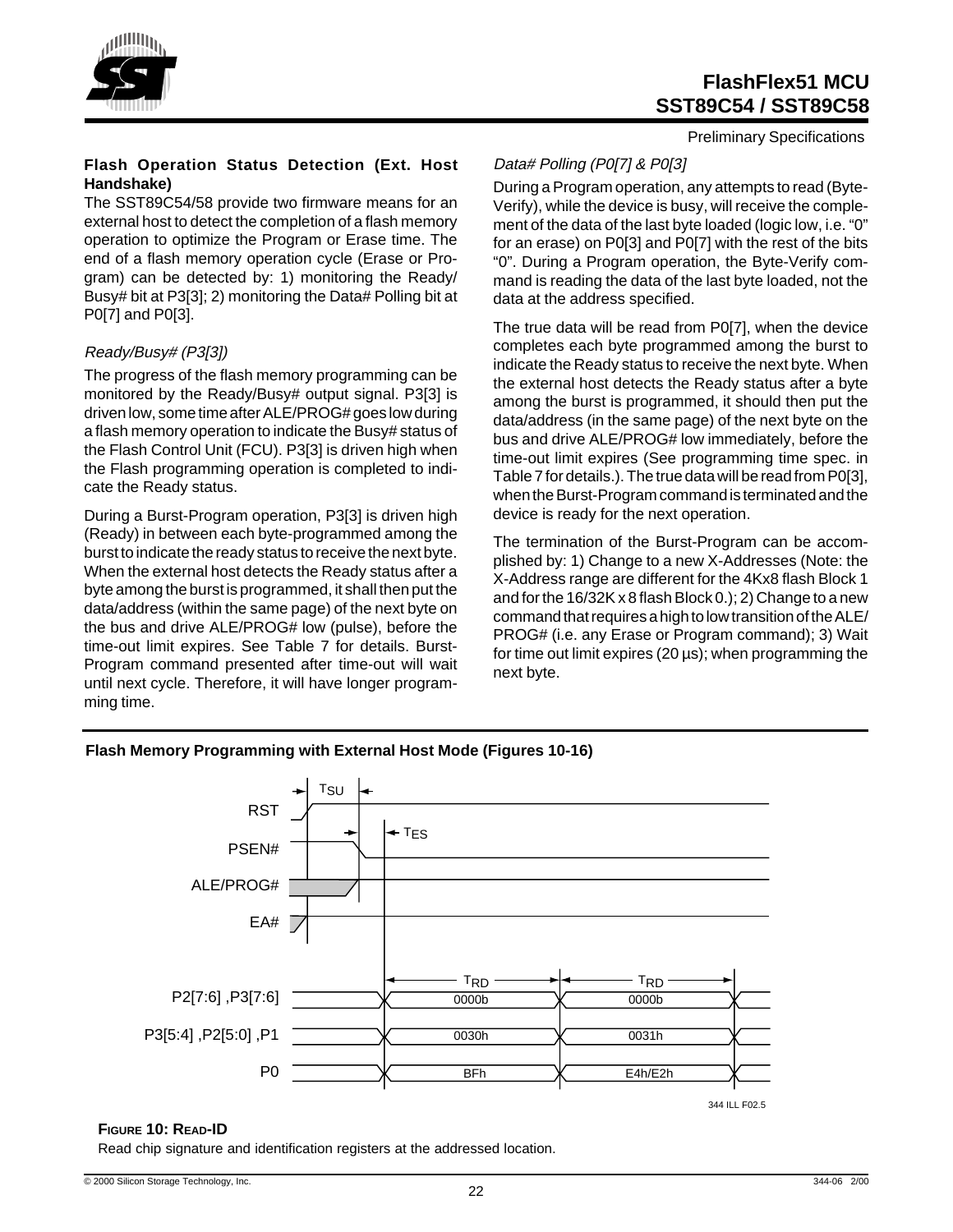

Preliminary Specifications



344 ILL F03.4

#### **FIGURE 11: CHIP-ERASE**

Erase both flash memory blocks. Security lock is ignored and the security bits are erased too.



344 ILL F04.5

#### **FIGURE 12: BLOCK-ERASE**

Erase one of the flash memory blocks, if the security lock is not activated on that flash memory block. The highest address bits A[15:12] determines which block is erased. For example, if A15 is "0", primary flash memory block is erased. If  $A[15:12] = "Fh$ ", the secondary block is erased.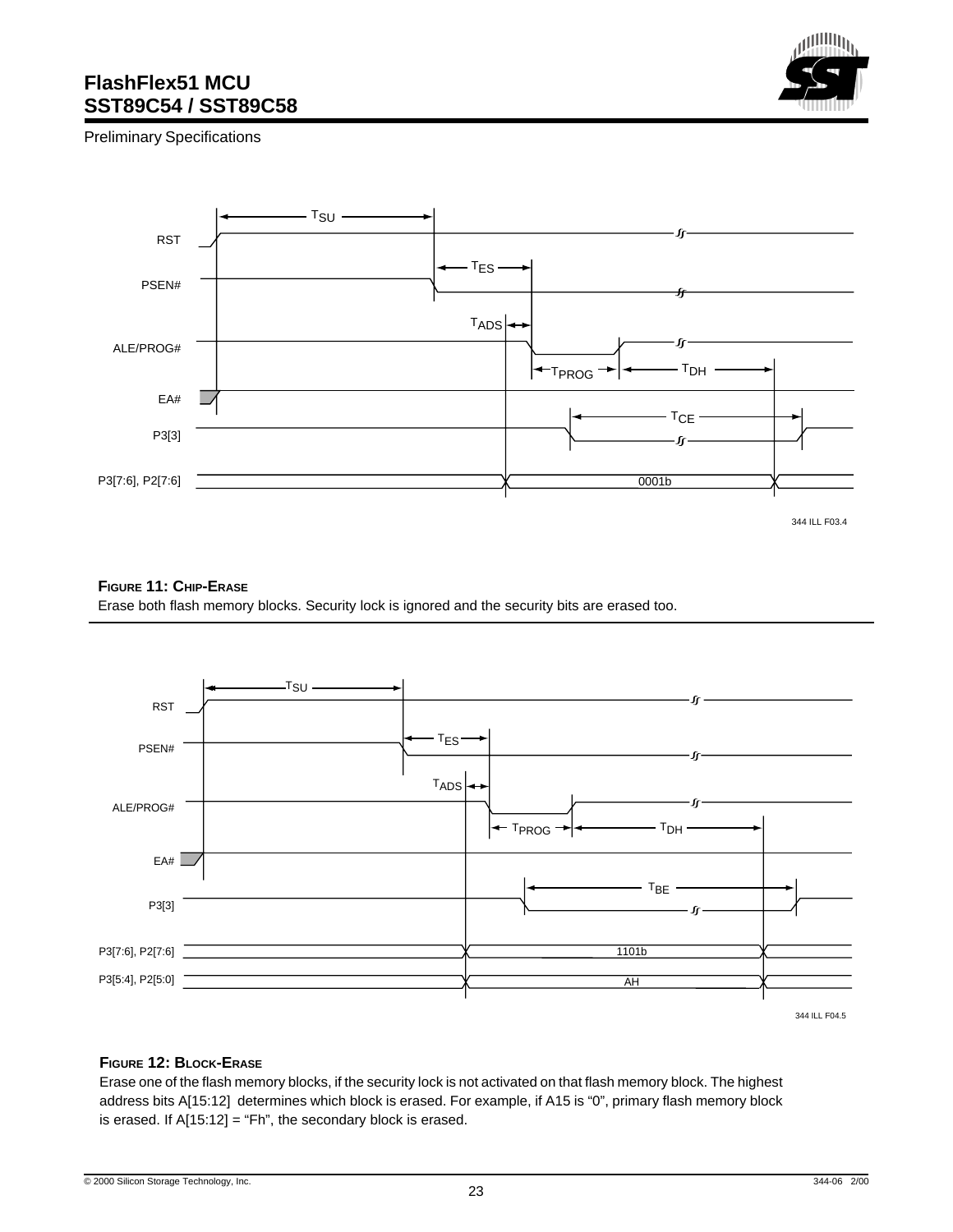

Preliminary Specifications



#### **FIGURE 13: SECTOR-ERASE**

Erase the addressed sector if the security lock is not activated on that flash memory block.



#### **FIGURE 14: BYTE-PROGRAM; PROG-SB3, PROG-SB2, PROG-SB1, PROG-RB1 AND PROG-RB0**

Program the addressed code byte if the byte location has been successfully erased and not yet programmed. Byte-Program operation is only allowed when the security lock is not activated on that flash memory block.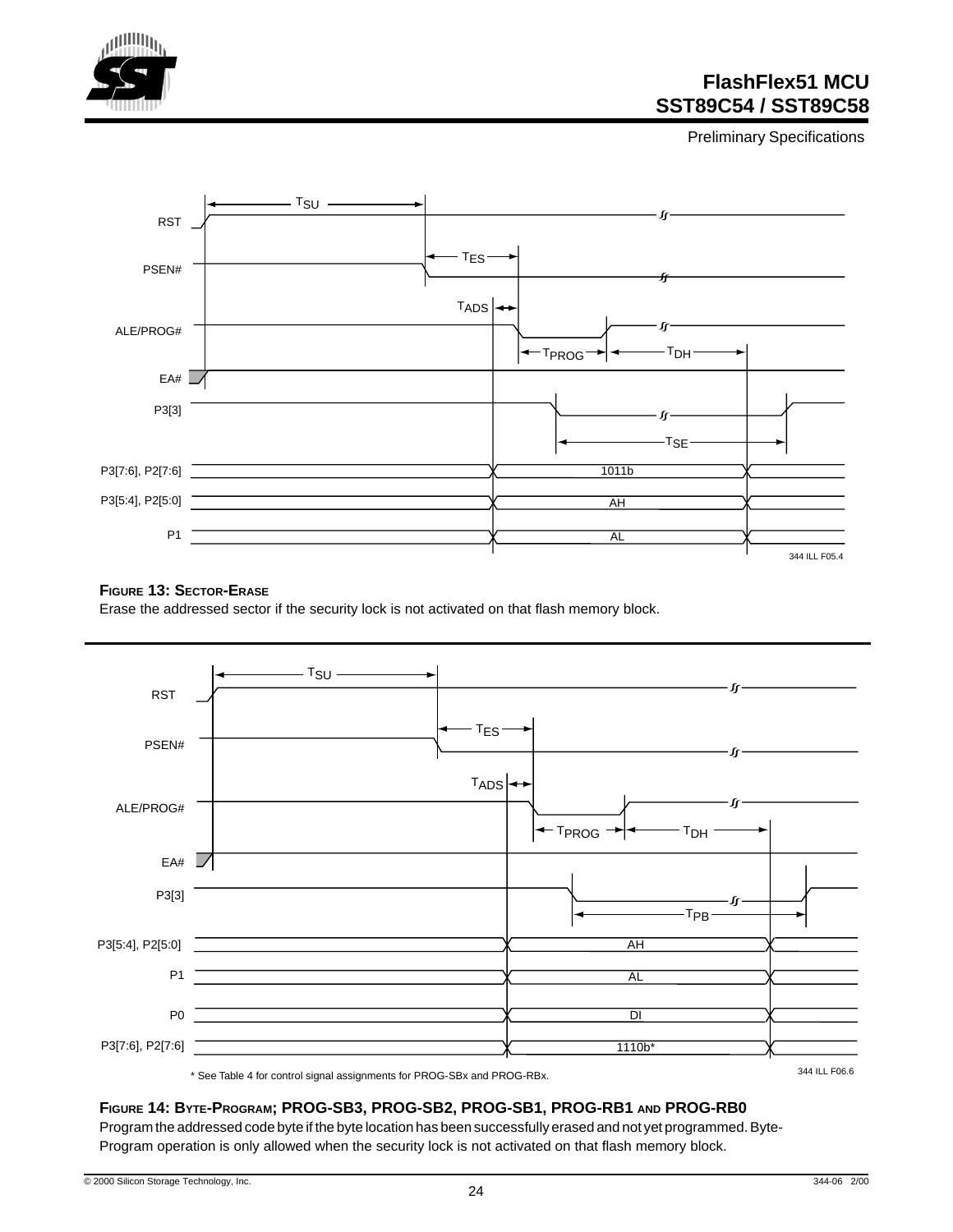

Preliminary Specifications



#### **FIGURE 15: BURST-PROGRAM**

Program the entire addressed row by burst programming each byte sequentially within the row if the byte location has been successfully erased and not yet programmed. This operation is only allowed when the security lock is not activated on that flash memory block.



#### **FIGURE 16: BYTE-VERIFY**

Read the code byte from the addressed flash memory location if the security lock is not activated on that flash memory block.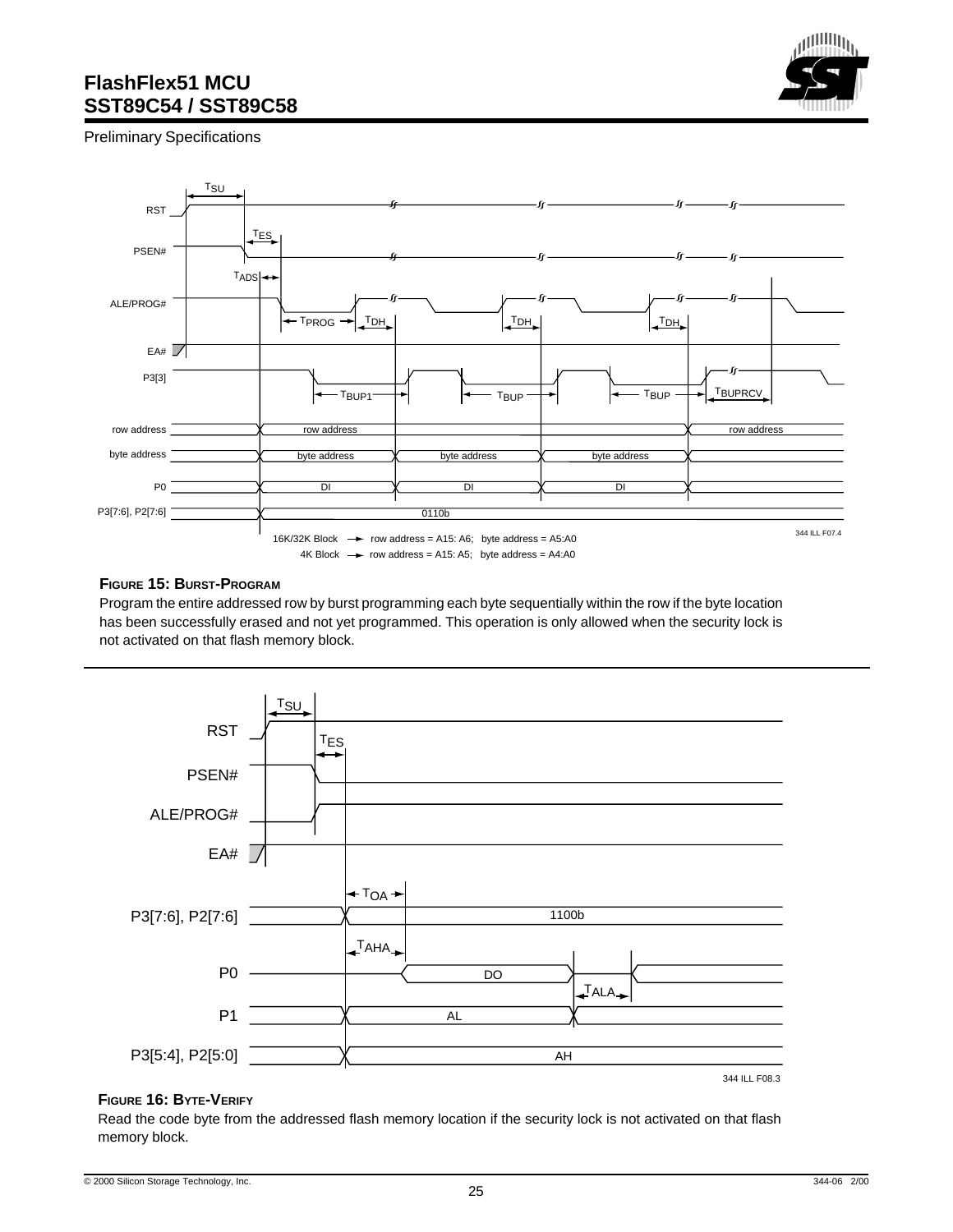

#### **IN-APPLICATION PROGRAMMING MODE**

The SST89C54/58 offers 20/36 KByte of In-Application Programmable flash memory. During In-Application Programming, the CPU of the microcontroller enters IAP Mode. The two blocks of flash memory allows the CPU to concurrently execute user code from one block, while the other is being reprogrammed. The CPU may also fetch code from an external memory while all internal flash is being reprogrammed. The chip can start the In-Application Programming operation either with the external program code execution being enabled (EA# = L) or disabled (EA#=H). The mailbox registers (SFST, SFCM, SFAL, SFAH, SFDT and SFCF) located in the Special Function Register (SFR), control and monitor the device's erase and program process.

Table 6 outlines the commands and their associated settings of the mailbox registers.

#### **In-Application Programming Mode Clock Source**

During IAP Mode, both the CPU core and the flash controller unit are driven off the external clock. However, an internal oscillator will provide timing references for Program and Erase operations. The duration of Program and Erase operations will be identical between External Host Mode and In-Application Mode. The internal oscillator is only turned on when required, and is turned off as soon as the Flash operations complete.

#### **IAP Enable Bit**

The IAP Enable Bit, SFCF[6], initializes In-Application Programming mode, enabling IAP command decoding. Until this bit is set all flash programming IAP commands will be ignored.

#### **In-Application Programming Mode Commands**

All of the following commands can only be initiated in the IAP Mode. In all situations, writing the control byte to the (SFCM) register will initiate all of the operations. All commands (except CHIP-ERASE) will not be enabled if the security features are enabled on the selected memory block. The critical timing for all Erase and Program commands, is self-generated by the on-chip flash controller unit.

Preliminary Specifications

The two Program commands are for programming new data into the memory array. The portion of the memory array to be programmed should be in the erased state, FFh. If the memory is not erased, then erase it with an appropriate Erase command. **Warning: Do not write (program or erase) to a block that the code is currently fetching from. This will cause unpredictable program behavior and may corrupt program data.**

The CHIP-ERASE command erases all bytes in both memory blocks (16/32K and 4K). This command ignores the Security Lock status and will erase the security lock bits and Re-Map bits. The CHIP-ERASE command sequence is as follows:



The BLOCK-ERASE command erases all bytes in one of the two memory blocks (16/32K or 4K). The selection of the memory block to be erased is determined by the "A15" bit (SFAH[7]) of the SuperFlash Address Register. If  $SFAH[7] = 0b$ , the primary flash memory Block 0 is selected  $(16/32K)$ . If SFAH[7:4] = Fh, the secondary flash memory Block 1 is selected (4K). The BLOCK-ERASE command sequence is as follows: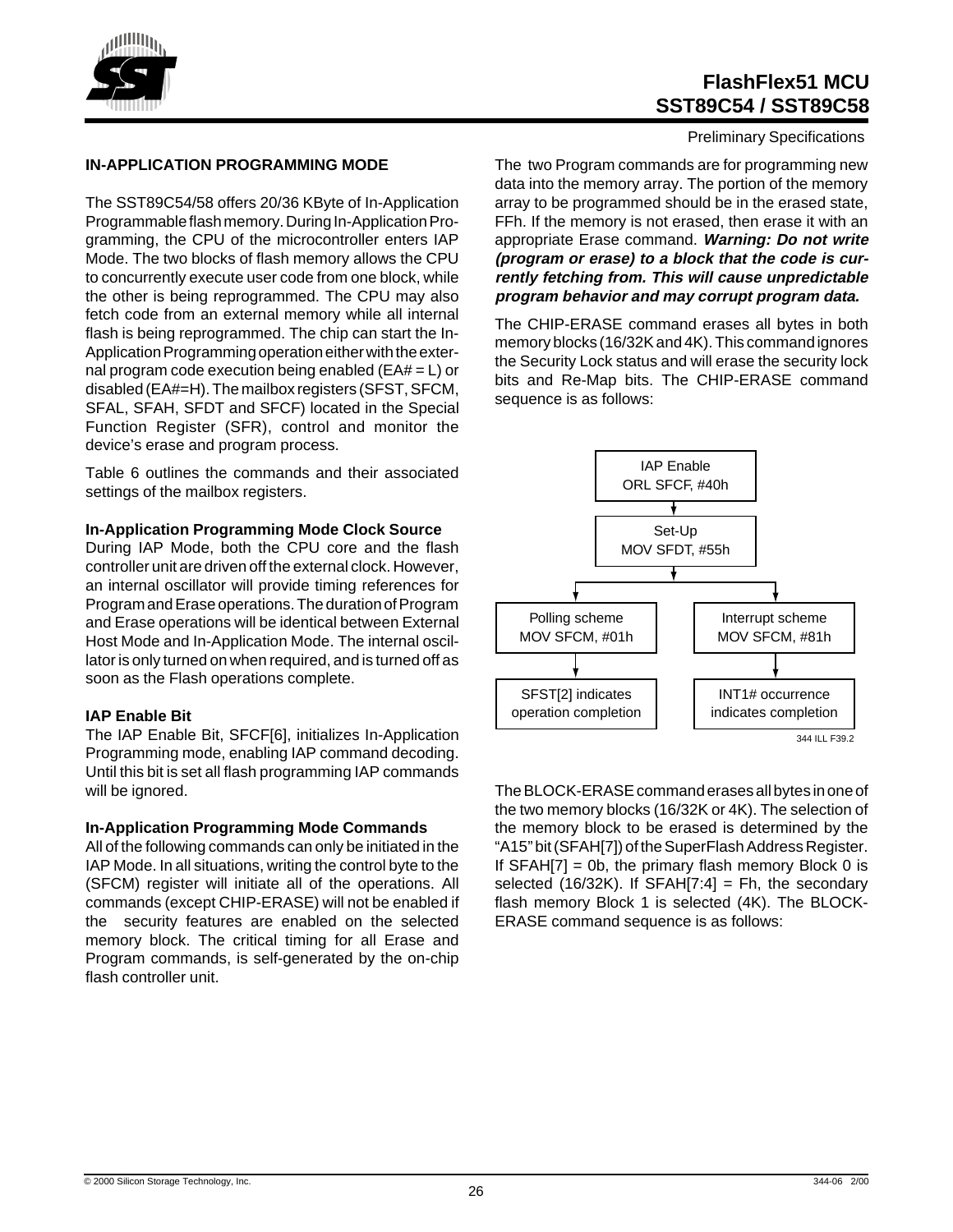

Preliminary Specifications



The SECTOR-ERASE command erases all of the bytes in a sector. The sector size for the primary flash memory Block 0 (Addresses 0000h-3FFFh/7FFFh) is 128 Bytes. The sector size for the secondary flash memory Block 1 (Address F000h-FFFFh) is 64 Bytes. The SECTOR-ERASE command sequence is as follows:



The 16/32 KByte memory contains 128/256 uniform sectors of 128 Bytes each. The 4 KByte memory contains 64 uniform sectors of 64 Bytes each. The selection of the sector to be erased is determined by the contents of SFAH, SFAL. Please refer to Figure 4 for an illustration of memory sector organization.

The BYTE-PROGRAM command programs data into a single byte. The BYTE-PROGRAM command sequence is as follows:



The BURST-PROGRAM command programs data into half of a sector (row) which has the same row address, sequentially byte-by-byte. Refer to the Memory Organization section and Figures 4 and 15 for details. The MOVC command and all IAP commands except BURST-PROGRAM are invalid during the BURST-PROGRAM cycle. The BURST-PROGRAM command sequence is as follows: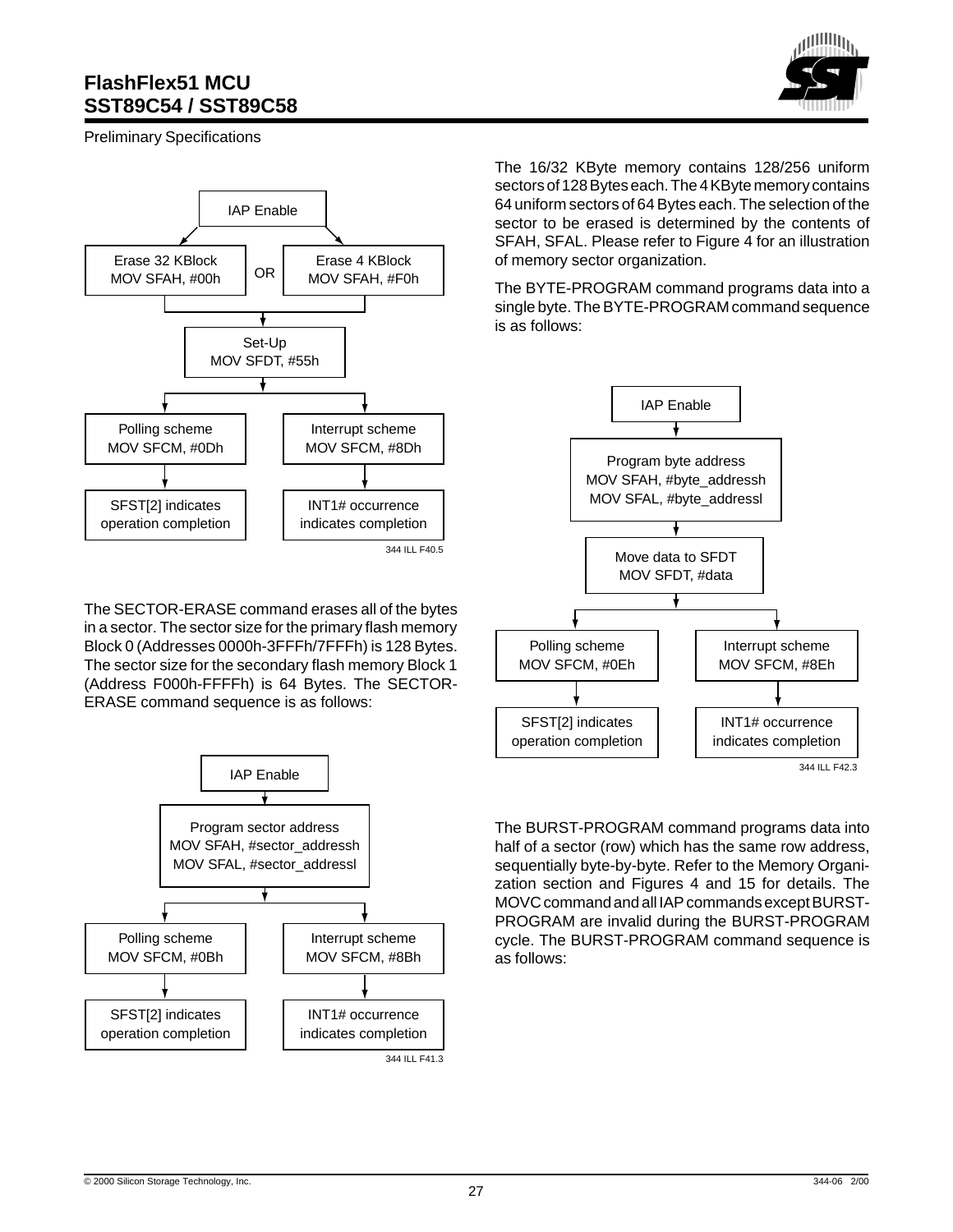



Preliminary Specifications

PROG-SB3, PROG-SB2, PROG-SB1 commands are used to program the Security bits (see Table 8). These commands work similarly to a BYTE-PROGRAM command, except no address and data is specified. Upon completion of any of those commands, the security options will be updated immediately.

Security bits previously in un-programmed state can be programmed by these commands. The PROG-SB3, PROG-SB2, PROG-SB1 sequences are as follows:



PROG-RB1, PROG-RB0 commands are used to program the Re-Map[1:0] bits (see Table 2). These commands work similarly to a BYTE-PROGRAM command except no address and data is needed. These commands only change the Re-Map[1:0] bits and have no effect on MAP\_EN[1:0] until after a reset cycle. Therefore, the effect of these commands is not immediate.



The BYTE-VERIFY command allows the user to verify that the SST89C54/58 has correctly performed an Erase or Program command. The BYTE-VERIFY command sequence is as follows:



BYTE-VERIFY command returns the data byte in SFDT if the command is successful. The user is required to check that the previous Flash operation has fully completed before issuing a BYTE-VERIFY.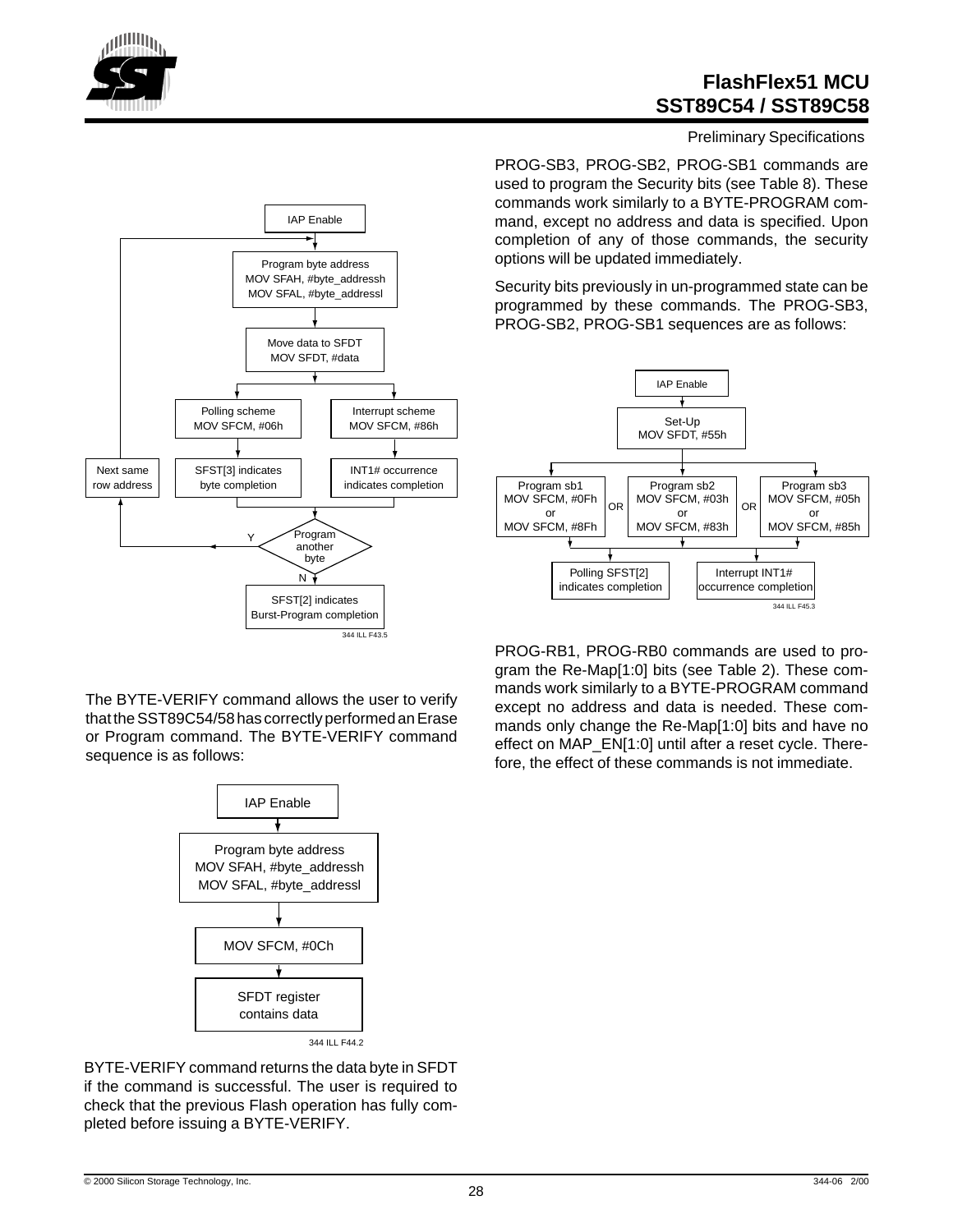

#### Preliminary Specifications

Re-Map bits previously in un-programmed state can be programmed by these commands. The PROG-RB1, PROG-RB0 sequences are as follows:



#### **Polling**

A command that uses the polling method to detect flash operation completion should poll on the Flash\_Busy bit (SFST[2]). When Flash\_Busy de-asserts (logic 0), the device is ready for the next operation.

The BUSY bit (SFST[3]) is provided for Burst-Program. In between bytes within a burst sequence, the Busy bit will become logic 0 to indicate that the next Burst-Program byte should be presented. Completion of the full burst cycle is indicated also by Flash\_Busy bit (SFST[2]).

MOVC instruction may also be used for verification of the Programming and Erase operation of the flash memory. MOVC command will fail if it is directed at a flash block that is still busy.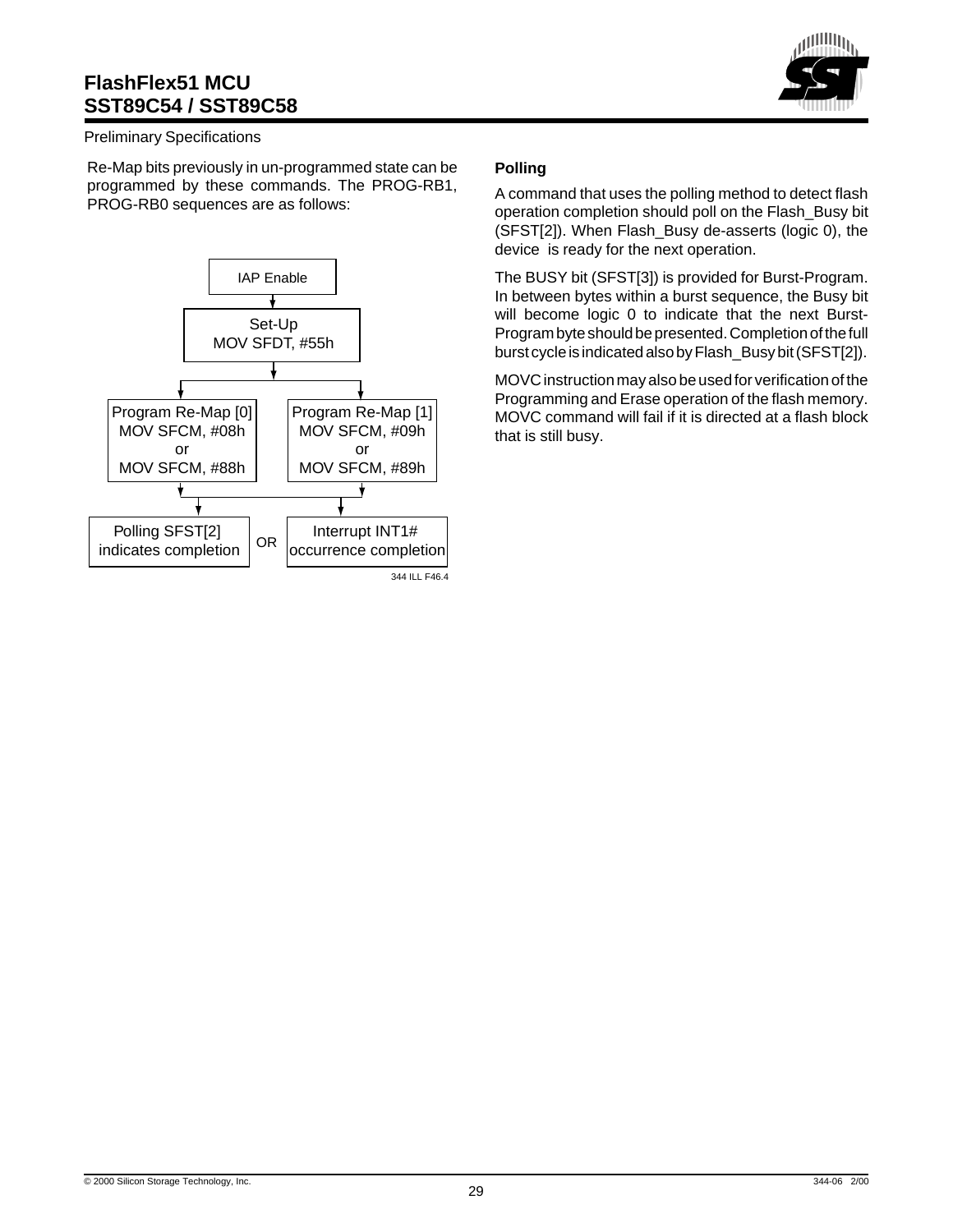

#### Preliminary Specifications

For an interrupt to occur, appropriate interrupt enable bits must be set. EX1 and EA bits of IE register must be set. The TCON[2] (IT1) bit of TCON register must also be set for edge trigger detection.

**TABLE 6: IN-APPLICATION PROGRAMMING MODE COMMANDS**

be a source of External Interrupt 1.

If interrupt termination is selected, (SFCM[7] is set), then an interrupt (INT1) will be generated to indicate flash operation completion. Under this condition, the INT1 becomes an internal interrupt source. The INT1# pin can now be used as a general purpose port pin, and it cannot

| <b>Operation</b>     | <b>SFAH [7:0]</b> | <b>SFAL [7:0]</b> | <b>SFDT [7:0]</b> | <b>SFCM</b> $[6:0]$ <sup>1</sup> |
|----------------------|-------------------|-------------------|-------------------|----------------------------------|
| CHIP-ERASE           |                   |                   | 55h               | 01h                              |
| <b>BLOCK-ERASE</b>   | AH <sup>2</sup>   |                   | 55h               | 0Dh                              |
| SECTOR-ERASE         | AH                | AL                | х                 | 0 <sub>Bh</sub>                  |
| BYTE-PROGRAM         | AH                | AL                | DI                | 0Eh                              |
| <b>BURST-PROGRAM</b> | AH                | AL                | DI                | 06h                              |
| BYTE-VERIFY (Read)   | AΗ                | AL                | DO                | 0Ch                              |

**Notes:** X = Don't Care; AL = Address low order byte; AH = Address high order byte;

DI = Data Input; DO = Data Output

All other values are in hex

**<sup>1</sup>** Interrupt/Polling enable for flash operation completion

SFCM[7] = 1: Interrupt enable for flash operation completion

0: polling enable for flash operation completion

**<sup>2</sup>** SFAH[7] = 0: Selects Block 0: SFAH[7:4] = Fh selects Block 1

#### **TABLE 7: FLASH MEMORY PROGRAMMING/VERIFICATION PARAMETERS**

| Parameter <sup>1,2</sup>                   | Symbol                     | Min      | Max  | <b>Units</b> |
|--------------------------------------------|----------------------------|----------|------|--------------|
| <b>Reset Setup Time</b>                    | Tsu                        | 3        |      | μs           |
| <b>Read-ID Command Width</b>               | Trd                        | 1        |      | μs           |
| PSEN# Setup Time                           | $T_{ES}$                   | 1.125    |      | μs           |
| Address, Command, Data Setup Time          | $T_{\sf ADS}$              | 0        |      | ns           |
| Chip-Erase Time                            | <b>T</b> <sub>CE</sub>     |          | 11.7 | ms           |
| <b>Block-Erase Time</b>                    | $T_{BE}$                   |          | 9.4  | ms           |
| Sector-Erase Time                          | $\mathsf{T}_{\mathsf{SE}}$ | 1.1      | 2.3  | ms           |
| Program Setup Time                         | <b>TPROG</b>               | 1.2      |      | μs           |
| Address, Command, Data Hold                | T <sub>DH</sub>            | $\Omega$ |      | ns           |
| Byte-Program Time 3                        | T <sub>PB</sub>            |          | 110  | μs           |
| Verify Command Delay Time                  | TOA                        |          | 50   | ns           |
| Verify High Order Address Delay Time       | T <sub>AHA</sub>           |          | 50   | ns           |
| Verify Low Order Address Delay Time        | <b>TALA</b>                |          | 50   | ns           |
| First Burst-Program Byte Time <sup>4</sup> | T <sub>BUP1</sub>          |          | 85   | μs           |
| Burst-Program Time 3,4                     | T <sub>BUP</sub>           | 31       | 45   | μs           |
| Burst-Program Recovery <sup>4</sup>        | <b>TBUPRCV</b>             |          | 110  | μs           |
| <b>Burst-Program Time-Out Limit</b>        | Твирто                     | 20       |      | μs           |
| .                                          |                            |          |      | 344 PGM T7 4 |

**Note**:

1. Program and Erase times will scale inversely relative to programming clock frequency.

2. All timing measurements are from the 50% of the input to 50% of the output.

3. Each byte must be erased before program.

4. External Host Mode only.



**Interrupt Termination**

344 PGM T6.3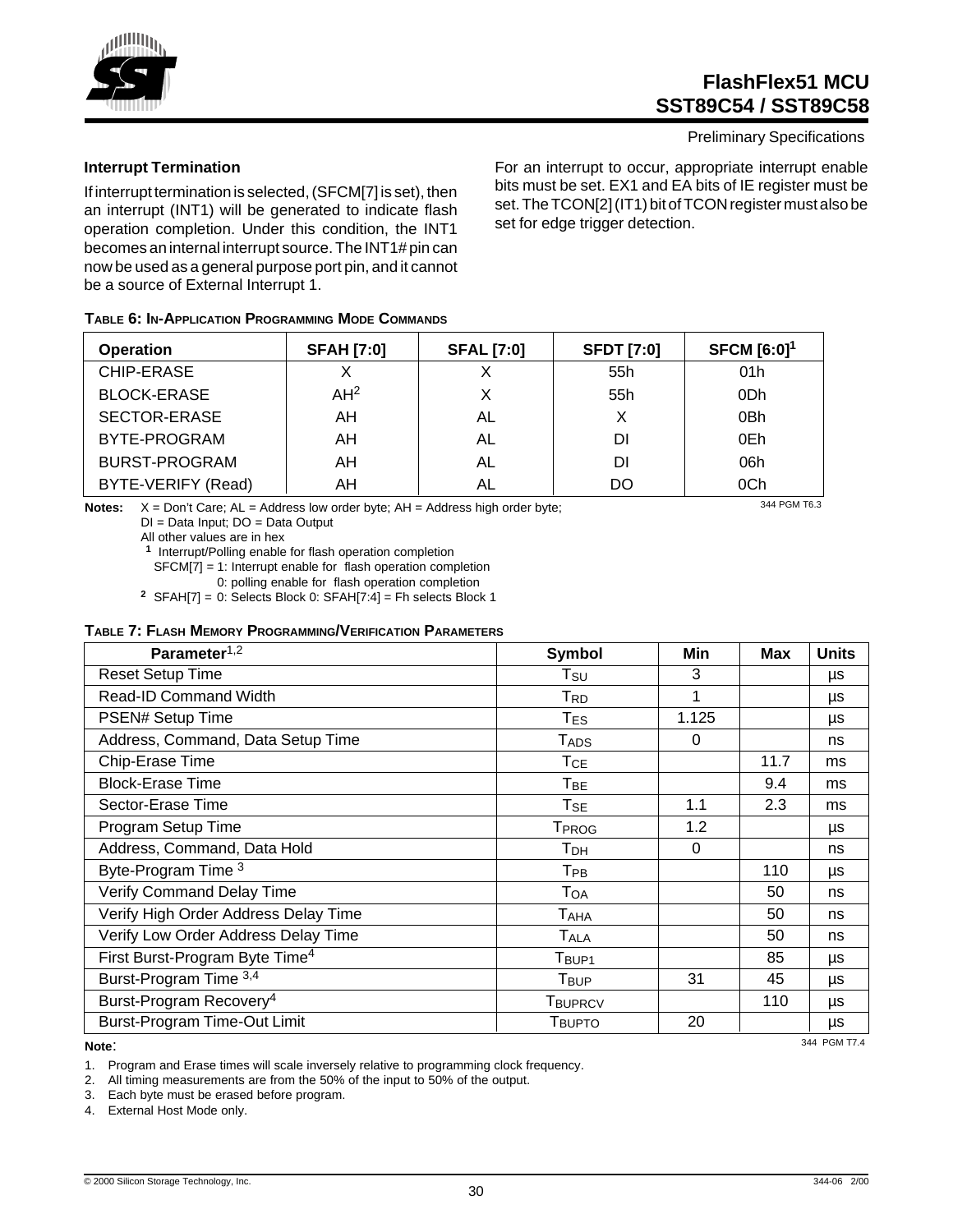

Preliminary Specifications



**FIGURE 17: IN-APPLICATION PROGRAMMING MODE I/O ASSIGNMENT**

#### **TIMERS/COUNTERS**

The SST89C54/58 have three 16-bit registers that can be used as either timers or event counters. The three Timers/Counters are the Timer 0 (T0), Timer 1 (T1), and Timer 2 (T2) registers. These three registers are located in the SFR as pairs of 8-bit registers. The low byte of the T0 register is stored in the Timer 0 LSB (TL0) special function register and the high byte of the T0 register is stored in the Timer 0 MSB (TH0) special function register. The low byte of the T1 register is stored in the Timer LSB (Tl1) special function register and the high byte of the T1 register is stored in the Timer 1 MSB (TH1) special function register. The low byte of the T2 register is stored in the Timer 2 LSB (TL2) special function register and the high byte of the T2 register is stored in the Timer 2 MSB (TH2) special function register.

#### **SERIAL I/O (UART)**

The SST89C54/58 Serial I/O ports is a full duplex port that allows data to be transmitted and received simultaneously in hardware by the transmit and receive registers, respectively, while the software is performing other tasks. The Serial I/O port performs the function of an UART (Universal Asynchronous Receiver/Transmitter) chip. The transmit and receive registers are both located in the Serial Data Buffer (SBUF special function register. Writing to the SBUF register loads the transmit register, and reading from the SBUF register obtains the contents of the receive registers.

The Serial I/O port has four modes of operation which are selected by the Serial Port Mode Specifier (SM0 and SM1) bits of the Serial Port Control (SCON) special function register. In all four modes, transmission is initiated by any instruction that uses the SBUF register as a destination register. Reception is initiated in mode 0 when the Receive Interrupt (RI) flag bit of the Serial Port Control (SCON) special function register is cleared and the Reception Enable/ Disable (REN) bit of the SCON register is set. Reception is initiated in the other modes by the incoming start bit if the REN bit of the SCON register is set.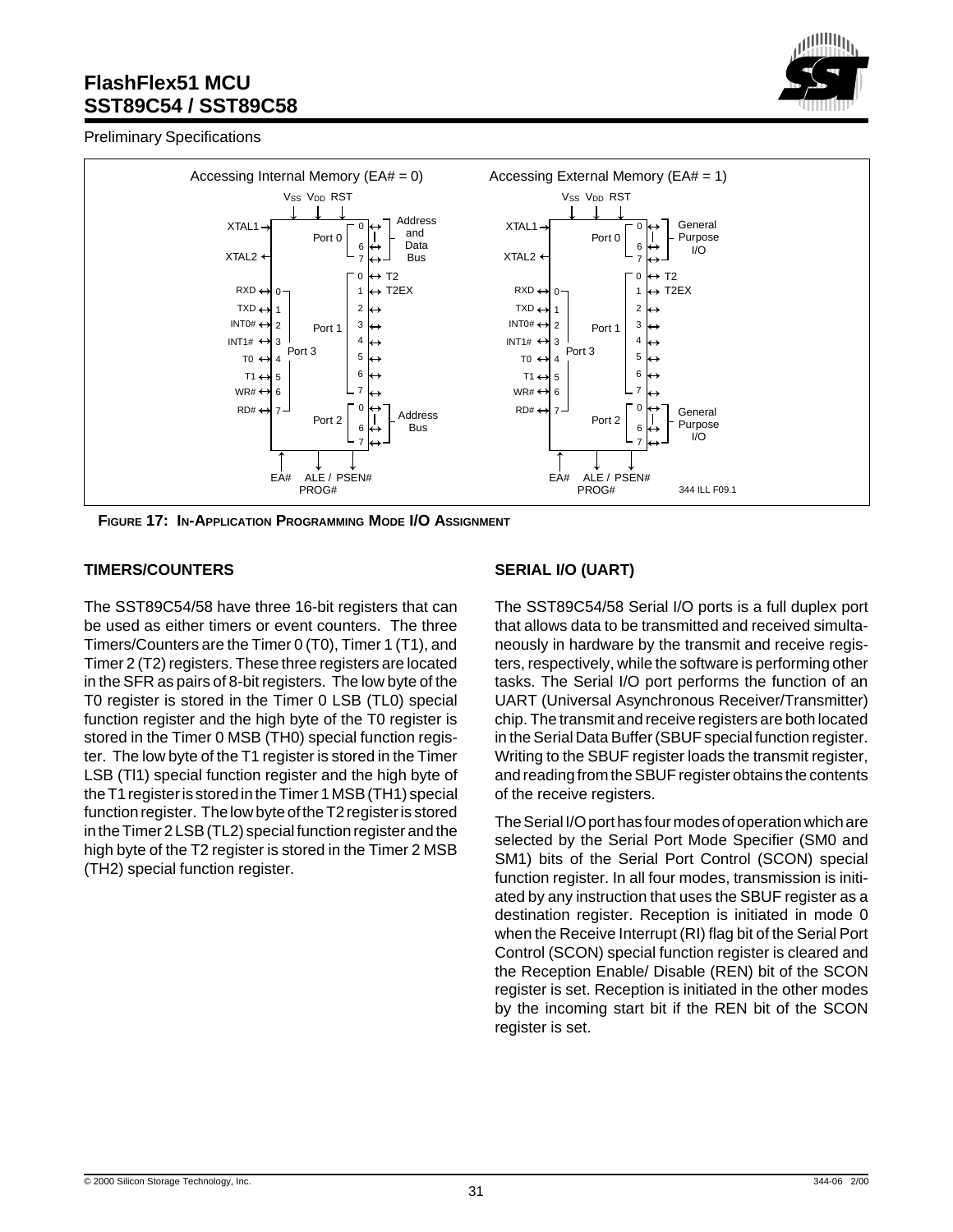

#### Preliminary Specifications

#### **WATCHDOG TIMER**

The SST89C54/58 offer an enhanced programmable Watchdog Timer (WDT) for fail safe protection against software deadlock and allows an automatic recovery.

To protect the system against software deadlock, the user has to refresh the WDT within a user defined time period. If the software fails to do this periodical refresh, an internal hardware reset will be initiated. The software can be designed such that the WDT times out if the program does not work properly. It also times out if a software error is based on the hardware related problems.

The WDT in the SST89C54/58 share the same time base with the flash controller unit. When the flash controller unit is operating, the time base will be re-started by the hardware periodically, therefore delaying the time-out period of the watchdog timer. The upper 8-bits of the time base register are used as the reload register of the WDT.

The internal oscillator that drives the WDT operates within a frequency range as shown in Table 11. Minimum clock cycle for the WDT is 7.7ms.

Figure 18 provides a block diagram of the WDT. Two SFRs (WDTC and WDTD) control watchdog timer operation. During idle mode, WDT operation is temporarily suspended, and resumes upon an interrupt exit from idle.



**FIGURE 18: BLOCK DIAGRAM OF PROGRAMMABLE WATCHDOG TIMER**

#### **SECURITY LOCK**

The Security feature protects against software piracy and prevents the contents of the flash from being read by unauthorized parties. It also protects against code corruption resulting from accidental erasing and programming to the internal flash memory locations. There are two different types of security locks in the SST89C54/58 security lock system: Hard Lock and SoftLock.

#### Hard Lock

When the Hard Lock is activated, the MOVC instructions executed from Un-Locked or SoftLocked program address space, are disabled from reading code bytes in Hard Locked memory blocks (See Table 9). The Hard Lock can either lock both flash memory blocks or just lock the upper flash memory block (Block 1). All External Host and IAP commands except for CHIP-ERASE are ignored for the Hard Locked memory blocks.

#### SoftLock

SoftLock allows flash contents to be altered under a secure environment. This lock option allows the user to update program code in the Soft Locked memory block through In-Application Programming Mode under a predetermined secure environment. For example, if the Block 1 (4K) memory block is locked, and the Block 0 (16K/32K) memory block is Soft Locked, code residing in Block 1 can program Block 0. The following IAP mode commands issued through the command mailbox register, SFCM, executed from a Hard Locked block can be operated on a Soft Locked block: BLOCK-ERASE, SECTOR-ERASE, BYTE-PROGRAM, BURST-PROGRAM and BYTE-VERIFY.

In External Host Mode, SoftLock behaves the same as a Hard Lock.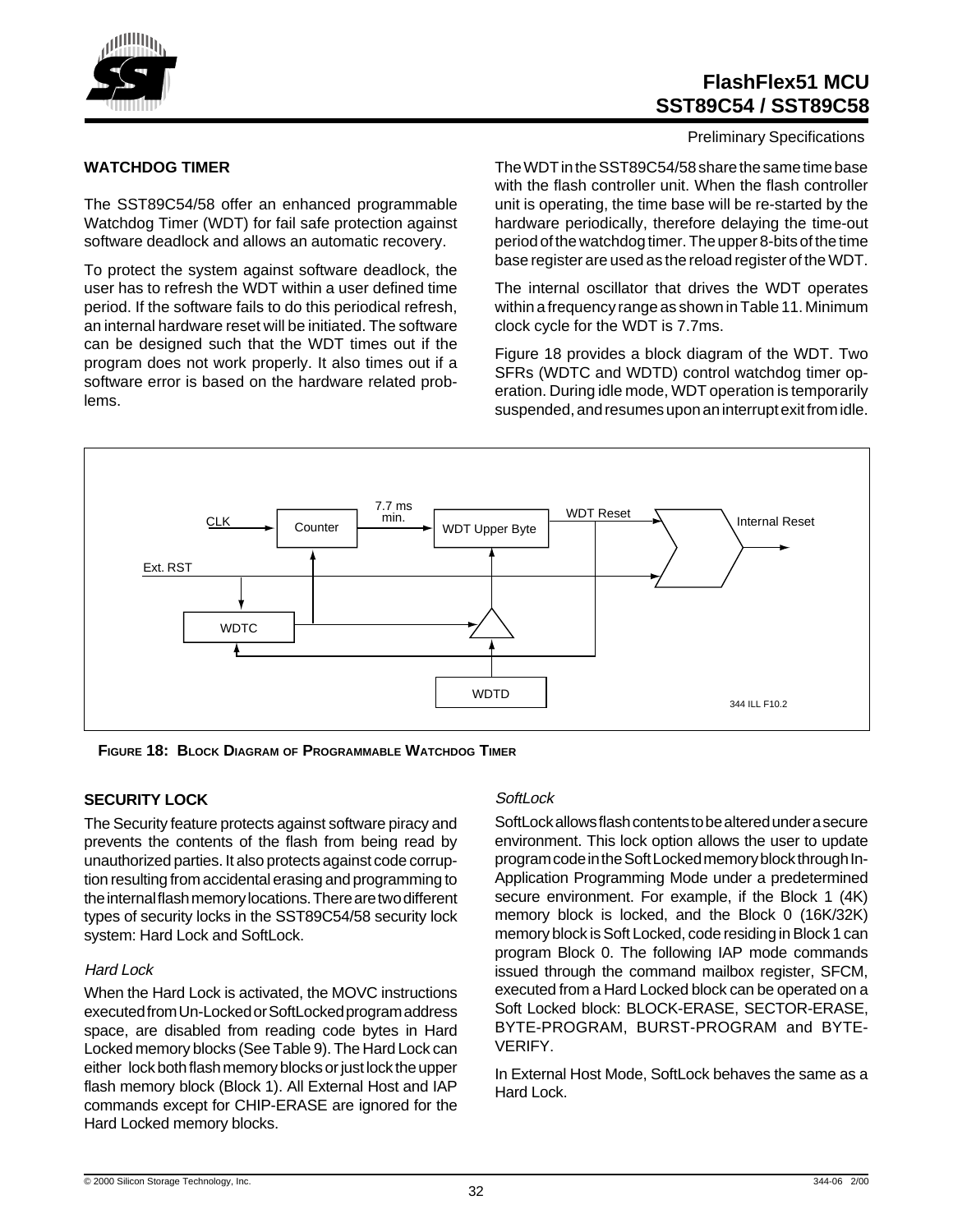

Preliminary Specifications

#### **STATUS OF THE SECURITY LOCK**

The three bits that indicate the SST89C54/58 security lock status are located in SFST[7:5]. As shown in Figure 19 and Table 8, the three security lock bits control the lock status of the primary and secondary blocks of memory. There are four distinct levels of security lock status. In the first level, none of the security lock bits are programmed and both blocks are unlocked. In the second level, although, both blocks are now locked and cannot be written, they are

available for read operation via Byte-Verify. In the third level, three different options are available: Block 1 Hard Lock / Block 0 SoftLock, SoftLock on both blocks, and Hard Lock on both blocks. Locking both blocks is the same as Level 2 except read operation isn't available. The fourth level of security is the most secure level operation. It doesn't allow read/write of internal memory or boot from external memory. Please note that for unused combinations of the security lock bit the chip will default to Level 4 status.



1.  $P =$  Programmed (Cell logic state = 1), U = Unprogrammed (Cell logic state = 0), N = Not Locked, L = Hard Locked, S = SoftLocked

| <b>FIGURE 19: SECURITY LOCK LEVELS</b> |  |  |  |
|----------------------------------------|--|--|--|
|----------------------------------------|--|--|--|

|              | <b>Security Lock Bits</b> |                |                | <b>Security Status of:</b> |                    | <b>Security Type</b> |                                                                                                                                                                                                                        |
|--------------|---------------------------|----------------|----------------|----------------------------|--------------------|----------------------|------------------------------------------------------------------------------------------------------------------------------------------------------------------------------------------------------------------------|
| Level        | <b>SFST[7:5]</b>          | 1 <sup>1</sup> | 2 <sup>1</sup> | 3 <sup>1</sup>             | <b>Block1</b>      | <b>Block 0</b>       |                                                                                                                                                                                                                        |
|              | 000                       | U              | U              | U                          | <b>Unlock</b>      | <b>Unlock</b>        | No Security Features are Enabled.                                                                                                                                                                                      |
| $\mathbf{2}$ | 100                       | P              | U              | U                          |                    | Hard Lock Hard Lock  | MOVC instructions executed from external<br>program memory are disabled from fetching<br>code bytes from internal memory, EA# is<br>sampled and latched on Reset, and further<br>programming of the flash is disabled. |
| 3            | 110                       | P              | P              | U                          |                    |                      | Hard Lock Hard Lock Level 2 plus Verify disabled, both blocks locked.                                                                                                                                                  |
|              | 101                       | P              | U              | P                          |                    |                      |                                                                                                                                                                                                                        |
|              | 010                       | U              | P              | U                          | SoftLock           | SoftLock             | Level 2 plus verify disable. code in Block 1<br>can program Block 0 and vice versa.                                                                                                                                    |
|              | 001                       | U              | U              | P                          | Hard Lock SoftLock |                      | Level 2 plus verify disabled, code in Block 1<br>can program Block 0.                                                                                                                                                  |
| 4            | 111                       | P              | P              | P                          |                    | Hard Lock Hard Lock  | Same as Level 3, but external boot is<br>disabled.                                                                                                                                                                     |

#### **TABLE 8: SECURITY LOCK OPTIONS**

Notes:

Notes:

1 1, 2, and 3, respectively, refer to the first, second, and third security lock bits.

2 P = Programmed (Cell logic state = 1),  $U =$  Unprogrammed (Cell logic state = 0).

3 SFST[7:5] = Security Lock Decoding Bits (SECD)

4 All unused combinations default to level 4, "PPP".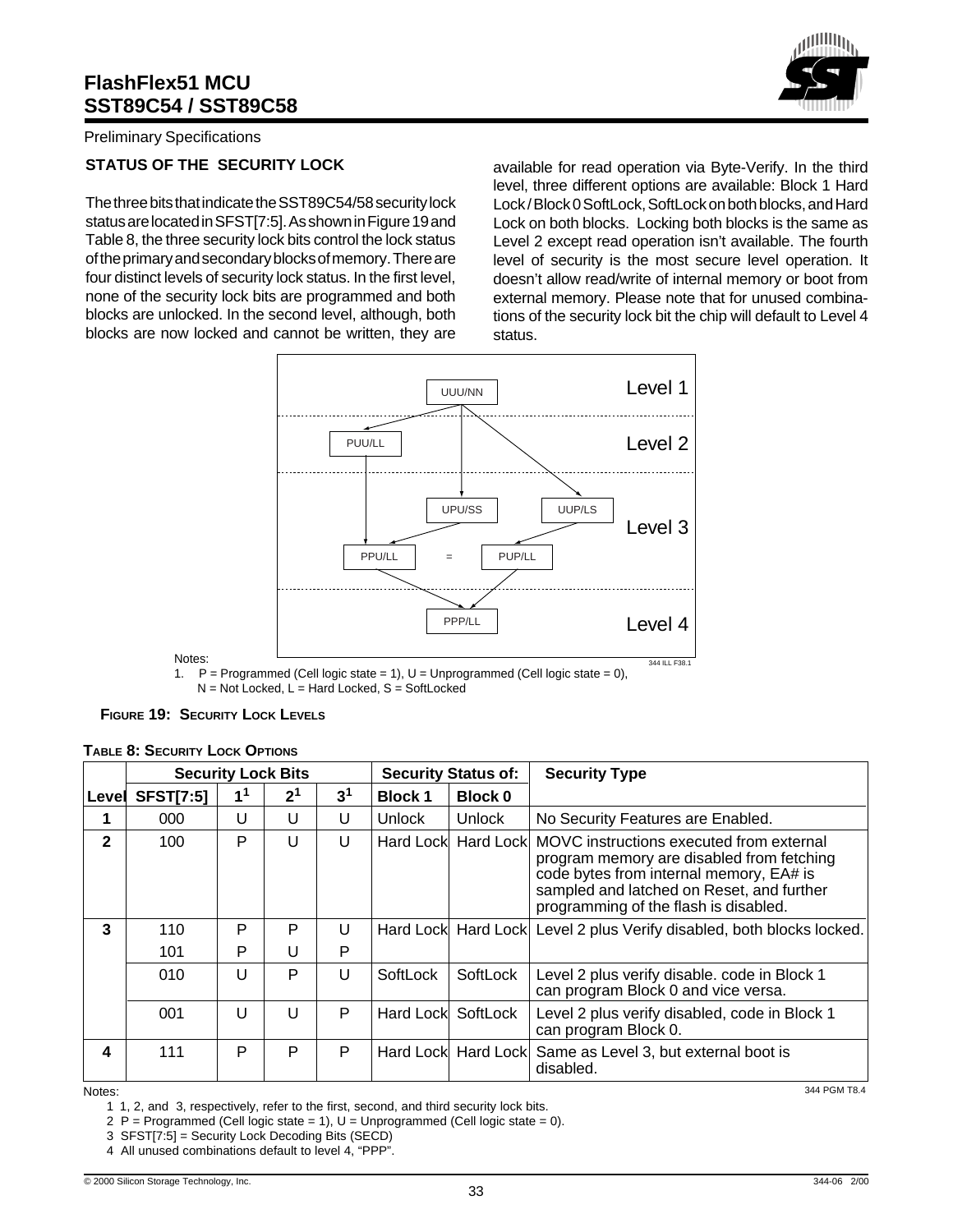

Preliminary Specifications

| <b>SFST[7:5]</b>                        | <b>MOVC Address<sup>1</sup></b> | Target Address <sup>2</sup> | MOVC allowed <sup>3</sup> |
|-----------------------------------------|---------------------------------|-----------------------------|---------------------------|
| 011/100/101/110/111                     | Block 0/1                       | Any Location                | Y                         |
| (Hard Lock on                           | <b>External Memory</b>          | Block 0/1                   | N                         |
| both blocks)                            |                                 | External                    | Υ                         |
|                                         |                                 | Block 0                     |                           |
| 001                                     | Block 0                         | Block 1                     | N                         |
| $\textsf{Block } 0 = \textsf{SoftLock}$ |                                 | External                    | Υ                         |
| Block $1 = Hard Lock$                   | Block 1                         | Any Location                | $\checkmark$              |
|                                         | External                        | Block 0/1                   | N                         |
|                                         |                                 | External                    | $\checkmark$              |
| 010                                     | Block 0/1                       | Any Location                | $\checkmark$              |
| (SoftLock                               | External                        | Block 0/1                   | N                         |
| on both blocks)                         |                                 | External                    | Y                         |
| 000                                     | Any Location                    | Any Location                | ٧                         |
| Notes.                                  |                                 |                             | 344 PGM T9 3              |

#### **TABLE 9: MOVC ACCESS WITH SECURITY LOCK ACTIVATED**

Notes:

**<sup>1</sup>**Location of MOVC instruction

**<sup>2</sup>**Target Address is the location of the instruction being read

**3 Y =** Indicates MOVC instruction is allowed; **N =** Indicates MOVC instruction is not allowed;

#### **RESET**

A system reset initializes the MCU and begins program execution at program memory location 0000h. The reset input for the SST89C54/58 is the RST pin. In order to reset the SST89C54/58, a logic level high must be applied to the RST pin for at least two machine cycles (24 clocks), after the oscillator becomes stable. ALE, PSEN# are weakly pulled high during reset. During reset, ALE and PSEN# output a high level in order to perform correct reset. This level must not be affected by external element. A system reset will not affect the 256 Bytes of on-chip RAM while the SST89C54/58 is running, however, the contents of the on-chip RAM during power up are indeterminate. All Special Function Registers (SFR) return to their reset values, which are outlined in Tables 3A to 3E.

#### **Power-On Reset**

At initial power up, the port pins will be in a random state until the oscillator has started and the internal reset algorithm has written one's to all the pins. **Powering up the device without a valid reset could cause the CPU to start executing instructions from an indeterminate location. Such undefined states may inadvertently corrupt the code in the flash.**

When power is applied to the SST89C54/58, the RST pin must be held long enough for the oscillator to start up (usually several milliseconds for a low frequency crystal), in addition to two machine cycles for a valid Power-On Reset. An example of a method to extend the RST signal is to implement a RC circuit by connecting the RST pin to  $V_{DD}$  through a 10µF capacitor and to  $V_{SS}$  through an 8.2K $\Omega$  resistor as shown in Figure 20. Note that if an RC circuit is being used, provisions should be made to ensure the  $V_{DD}$  rise time does not exceed 1 millisecond and the oscillator start-up time does not exceed 10 milliseconds.

For a low frequency oscillator with slow start-up time the reset signal must be extended in order to account for the slow start-up time. This method maintains the necessary relationship between  $V_{DD}$  and RST to avoid programming at an indeterminate location, which may cause corruption in the code of the flash. For more information on system level design techniques, please review **Design Considerations for the SST FlashFlex51 Family Microcontroller** Application Note.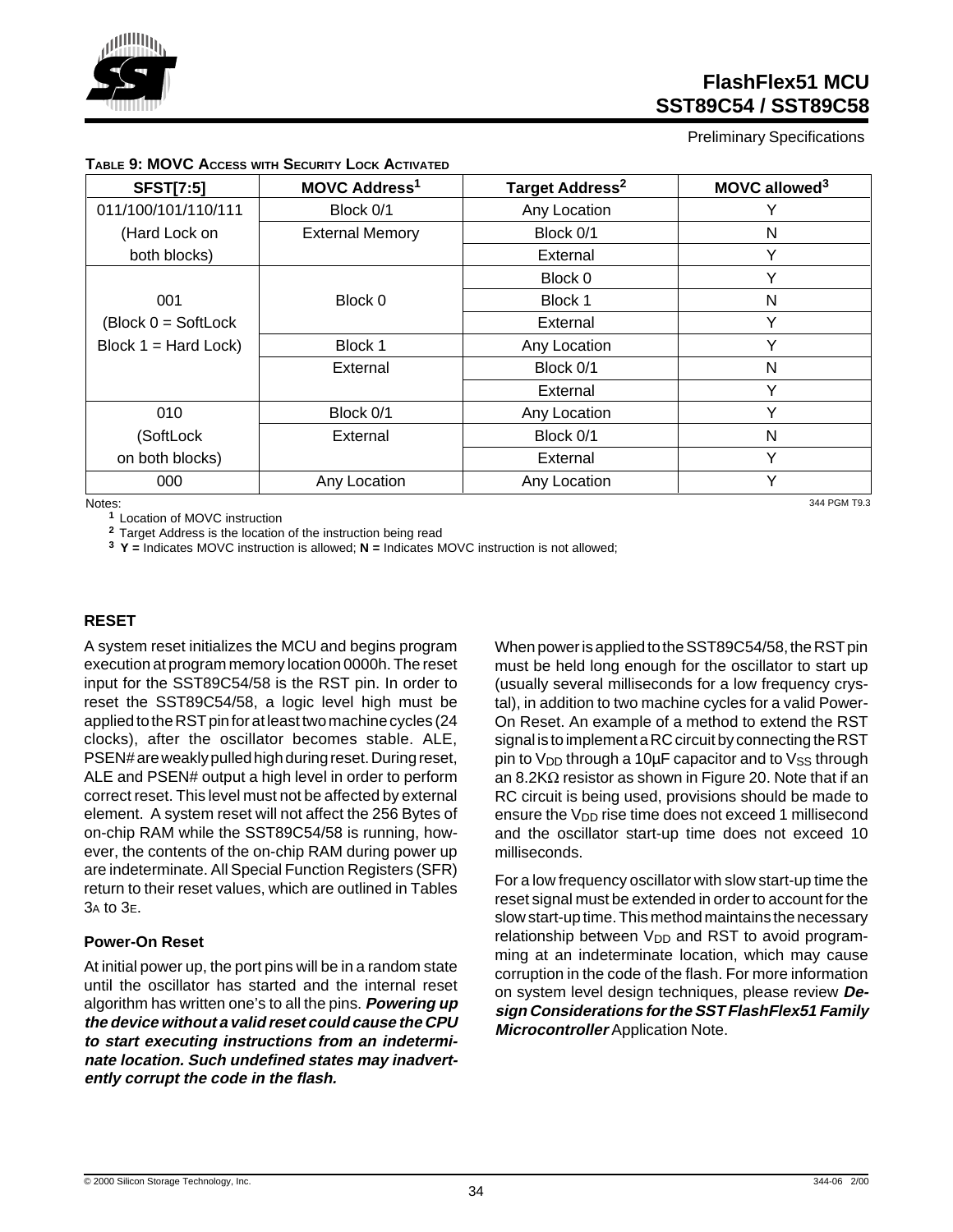Preliminary Specifications

#### **POWER-SAVING MODES**

The SST89C54/58 provides three power saving modes of operation for applications where power consumption is critical. The three power saving modes are: Idle, Power Down and Standby (Stop Clock).

#### Idle

Idle mode is entered by a software command which sets the IDL bit in the PCON register. In Idle mode the program counter (PC) is stopped. The system clock continues to run and all interrupts and peripheral functions (timers/counters, serial port, etc.) are active. In this mode the power dissipation is approximately 25% of the fully active device.

The SST89C54/58 exits Idle mode through either a system interrupt or a hardware reset. The interrupt clears the IDL bit and the program resumes execution beginning at the instruction immediately following the one which invoked the Idle mode. A hardware reset starts the device similar to power-on reset.

#### Power Down

The Power Down mode is also entered by a software command which sets the PD bit in the PCON register. In Power Down mode, the clock is stopped and external interrupts are active for level sensitive interrupt only. Power Down mode reduces the current dissipation to 15µA, typical.

The SST89C54/58 exits Power Down mode through either an enabled external level sensitive interrupt or a hardware reset. The interrupt clears the PD bit and the program resumes execution beginning at the instruction immediately following the one which invoked the Power Down mode. A hardware reset starts the device similar to power-on reset.

#### Standby (Stop Clock)

Standby mode is similar to Power Down mode, except that Power Down mode is initiated by a software command and Standby mode is initiated by external hardware gating off the external clock to the SST89C54/58 device. The current dissipation is reduced to 15µA, typical. The on-chip SRAM and SFR data are maintained in Standby mode. The device resumes operation at the next instruction when the clock is reapplied to the part.

Table 10 outlines the different power-saving modes, including entry and exit procedures and MCU functionality.



**FIGURE 20: POWER-ON RESET CIRCUIT**

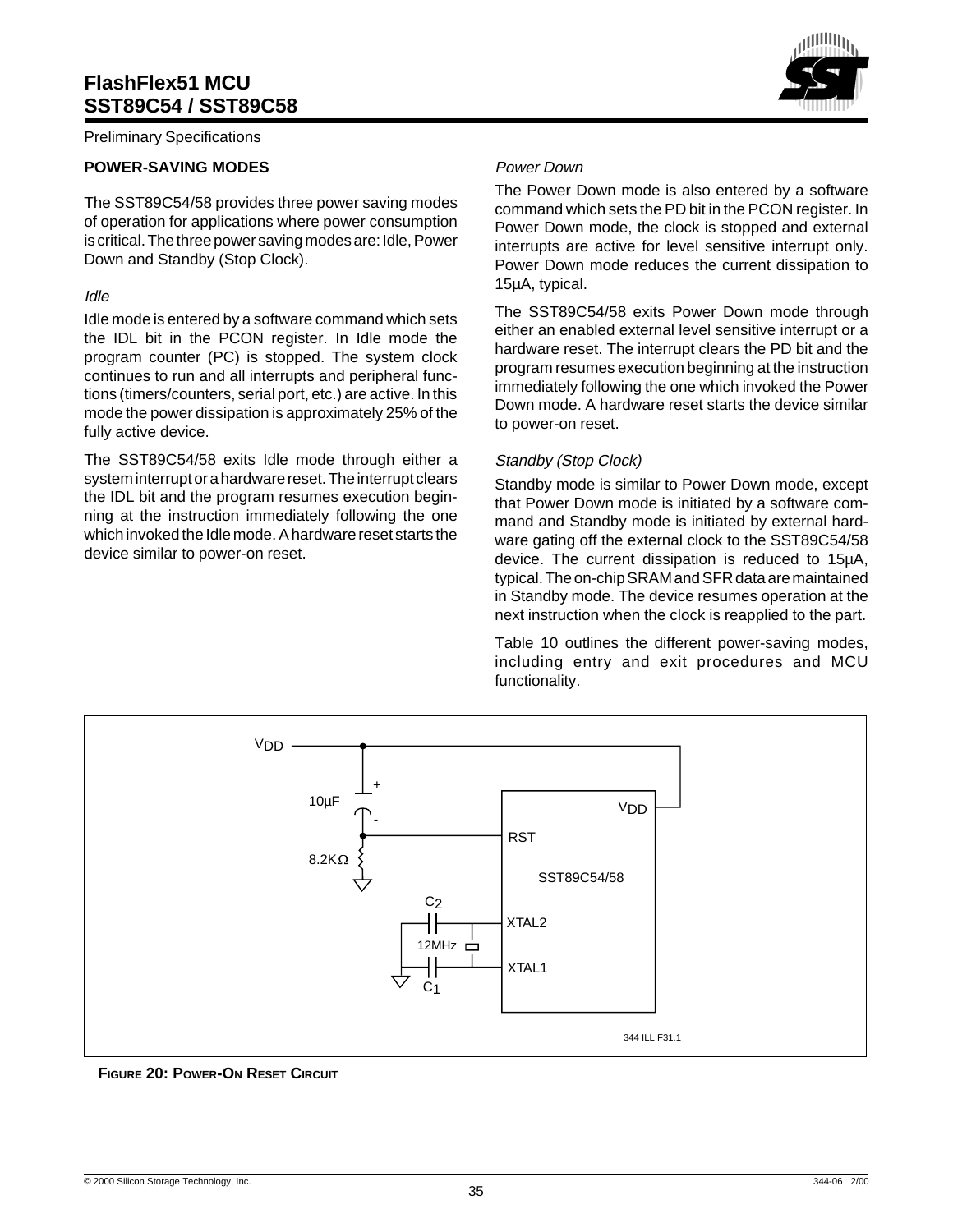

Preliminary Specifications

#### **TABLE 10: SST89C54/58 POWER SAVING MODES**

| <b>Mode</b>                  | <b>Initiated by</b>                                                                                                                                                                           | <b>Current Drain</b>                                                                                                                                      | <b>State of MCU</b>                                                                                                                                                                                                          | <b>Exited by</b>                                                                                                                                                                                                                                                                                                                                                                                                                                                                                                                                                                                |
|------------------------------|-----------------------------------------------------------------------------------------------------------------------------------------------------------------------------------------------|-----------------------------------------------------------------------------------------------------------------------------------------------------------|------------------------------------------------------------------------------------------------------------------------------------------------------------------------------------------------------------------------------|-------------------------------------------------------------------------------------------------------------------------------------------------------------------------------------------------------------------------------------------------------------------------------------------------------------------------------------------------------------------------------------------------------------------------------------------------------------------------------------------------------------------------------------------------------------------------------------------------|
| <b>Idle Mode</b>             | Software<br>(Set IDL bit in<br>PCON)                                                                                                                                                          | 25% of I <sub>DD</sub> level when<br>device is fully active                                                                                               | CLK is running.<br>Interrupts, serial port<br>and timers/counters are<br>active. Program<br>Counter is stopped.<br>ALE and PSEN#<br>signals at a HIGH level<br>during Idle. All registers<br>remain unchanged.               | Enabled interrupt or<br>hardware reset. Start of<br>interrupt clears IDL bit<br>and exits Idle mode,<br>after the ISR RETI in-<br>struction program re-<br>sumes execution be-<br>ginning at the instruc-<br>tion following the one<br>that invoked Idle mode.<br>If needed in a specific<br>application, a user<br>could consider placing<br>two or three NOP in-<br>structions after the in-<br>struction that invokes<br>idle mode to eliminate<br>any problems. A hard-<br>ware reset restarts the<br>device similar to a<br>power-on reset.                                                |
| Power Down Mode              | Software<br>(Set PD bit in<br>PCON)                                                                                                                                                           | Typically 15 microamps.<br>And V <sub>DD</sub> can be<br>reduced by ext.<br>hardware to 2V during<br>(after entry and before<br>exit) Power Down<br>mode. | CLK is stopped. On-<br>chip SRAM and SFR<br>data is maintained.<br>ALE and PSEN#<br>signals at a LOW level<br>during Power Down.<br>External Interrupts are<br>only active for level<br>sensitive interrupts, if<br>enabled. | Enabled external level<br>sensitive interrupt or<br>hardware reset. Start of<br>interrupt clears PD bit<br>and exits Power Down<br>mode, after the ISR<br>RETI instruction pro-<br>gram resumes execu-<br>tion beginning at the in-<br>struction following the<br>one that invoked Power<br>Down mode. If needed<br>in a specific applica-<br>tion, a user could con-<br>sider placing two or<br>three NOP instructions<br>after the instruction that<br>invokes Power Down<br>mode to eliminate any<br>problems. A hardware<br>reset restarts the de-<br>vice similar to a power-<br>on reset. |
| Standby (Stop Clock)<br>Mode | <b>External hardware</b><br>gates OFF the external<br>clock input to the MCU.<br>This gating should be<br>synchronized with an<br>input clock transition<br>(low-to-high or high-to-<br>low). | Typically 15 microamps.<br>And V <sub>DD</sub> can be<br>reduced by ext.<br>hardware to 2V during<br>(after entry and before<br>exit) Standby mode.       | CLK is frozen. On-chip<br>SRAM and SFR data is<br>maintained. ALE and<br>PSEN# are maintained<br>at the levels prior to the<br>clock being frozen.                                                                           | Gate ON external<br>clock. Program<br>execution resumes at<br>the instruction<br>following the one<br>during which the clock<br>was gated off.                                                                                                                                                                                                                                                                                                                                                                                                                                                  |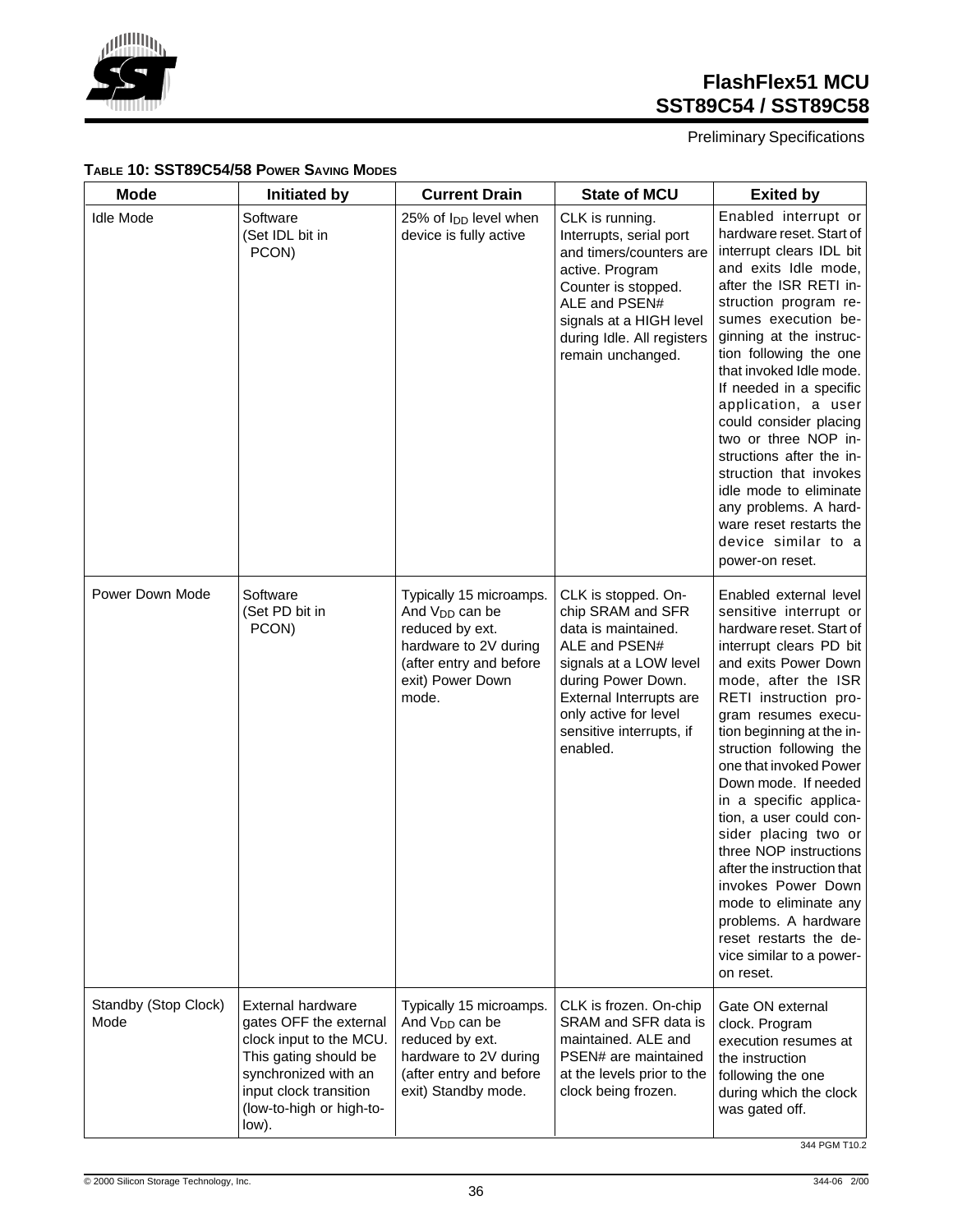Preliminary Specifications

#### **CLOCK INPUT OPTIONS**

Shown in Figure 21 are the input and output of an internal inverting amplifier (XTAL1, XTAL2), which can be configured for use as an on-chip oscillator.

When driving the device from an external clock source, XTAL2 should be left disconnected and XTAL1 should be driven.

At start-up, the external oscillator may encounter a higher capacitive load at XTAL1 due to interaction between the amplifier and its feedback capacitance. However, the capacitance will not exceed 15pF once the external signal meets the  $V_{IL}$  and  $V_{IH}$  specifications.

#### **Recommended Capacitor Values for Crystal Oscillator**

Crystal manufacturer, supply voltage, and other factors may cause circuit performance to differ from one application to another. C1 and C2 should be adjusted appropriately for each design. The table below, shows the typical values for C1 and C2 at a given frequency. If, following the satisfactory selection of all external components, the circuit is still over driven, a series resistor,  $R_s$ , may be added.

| RECOMMENDED VALUES FOR CRYSTAL OSCILLATOR |  |  |  |
|-------------------------------------------|--|--|--|
|-------------------------------------------|--|--|--|

| Frequency  | C <sub>1</sub> and C <sub>2</sub> | $R_s$ (Optional) |
|------------|-----------------------------------|------------------|
| < 8MHz     | 90-110pF                          | 100 $\Omega$     |
| $8-12$ MHz | 18-22pF                           | $200\Omega$      |
| $>12$ MHz  | 18-22pF                           | 200Q             |

More specific information on On-Chip oscillator design can be found in **FlashFlex51 Oscillator Circuit Design Considerations** Application Note.



**FIGURE 21: OSCILLATOR CHARACTERISTICS**

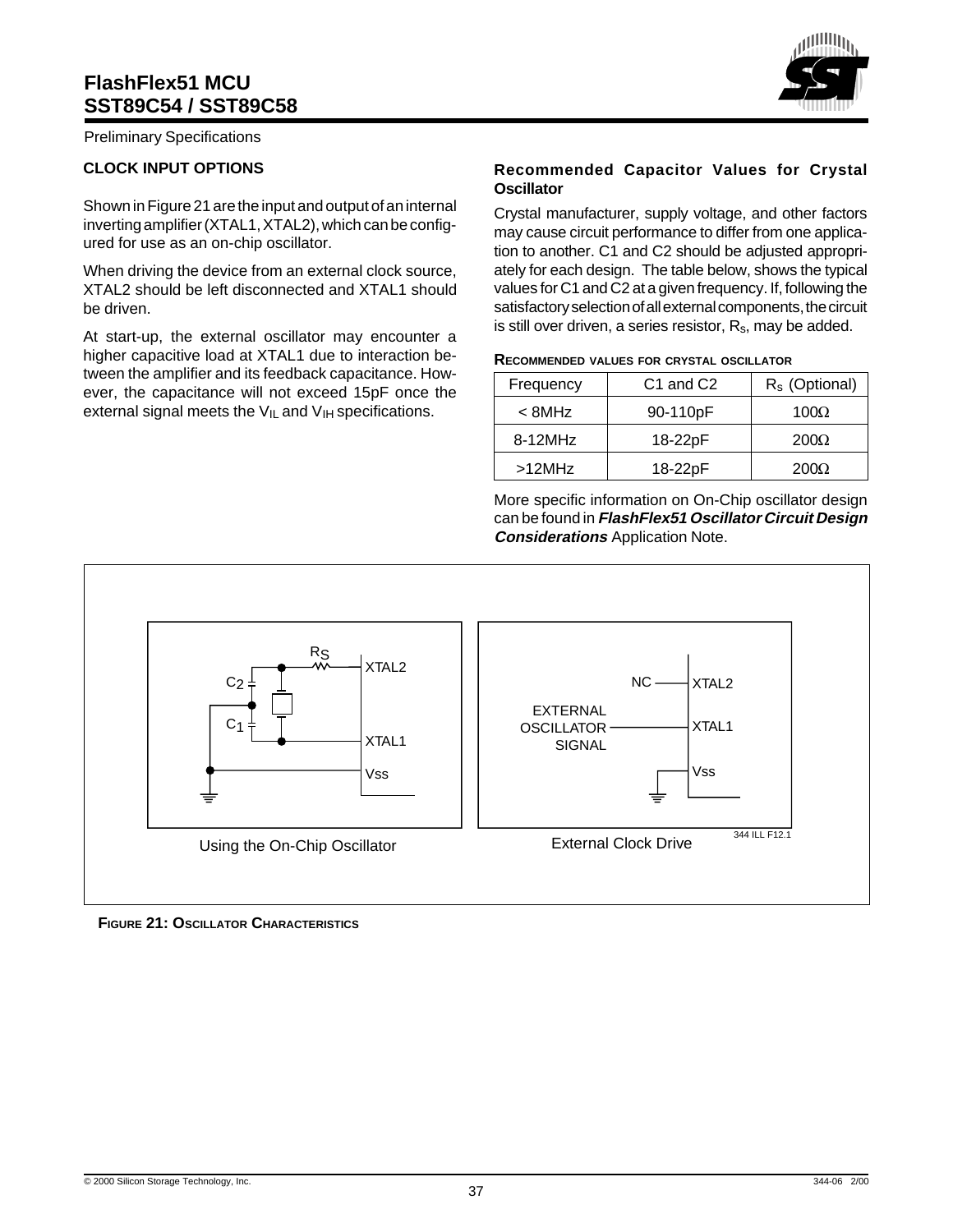

Preliminary Specifications

#### **ELECTRICAL SPECIFICATION**

**Absolute Maximum Stress Ratings** (Applied conditions greater than those listed under "Absolute Maximum Stress Ratings" may cause permanent damage to the device. This is a stress rating only and functional operation of the device at these conditions or conditions greater than those defined in the operational sections of this data sheet is not implied. Exposure to absolute maximum stress rating conditions may affect device reliability.)

**Note (1)** Outputs shorted for no more than one second. No more than one output shorted at a time. (Based on package heat transfer limitations, not device power consumption.)

**NOTICE:** This specification contains preliminary information on new products in production. The specifications are subject to change without notice.

#### **Operation Range**

#### **TABLE 11: OPERATING RANGE**

| Symbol          | <b>Description</b>             | Min.  | Max | Unit       |
|-----------------|--------------------------------|-------|-----|------------|
| l A             | Ambient Temperature Under Bias |       |     |            |
|                 | Standard                       |       | +70 | °C         |
|                 | Industrial                     | $-40$ | +85 | °C         |
| V <sub>DD</sub> | Supply Voltage                 | 2.7   | 5.5 |            |
| fosc            | <b>Oscillator Frequency</b>    |       | 33  | <b>MHz</b> |
|                 | For In-Application Programming | 0.25  | 33  | <b>MHz</b> |

#### **TABLE 12: RELIABILITY CHARACTERISTICS**

| Symbol                         | <b>Parameter</b>                              | <b>Minimum Specification</b> | <b>Units</b> | <b>Test Method</b>         |
|--------------------------------|-----------------------------------------------|------------------------------|--------------|----------------------------|
| <b>NEND</b>                    | Endurance                                     | 10.000                       | Cycles       | MIL-STD-883, Method 1033   |
| $T_{DR}$ <sup>(1)</sup>        | Data Retention                                | 100                          | Years        | JEDEC Standard A103        |
| $V_{ZAP}$ $HBM$ <sup>(1)</sup> | <b>ESD Susceptibility</b><br>Human Body Model | 2000                         | Volts        | JEDEC Standard A114        |
| $V_{ZAP}$ $M^{(1)}$            | <b>ESD Susceptibility</b><br>Machine Model    | 200                          | Volts        | <b>JEDEC Standard A115</b> |
| $I_{LTH}$ <sup>(1)</sup>       | Latch Up                                      | 100+Inn                      | mA           | JEDEC Standard 78          |

**Note:** (1)This parameter is measured only for initial qualification and after a design or process change that could affect this parameter.

344 PGM T12.1

344 PGM T11.0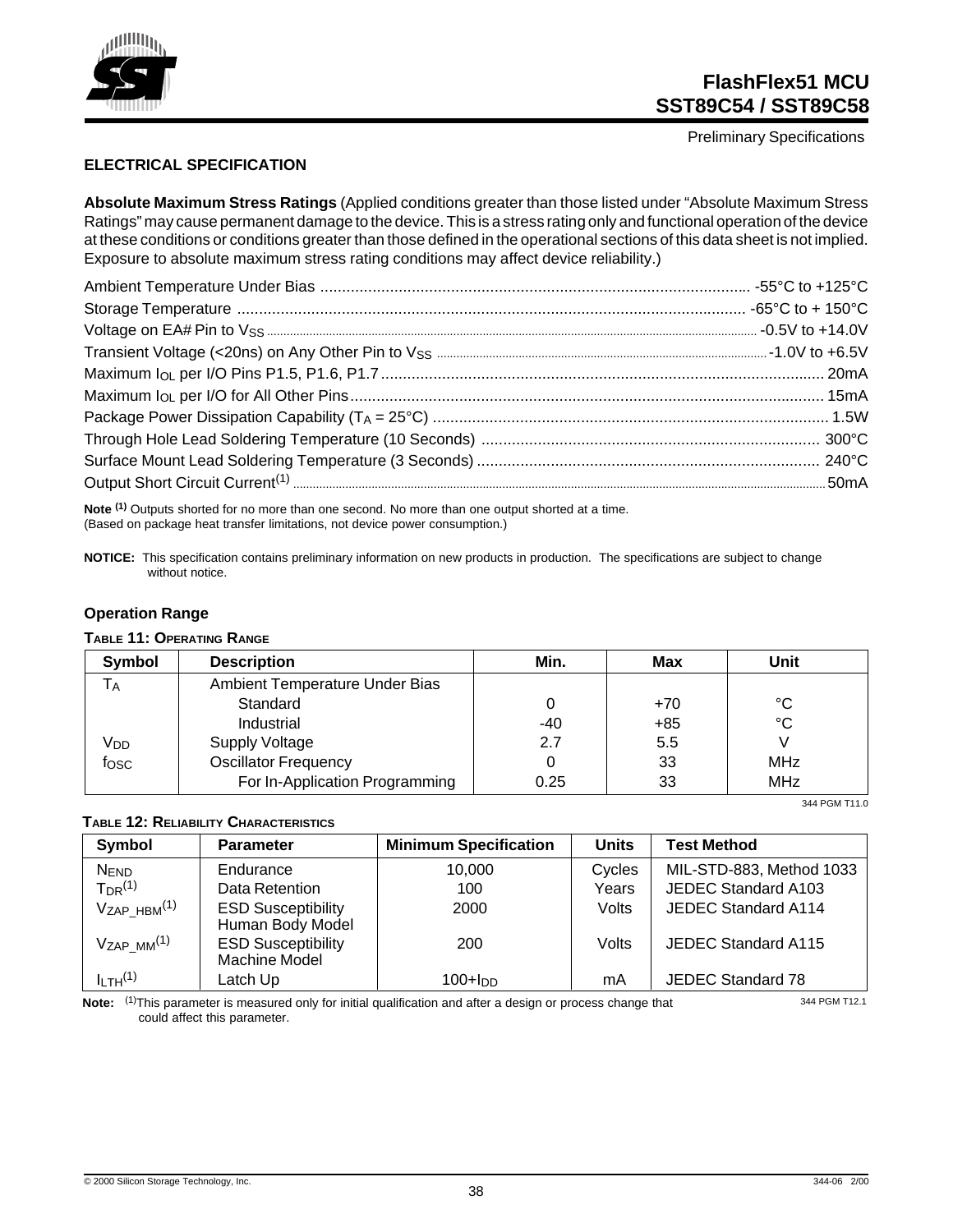

Preliminary Specifications

#### **TABLE 13A: DC ELECTRICAL CHARACTERISTICS**

## $T_{AMB} = O^{\circ}C$  to + 70°C or -40°C to +85°C, 33MHz devices; 5V ±10%;  $V_{SS} = 0V$

| <b>Symbol</b>         | Parameter                                                | <b>Test Conditions</b>                       | <b>Limits</b>      |                | <b>Units</b> |
|-----------------------|----------------------------------------------------------|----------------------------------------------|--------------------|----------------|--------------|
|                       |                                                          |                                              | Min                | <b>Max</b>     |              |
| $V_{IL}$              | Input Low Voltage                                        | $4.5 < V_{DD} < 5.5$                         | $-0.5$             | $0.2VDD - 0.1$ | V            |
| V <sub>IH</sub>       | Input High Voltage (ports 0,1,2,3)                       | $4.5 < V_{DD} < 5.5$                         | $0.2V_{DD} + 0.9$  | $V_{DD}$ + 0.5 | V            |
| V <sub>IH1</sub>      | Input High Voltage (XTAL1, RST)                          | $4.5 < V_{DD} < 5.5$                         | 0.7V <sub>DD</sub> | $V_{DD}$ + 0.5 | $\vee$       |
| VOL                   | <b>Output Low Voltage</b>                                | $V_{DD} = 4.5V$                              |                    |                |              |
|                       | (Ports 1.5, 1.6, 1.7)                                    | $I_{OL} = 16mA$                              |                    | 1.0            | V            |
| VOL                   | <b>Output Low Voltage</b>                                | $V_{DD} = 4.5V$                              |                    |                |              |
|                       | (Ports 1, 2, 3) <sup>5</sup>                             | $I_{OL} = 100 \mu A^{-1}$                    |                    | 0.3            | $\vee$       |
|                       |                                                          | $I_{OL} = 1.6mA^{1}$                         |                    | 0.45           | $\vee$       |
|                       |                                                          | $I_{OL} = 3.5mA$ <sup>1</sup>                |                    | 1.0            | $\mathsf{V}$ |
| VOL <sub>1</sub>      | <b>Output Low Voltage</b>                                | $V_{DD} = 4.5V$                              |                    |                |              |
|                       | (Port 0, ALE, PSEN#) 4,5                                 | $I_{OL} = 200 \mu A^{-1}$                    |                    | 0.3            | $\vee$       |
|                       |                                                          | $I_{OL} = 3.2mA^{1}$                         |                    | 0.45           | $\vee$       |
| <b>V<sub>OH</sub></b> | Output High Voltage                                      | $VDD = 4.5V$                                 |                    |                |              |
|                       | (Ports 1, 2, 3, ALE, PSEN#) <sup>2</sup>                 | $I_{OH} = -10\mu A$                          | $V_{DD} - 0.3$     |                | $\vee$       |
|                       |                                                          | $I_{OH} = -30\mu A$                          | $VDD - 0.7$        |                | $\vee$       |
|                       |                                                          | $I_{OH} = -60 \mu A$                         | $V_{DD} - 1.5$     |                | $\vee$       |
| V <sub>OH1</sub>      | Output High Voltage                                      | $V_{DD} = 4.5V$                              |                    |                |              |
|                       | (Port 0 in External Bus Mode) <sup>2</sup>               | $I_{OH} = -200 \mu A$                        | $VDD - 0.3$        |                | $\vee$       |
|                       |                                                          | $I_{OH} = -3.2mA$                            | $V_{DD} - 0.7$     |                | V            |
| $I_{\rm IL}$          | Logical 0 Input Current<br>(Ports 1, 2, 3)               | $V_{IN} = 0.4V$                              | $-1$               | $-75$          | μA           |
| $I_{TL}$              | Logical 1-to-0 Transition Current<br>(Ports 1, 2, 3) $3$ | $V_{IN} = 2V$                                |                    | $-650$         | μA           |
| Iц                    | Input Leakage Current (Port 0)                           | $0.45 < V_{IN} <$<br>$VDD - 0.3$             |                    | ±10            | μA           |
|                       | <b>RST Pulldown Resistor</b>                             |                                              | 40                 | 225            | $k\Omega$    |
| RRST                  | Pin Capacitance <sup>6</sup>                             | @ 1 MHz, 25°C                                |                    | 15             | рF           |
| $C_{IO}$              | Power Supply Current <sup>7</sup>                        | $V_{DD} = 5V$                                |                    |                |              |
| <b>I</b> DD           | In-Application Mode                                      |                                              |                    |                |              |
|                       | @ 12 MHz                                                 |                                              |                    | 70             | mA           |
|                       | @ 33 MHz                                                 |                                              |                    | 88             | mA           |
|                       | <b>Active Mode</b>                                       |                                              |                    |                |              |
|                       |                                                          |                                              |                    | 25             | mA           |
|                       | @ 12 MHz                                                 |                                              |                    | 45             | mA           |
|                       | @ 33 MHz                                                 |                                              |                    |                |              |
|                       | <b>Idle Mode</b>                                         |                                              |                    | 9.5            | mA           |
|                       | @ 12 MHz                                                 |                                              |                    | 20             | mA           |
|                       | @ 33 MHz                                                 | $T_{amb} = 0$ °C to + 70°C                   |                    | 100            | μA           |
|                       | Standby (Stop Clock) Mode                                |                                              |                    | 125            | μA           |
|                       |                                                          | $T_{amb}$ =-40°C to +85°C                    |                    |                |              |
|                       | Power Down Mode                                          | $V_{DD} = 2V$<br>$T_{amb} = 0$ °C to + 70°C  |                    |                | μA           |
|                       |                                                          |                                              |                    | 40             |              |
|                       |                                                          | $T_{amb} = -40^{\circ}$ C to $+85^{\circ}$ C |                    | 50             | μΑ           |

344 PGM T13A.2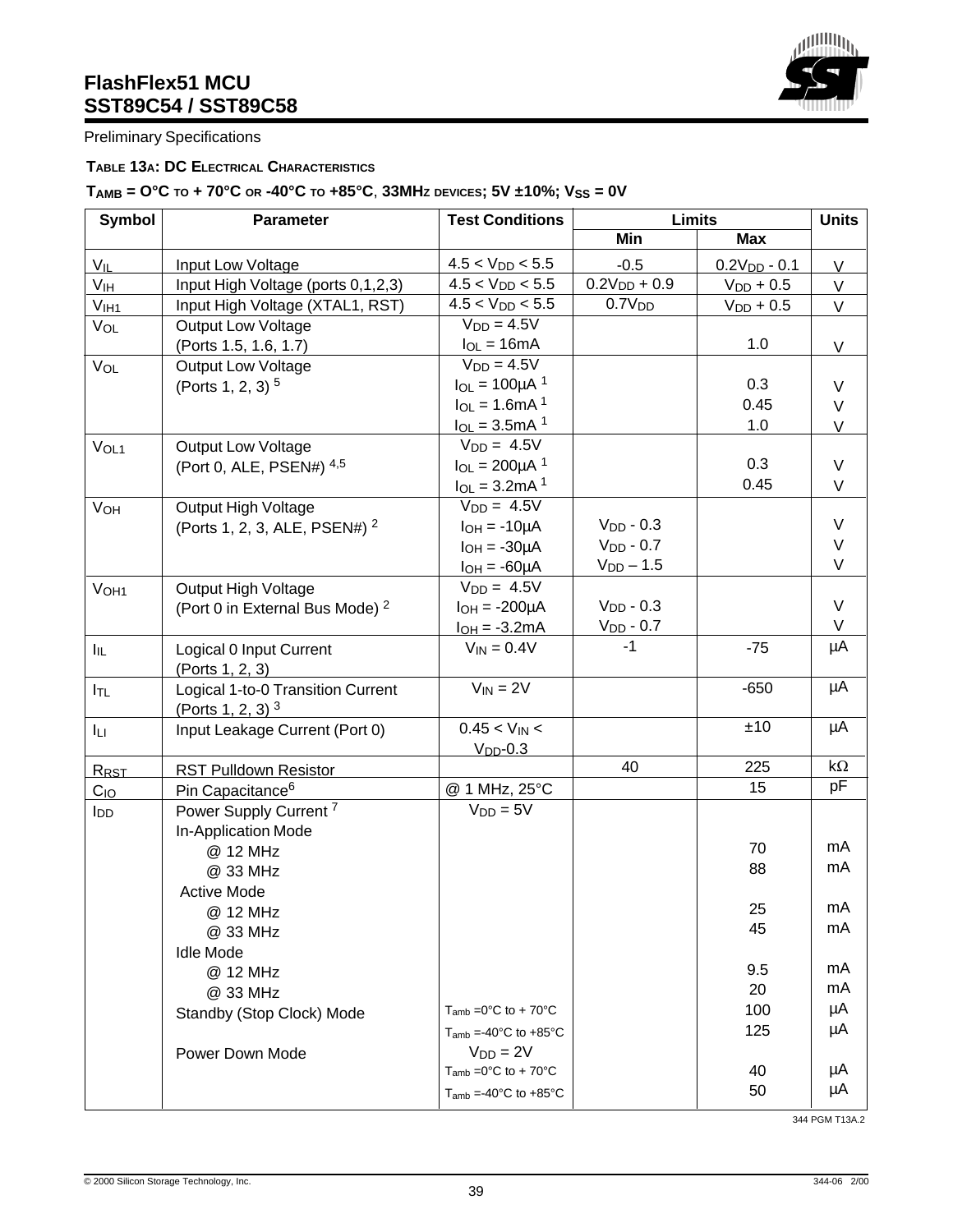

Preliminary Specifications

#### **TABLE 13B: DC ELECTRICAL CHARACTERISTICS**

## $T_{AMB} = O^{\circ}C$  to  $+ 70^{\circ}C$  or  $-40^{\circ}C$  to  $+85^{\circ}C$ , 12 MHz devices;  $3V \pm 10\%$ ;  $V_{SS} = 0V$

| <b>Symbol</b>    | Parameter                                  | <b>Test Conditions</b>                       | <b>Limits</b>      |                | <b>Units</b> |
|------------------|--------------------------------------------|----------------------------------------------|--------------------|----------------|--------------|
|                  |                                            |                                              | <b>Min</b>         | <b>Max</b>     |              |
| $V_{IL}$         | Input Low Voltage                          | $2.7 < V_{DD} < 3.3$                         | $-0.5$             | 0.7            | V            |
| V <sub>IH</sub>  | Input High Voltage (ports 0,1,2,3)         | $2.7 < V_{DD} < 3.3$                         | $0.2V_{DD} + 0.9$  | $V_{DD}$ + 0.5 | $\vee$       |
| V <sub>IH1</sub> | Input High Voltage (XTAL1, RST)            | $2.7 < V_{DD} < 3.3$                         | 0.7V <sub>DD</sub> | $V_{DD}$ + 0.5 | $\vee$       |
| $V_{OL}$         | <b>Output Low Voltage</b>                  | $VDD = 2.7V$                                 |                    |                |              |
|                  | (Ports 1.5, 1.6, 1.7)                      | $I_{OL} = 16mA$                              |                    | 1.0            | V            |
| VOL              | <b>Output Low Voltage</b>                  | $VDD = 2.7V$                                 |                    |                |              |
|                  | (Ports 1, 2, 3) <sup>5</sup>               | $I_{OL} = 100 \mu A$ <sup>1</sup>            |                    | 0.3            | $\vee$       |
|                  |                                            | $I_{OL} = 1.6mA$ <sup>1</sup>                |                    | 0.45           | $\vee$       |
|                  |                                            | $I_{OL} = 3.5mA$ <sup>1</sup>                |                    | 1.0            | V            |
| V <sub>OL1</sub> | <b>Output Low Voltage</b>                  | $V_{DD} = 2.7V$                              |                    |                |              |
|                  | (Port 0, ALE, PSEN#) 4,5                   | $I_{OL} = 200 \mu A^{-1}$                    |                    | 0.3            | $\vee$       |
|                  |                                            | $I_{OL} = 3.2mA$ <sup>1</sup>                |                    | 0.45           | V            |
| VOH              | Output High Voltage                        | $V_{DD} = 2.7V$                              |                    |                |              |
|                  | (Ports 1, 2, 3, ALE, PSEN#) <sup>2</sup>   | $I_{OH} = -10\mu A$                          | $V_{DD} - 0.3$     |                | $\vee$       |
|                  |                                            | $I_{OH} = -30\mu A$                          | $V_{DD} - 0.7$     |                | $\mathsf V$  |
|                  |                                            | $I_{OH} = -60 \mu A$                         | $V_{DD}$ - 1.5     |                | $\vee$       |
| V <sub>OH1</sub> | Output High Voltage                        | $V_{DD} = 2.7V$                              |                    |                |              |
|                  | (Port 0 in External Bus Mode) <sup>2</sup> | $I_{OH} = -200\mu A$                         | $V_{DD} - 0.3$     |                | $\vee$       |
|                  |                                            | $I_{OH} = -3.2mA$                            | $V_{DD} - 0.7$     |                | V            |
| $I_{IL}$         | Logical 0 Input Current<br>(Ports 1, 2, 3) | $V_{IN} = 0.4V$                              | $-1$               | $-75$          | μA           |
| $I_{TL}$         | Logical 1-to-0 Transition Current          | $V_{IN} = 2V$                                |                    | $-650$         | μA           |
|                  | (Ports 1, 2, 3) $3$                        |                                              |                    |                |              |
| Iц               | Input Leakage Current (Port 0)             | $0.45 < V_{IN} <$                            |                    | ±10            | μA           |
|                  |                                            | $VDD - 0.3$                                  |                    |                |              |
| RRST             | <b>RST Pulldown Resistor</b>               |                                              | 40                 | 225            | $k\Omega$    |
| $C_{10}$         | Pin Capacitance <sup>6</sup>               | @ 1 MHz, 25°C                                |                    | 15             | pF           |
| l <sub>DD</sub>  | Power Supply Current <sup>7</sup>          | $V_{DD} = 3V$                                |                    |                |              |
|                  | In-Application Mode                        |                                              |                    | 70             | mA           |
|                  | <b>Active Mode</b>                         |                                              |                    | 22             | mA           |
|                  | <b>Idle Mode</b>                           |                                              |                    | 6.5            | mA           |
|                  | Standby (Stop Clock) Mode                  | $T_{amb} = 0$ °C to + 70°C                   |                    | 70             | μA           |
|                  |                                            | $T_{amb} = -40^{\circ}$ C to $+85^{\circ}$ C |                    | 88             | μA           |
|                  | Power Down Mode                            | $V_{DD} = 2V$                                |                    |                |              |
|                  |                                            | $T_{amb} = 0$ °C to + 70°C                   |                    | 40             | μA           |
|                  |                                            | $T_{amb} = -40^{\circ}$ C to $+85^{\circ}$ C |                    | 50             | μA           |

344 PGM T13B.1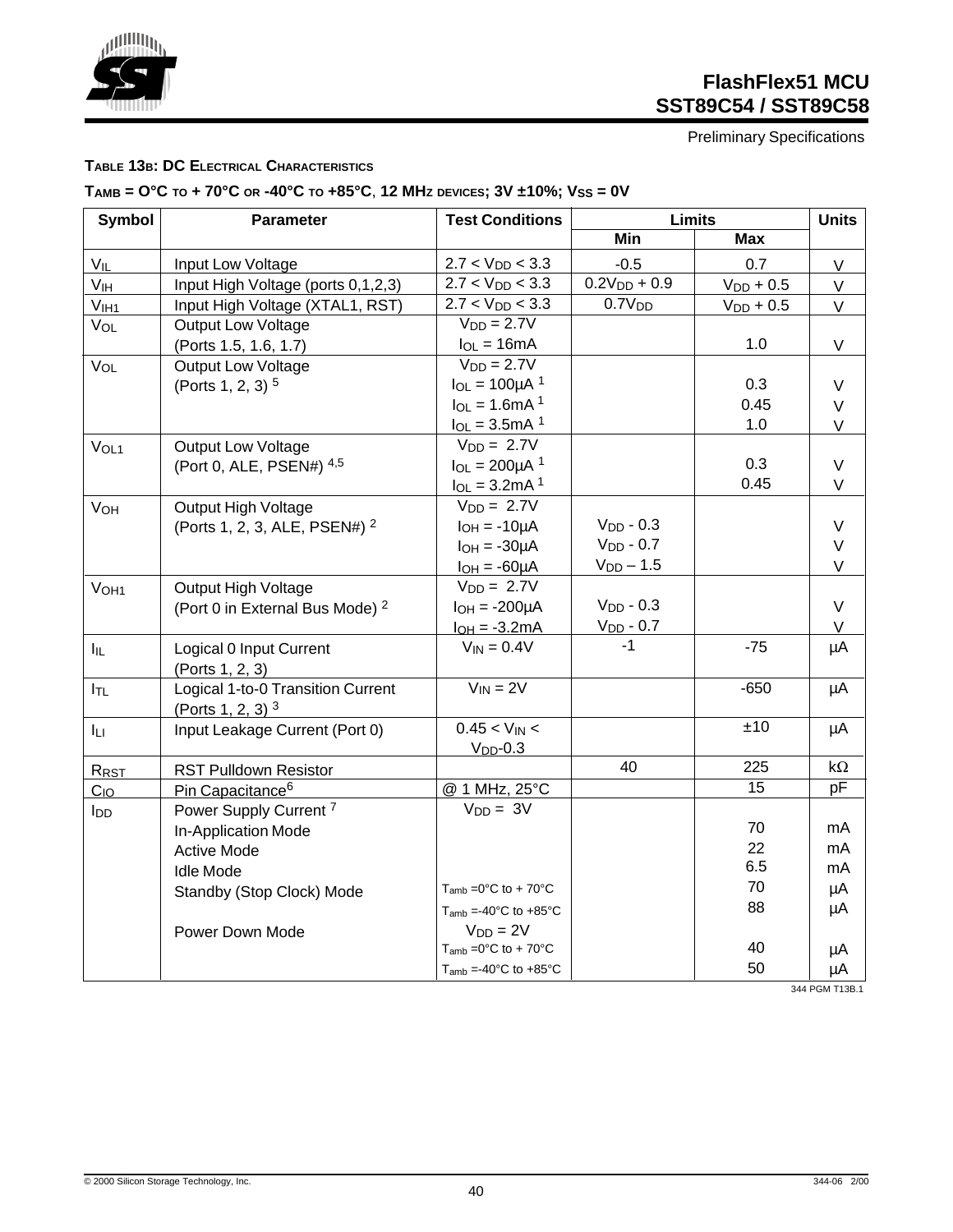

#### Preliminary Specifications

#### **NOTES:**

- 1. Capacitive loading on Ports 0 & 2 may cause spurious noise to be superimposed on the V<sub>OL</sub>s of ALE and Ports 1 & 3. The noise due to external bus capacitance discharging into the Port 0 & 2 pins when the pins make 1 -to- 0 transitions during bus operations. In the worst cases (capacitive loading > 100pF), the noise pulse on the ALE pin may exceed 0.8V. In such cases, it may be desirable to qualify ALE with a Schmitt Trigger, or use an address latch with a Schmitt Trigger STROBE input.
- 2. Capacitive loading on Ports 0 & 2 may cause the V<sub>OH</sub> on ALE and PSEN# to momentarily fall below the V<sub>DD</sub> 0.7 specification when the address bits are stabilizing.
- 3. Pins of Ports 1, 2 & 3 source a transition current when they are being externally driven from 1 to 0. The transition current reaches its maximum value when Vin is approximately 2V.
- 4. Load capacitance for Port 0, ALE & PSEN#= 100pF, load capacitance for all other outputs= 80pF.
- 5. Under steady state (non-transient) conditions,  $I_{OL}$  must be externally limited as follows:<br>Maximum  $I_{OL}$  per port pin: 15mA

Maximum  $I_{OL}$  per port pin:

- 
- Maximum I<sub>OL</sub> per 8-bit port: 26mA<br>Maximum I<sub>OL</sub> total for all outputs: 71mA Maximum  $I_{OL}$  total for all outputs:

If  $I_{OL}$  exceeds the test condition,  $V_{OH}$  may exceed the related specification. Pins are not guaranteed to sink current greater than the listed test conditions.

- 6. Pin capacitance is characterized but not tested. EA# is 25pF (max).
- 7. See Figures 22, 23, 24 and 25 for test conditions. Minimum  $V_{DD}$  for Power Down is 2V.



**FIGURE 22: IDD TEST CONDITION, ACTIVE MODE FIGURE 23: IDD TEST CONDITION, IDLE MODE**







**FIGURE 24: IDD TEST CONDITION, POWER DOWN MODE FIGURE 25: IDD TEST CONDITION, STANDBY (STOP CLOCK) MODE**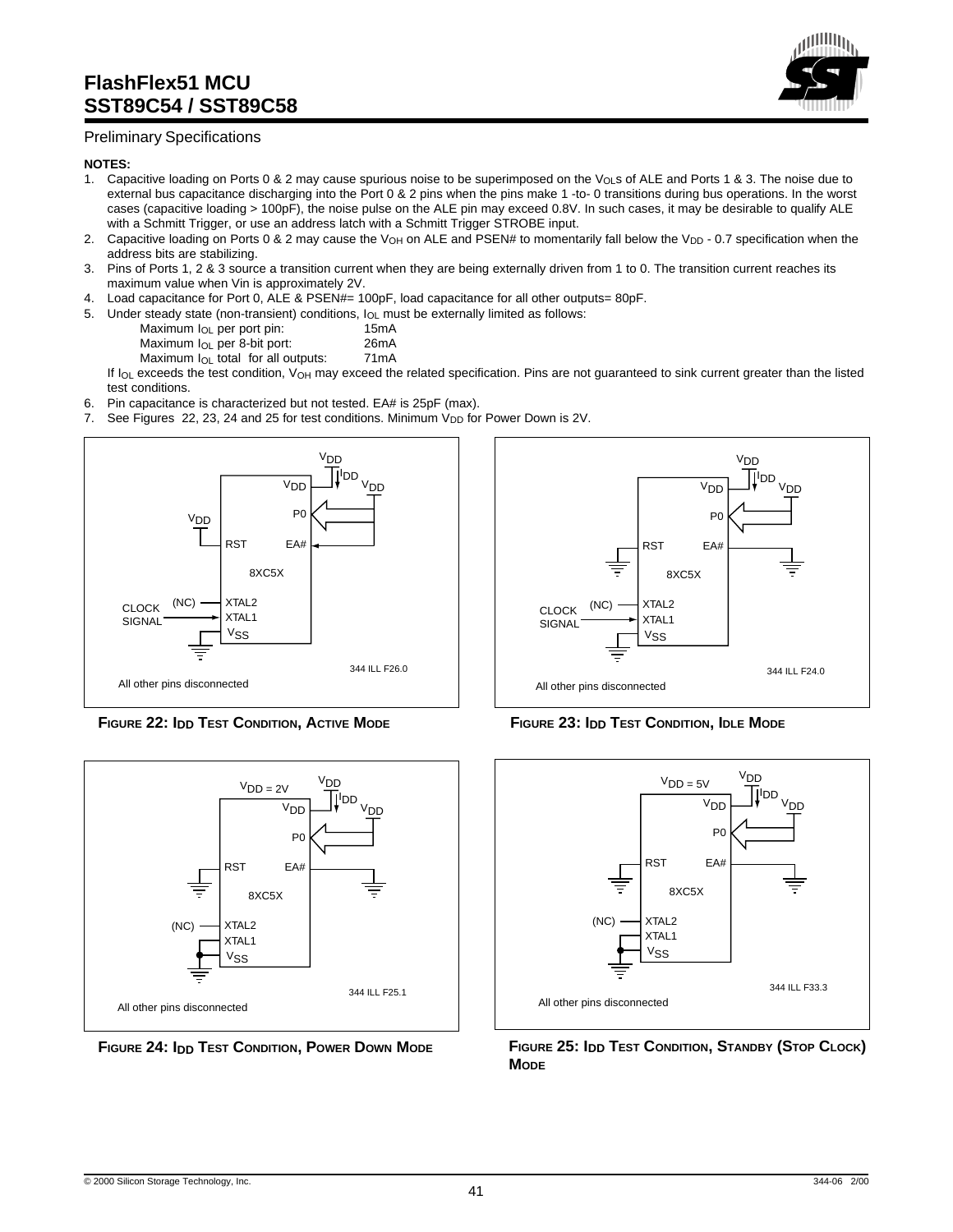

Preliminary Specifications

#### **AC ELECTRICAL CHARACTERISTICS**

**AC Characteristics:** (Over Operating Conditions; Load Capacitance for Port 0, ALE, and PSEN# = 100pF; Load Capacitance for All Other Outputs = 80pF)

### **TABLE 14: AC ELECTRICAL CHARACTERISTICS**

| T <sub>AMB</sub> = 0°C to +70°C or -40°C to +85°C, V <sub>DD</sub> = 3V±10%    @ 12MHz, 5V±10%    @ 33MHz, V <sub>SS</sub> = 0 |  |  |  |
|--------------------------------------------------------------------------------------------------------------------------------|--|--|--|
|                                                                                                                                |  |  |  |

| <b>Symbol</b>            | <b>Parameter</b>              | <b>Oscillator</b> |            |                           |            |                                                               |                                                                | <b>Units</b> |
|--------------------------|-------------------------------|-------------------|------------|---------------------------|------------|---------------------------------------------------------------|----------------------------------------------------------------|--------------|
|                          |                               | 12MHz             |            | 33MHz                     |            |                                                               | Variable                                                       |              |
|                          |                               | <b>Min</b>        | <b>Max</b> | Min                       | <b>Max</b> | Min.                                                          | Max.                                                           |              |
| 1/TCLCL                  | <b>Oscillator Frequency</b>   |                   |            |                           |            | 0                                                             | 33                                                             | <b>MHz</b>   |
| TLHLL                    | <b>ALE Pulse Width</b>        | 127               |            | 20                        |            | $2TCLCL - 40$                                                 |                                                                | ns           |
| <b>TAVLL</b>             | Address Valid to ALE Low      | 43                |            | 5                         |            | <b>TCLCL - 40 (5V)</b><br>$T_{CLCL}$ - 25 (3V)                |                                                                | ns<br>ns     |
| <b>TLLAX</b>             | Address Hold After ALE Low    | 53                |            | 5                         |            | TCLCL - 30 (5V)<br>TCLCL - 25 (3V)                            |                                                                | ns<br>ns     |
| <b>TLLIV</b>             | ALE Low to Valid Instr In     |                   | 234        |                           | 56         |                                                               | 4T <sub>CLCL</sub> - 100 (5V)<br>4T <sub>CLC</sub> L - 65 (3V) | ns<br>ns     |
| <b>TLLPL</b>             | ALE Low to PSEN# Low          | 53                |            | 5                         |            | TCLCL - 30 (5V)<br>$T_{CLCL}$ - 25 (3V)                       |                                                                | ns<br>ns     |
| TPLPH                    | PSEN# Pulse Width             | 205               |            | 46                        |            | $3TCLCL - 45$                                                 |                                                                | ns           |
| TPLIV                    | PSEN# Low to Valid Instr In   |                   | 145        |                           | 35         |                                                               | 3T <sub>CLCL</sub> - 105 (5V)<br>3T <sub>CLCL</sub> - 55 (3V)  | ns<br>ns     |
| <b>T</b> <sub>PXIX</sub> | Input Instr Hold After PSEN#  |                   |            |                           |            | 0                                                             |                                                                | ns           |
| <b>T</b> <sub>PXIZ</sub> | Input Instr Float After PSEN# |                   | 59         |                           | 5          |                                                               | TCLCL - 25 (5V)<br>T <sub>CLCL</sub> - 25 (3V)                 | ns<br>ns     |
| <b>TAVIV</b>             | Address to Valid Instr In     |                   | 312        |                           | 71         |                                                               | 5T <sub>CLCL</sub> - 105 (5V)<br>5T <sub>CLCL</sub> - 80 (3V)  | ns<br>ns     |
| T <sub>PLAZ</sub>        | PSEN# Low to Address Float    |                   | 10         |                           | 10         |                                                               | 10                                                             | ns           |
| TRLRH                    | <b>RD# Pulse Width</b>        | 400               |            | 82                        |            | 6T <sub>CLCL</sub> - 100                                      |                                                                | ns           |
| <b>TWLWH</b>             | Write Pulse Width (WE#)       | 400               |            | 82                        |            | <b>6TCLCL - 100</b>                                           |                                                                | ns           |
| T <sub>RLDV</sub>        | RD# Low to Valid Data In      |                   | 252        |                           | 61         |                                                               | 5T <sub>CLCL</sub> - 165 (5V)<br>5T <sub>CLCL</sub> - 90 (3V)  | ns<br>ns     |
| TRHDX                    | Data Hold After RD#           | $\mathbf 0$       |            | $\mathbf 0$               |            | $\mathbf 0$                                                   |                                                                | ns           |
| T <sub>RHDZ</sub>        | Data Float After RD#          |                   | 107        |                           | 35         |                                                               | 2T <sub>CLCL</sub> - 60 (5V)<br>2T <sub>CLCL</sub> - 25 (3V)   | ns<br>ns     |
| <b>TLLDV</b>             | ALE Low to Valid Data In      |                   | 517        |                           | 150        |                                                               | 8TCLCL - 150 (5V)<br>8T <sub>CLCL</sub> - 90 (3V)              | ns<br>ns     |
| <b>TAVDV</b>             | Address to Valid Data In      |                   | 585        |                           | 180        |                                                               | 9T <sub>CLCL</sub> - 165 (5V)<br>9TCLCL - 90 (3V)              | ns<br>ns     |
| <b>TLLWL</b>             | ALE Low to RD# or WR# Low     | 200               | 300        | 40                        | 140        | $3T_{CLCL} - 50$                                              | $3T_{CLCL} + 50$                                               | ns           |
| <b>TAVWL</b>             | Address to RD# or WR# Low     | 203               |            | 46                        |            | $4T_{CLCL} - 130(5V)$<br>$4TCLCL - 75$ (3V)                   |                                                                | ns<br>ns     |
| <b>T</b> <sub>ovwx</sub> | Data Valid to WR# Transition  | 33                |            | 0                         |            | $T_{CLCL}$ - 50 (5V)<br>T <sub>CLCL</sub> - 30 (3V)           |                                                                | ns<br>ns     |
| <b>T</b> <sub>WHQX</sub> | Data Hold After WR#           | 33                |            | $\ensuremath{\mathsf{3}}$ |            | TCLCL - 50 (5V)<br>$T_{CLCL}$ - 27 (3V)                       |                                                                | ns<br>ns     |
| <b>TOVWH</b>             | Data Valid to WR# High        | 433               |            | 140                       |            | 7T <sub>CLCL</sub> - 150 (5V)<br>7T <sub>CLCL</sub> - 70 (3V) |                                                                | ns<br>ns     |
| <b>TRLAZ</b>             | RD# Low to Address Float      |                   | $\pmb{0}$  |                           | 0          |                                                               | $\pmb{0}$                                                      | ns           |
| <b>TWHLH</b>             | RD# to WR# High to ALE High   | 43                | 123        | 5                         | 55         | TCLCL - 40 (5V)<br>TCLCL - 25 (3V)                            | $TCLCL + 40 (5V)$<br>$TCLCL + 25 (3V)$                         | ns<br>ns     |

344 PGM T14.2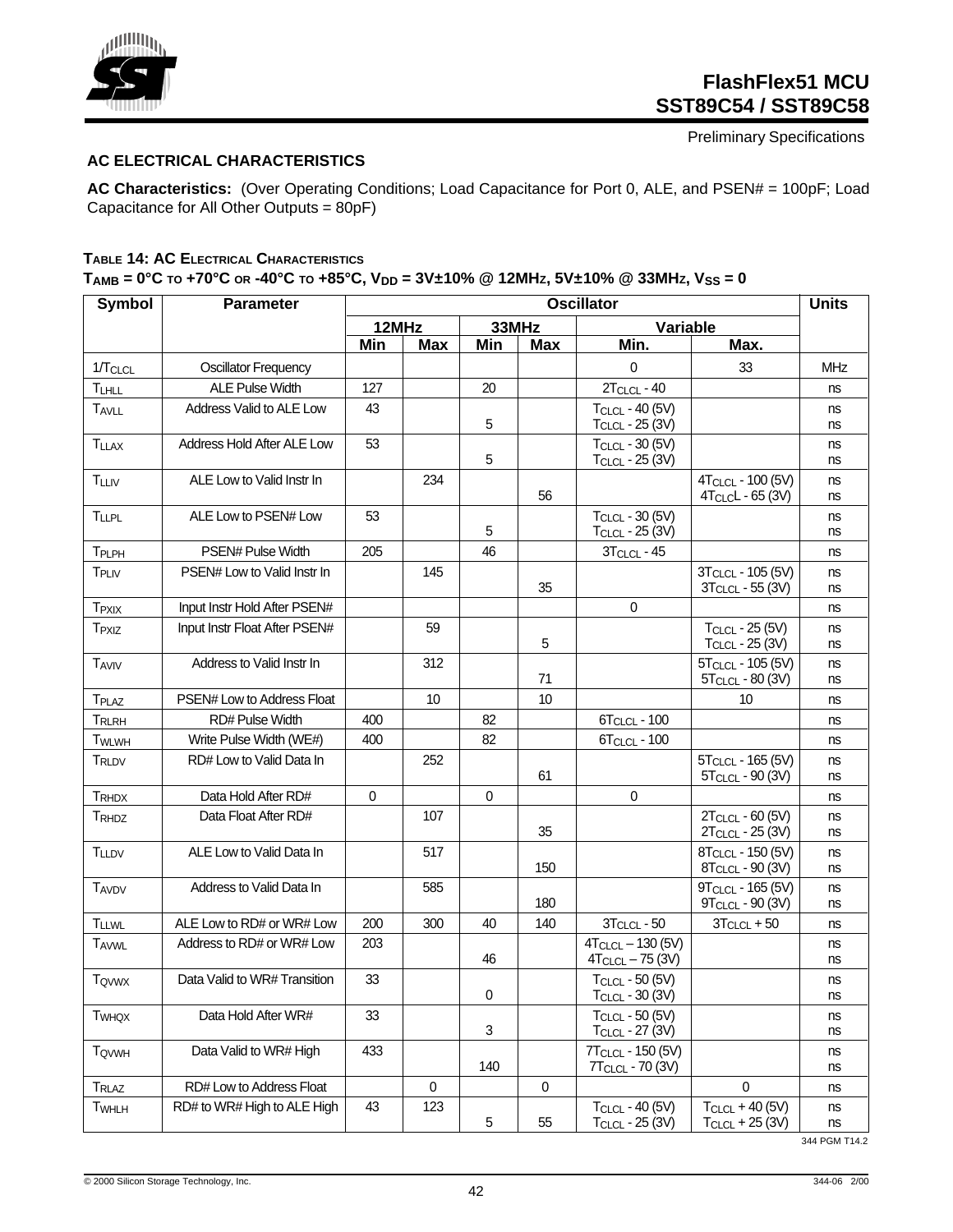Preliminary Specifications

#### **AC CHARACTERISTICS**

#### Explanation of Symbols

Each timing symbol has 5 characters. The first character is always a 'T' (stands for time). The other characters, depending on their positions, stand for the name of a signal or the logical status of that signal. The following is a list of all the characters and what they stand for.

- A: Address
- C: Clock
- D Input data
- H: Logic level HIGH
- I: Instruction (program memory contents).
- L: Logic level LOW or ALE
- P: PSEN#
- Q: Output data
- R: RD# signal
- T: Time
- V: Valid
- W: WR# signal
- X: No longer a valid logic level
- Z: High Impedance (Float)
- For example:

TAVLL=Time from Address Valid to ALE Low TLLPL=Time from ALE Low to PSEN# Low









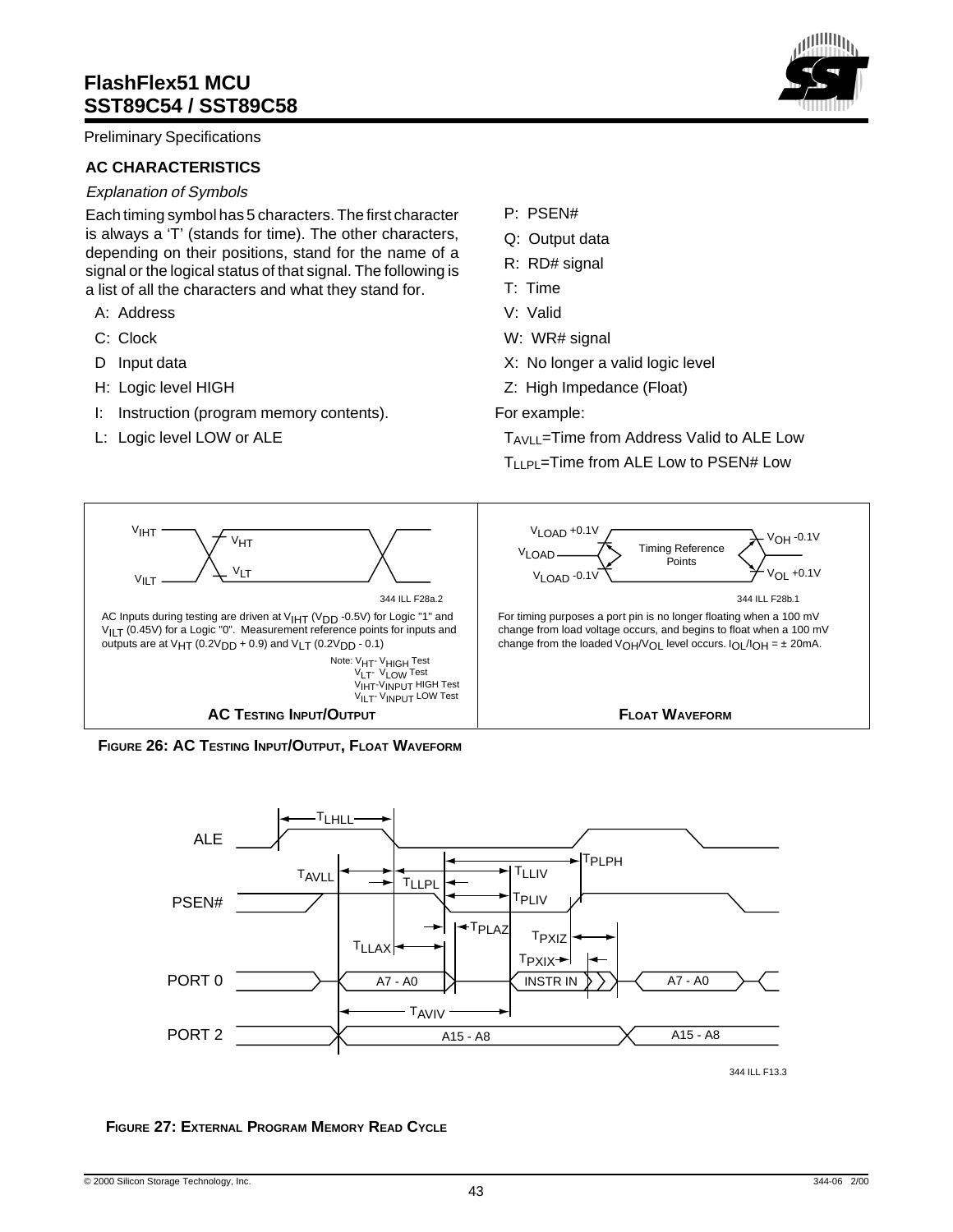

Preliminary Specifications



**FIGURE 28: EXTERNAL DATA MEMORY READ CYCLE**



**FIGURE 29: EXTERNAL DATA MEMORY WRITE CYCLE**

| <b>TABLE 15: EXTERNAL CLOCK DRIVE</b> |  |
|---------------------------------------|--|
|                                       |  |

| <b>Symbol</b>     | <b>Parameter</b>            | <b>Oscillator</b> |            |       |            |                       |                       | <b>Units</b> |
|-------------------|-----------------------------|-------------------|------------|-------|------------|-----------------------|-----------------------|--------------|
|                   |                             | 12MHz             |            | 33MHz |            |                       | Variable              |              |
|                   |                             | Min               | <b>Max</b> | Min   | <b>Max</b> | Min.                  | Max.                  |              |
| $1/T$ CLCL        | <b>Oscillator Frequency</b> |                   |            |       |            | 0                     | 33                    | <b>MHz</b>   |
| <b>T</b> CHCX     | High Time                   |                   |            |       |            | $0.35T_{CLCL}$        | 0.65T <sub>CLCL</sub> | ns           |
| <b>T</b> CLCX     | Low Time                    |                   |            |       |            | 0.35T <sub>CLCL</sub> | 0.65T <sub>CLCL</sub> | ns           |
| T <sub>CLCH</sub> | <b>Rise Time</b>            |                   | 20         |       | 5          |                       |                       | ns           |
| TCHCL             | Fall Time                   |                   | 20         |       | 5          |                       |                       | ns           |

344 PGM T15.2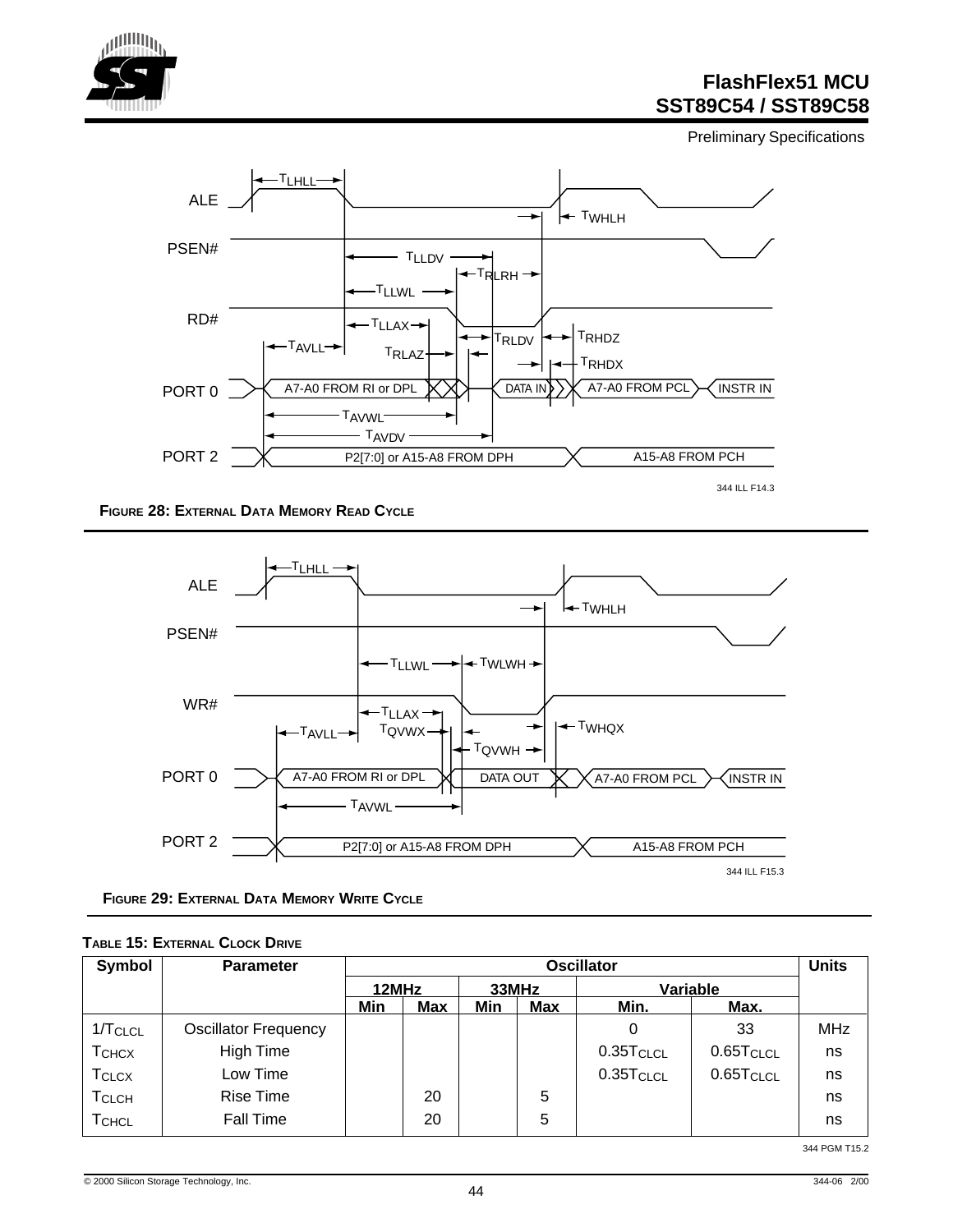Preliminary Specifications





**FIGURE 30: EXTERNAL CLOCK DRIVE WAVEFORM**

#### **TABLE 16: SERIAL PORT TIMING**

| Symbol                   | <b>Parameter</b>                                   | <b>Oscillator</b> |            |      |                   |                                       |                    |          |
|--------------------------|----------------------------------------------------|-------------------|------------|------|-------------------|---------------------------------------|--------------------|----------|
|                          |                                                    | 12MHz             |            |      | 33MHz<br>Variable |                                       |                    |          |
|                          |                                                    | Min               | <b>Max</b> | Min  | <b>Max</b>        | Min.                                  | Max.               |          |
| <b>TXLXL</b>             | Serial Port Clock Cycle<br>Time                    | 0                 |            | 0.36 |                   | 12T <sub>CLCL</sub>                   |                    | ms       |
| TQVXH                    | <b>Output Data Setup</b><br>to Clock Rising Edge   | 700               |            | 167  |                   | $10T_{CLCL}$ - 133                    |                    | ns       |
| <b>T</b> <sub>XHQX</sub> | Output Data Hold After<br><b>Clock Rising Edge</b> | 50                |            | 10   |                   | $2T_{CLCL} - 117$<br>$2T_{CLCL} - 50$ |                    | ns<br>ns |
| <b>T</b> XHDX            | Input Data Hold After<br>Clock Rising Edge         | $\Omega$          |            | 0    |                   | 0                                     |                    | ns       |
| <b>T</b> <sub>XHDV</sub> | Clock Rising Edge<br>to Input Data Valid           |                   | 700        |      | 167               |                                       | $10T_{CLCL} - 133$ | ns       |

344 PGM T16.1



#### **FIGURE 31: SHIFT REGISTER MODE TIMING WAVEFORMS**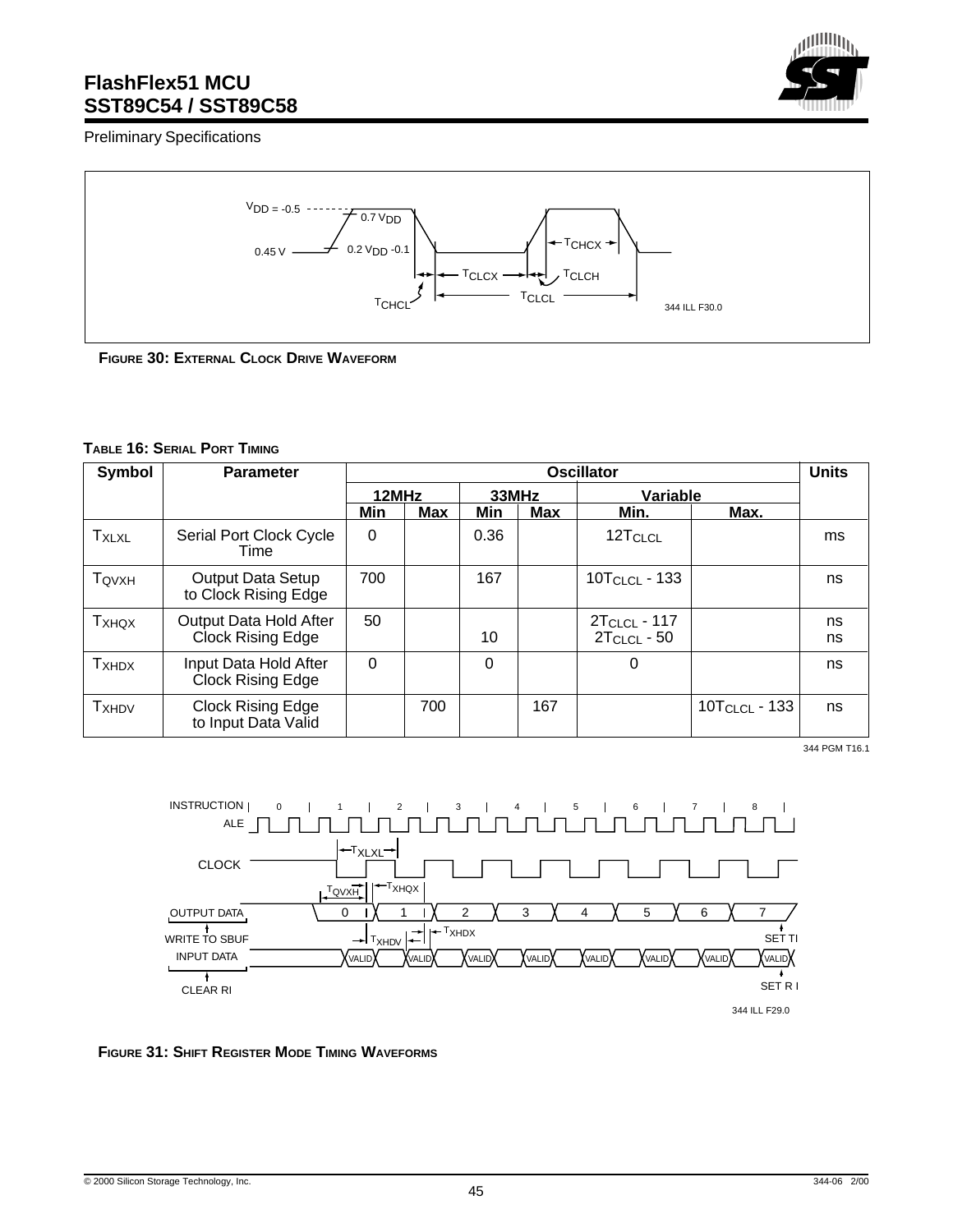

Preliminary Specifications



## **Part Number Valid Combinations**

| <b>SST89C54 Valid combinations</b> |             |      |                 |            |                    |
|------------------------------------|-------------|------|-----------------|------------|--------------------|
| <b>Part Number</b>                 | Package     | Pins | V <sub>DD</sub> | Speed      | <b>Temperature</b> |
| SST89C54-33-C-PI                   | <b>PDIP</b> | 40   | $2.7 - 5.5$     | $0-33$ MHz | Commercial         |
| SST89C54-33-C-NJ                   | <b>PLCC</b> | 44   | $2.7 - 5.5$     | $0-33$ MHz | Commercial         |
| SST89C54-33-C-TQJ                  | TQFP        | 44   | $2.7 - 5.5$     | $0-33$ MHz | Commercial         |
| SST89C54-33-I-PI                   | <b>PDIP</b> | 40   | $2.7 - 5.5$     | $0-33$ MHz | Industrial         |
| SST89C54-33-I-NJ                   | <b>PLCC</b> | 44   | $2.7 - 5.5$     | $0-33$ MHz | Industrial         |
| SST89C54-33-I-TQJ                  | TQFP        | 44   | $2.7 - 5.5$     | $0-33$ MHz | Industrial         |
| <b>SST89C58 Valid combinations</b> |             |      |                 |            |                    |
| <b>Part Number</b>                 | Package     | Pins | V <sub>DD</sub> | Speed      | Temperature        |
| SST89C58-33-C-PI                   |             |      |                 |            |                    |
|                                    | <b>PDIP</b> | 40   | $2.7 - 5.5$     | $0-33$ MHz | Commercial         |
| SST89C58-33-C-NJ                   | <b>PLCC</b> | 44   | $2.7 - 5.5$     | $0-33$ MHz | Commercial         |
| SST89C58-33-C-TQJ                  | TQFP        | 44   | $2.7 - 5.5$     | $0-33$ MHz | Commercial         |
| SST89C58-33-I-PI                   | <b>PDIP</b> | 40   | $2.7 - 5.5$     | $0-33$ MHz | Industrial         |
| SST89C58-33-I-NJ                   | <b>PLCC</b> | 44   | $2.7 - 5.5$     | $0-33$ MHz | Industrial         |

**Example:** Valid combinations are those products in mass production or will be in mass production. Consult your SST sales representative to confirm availability and to determine availability of new combinations.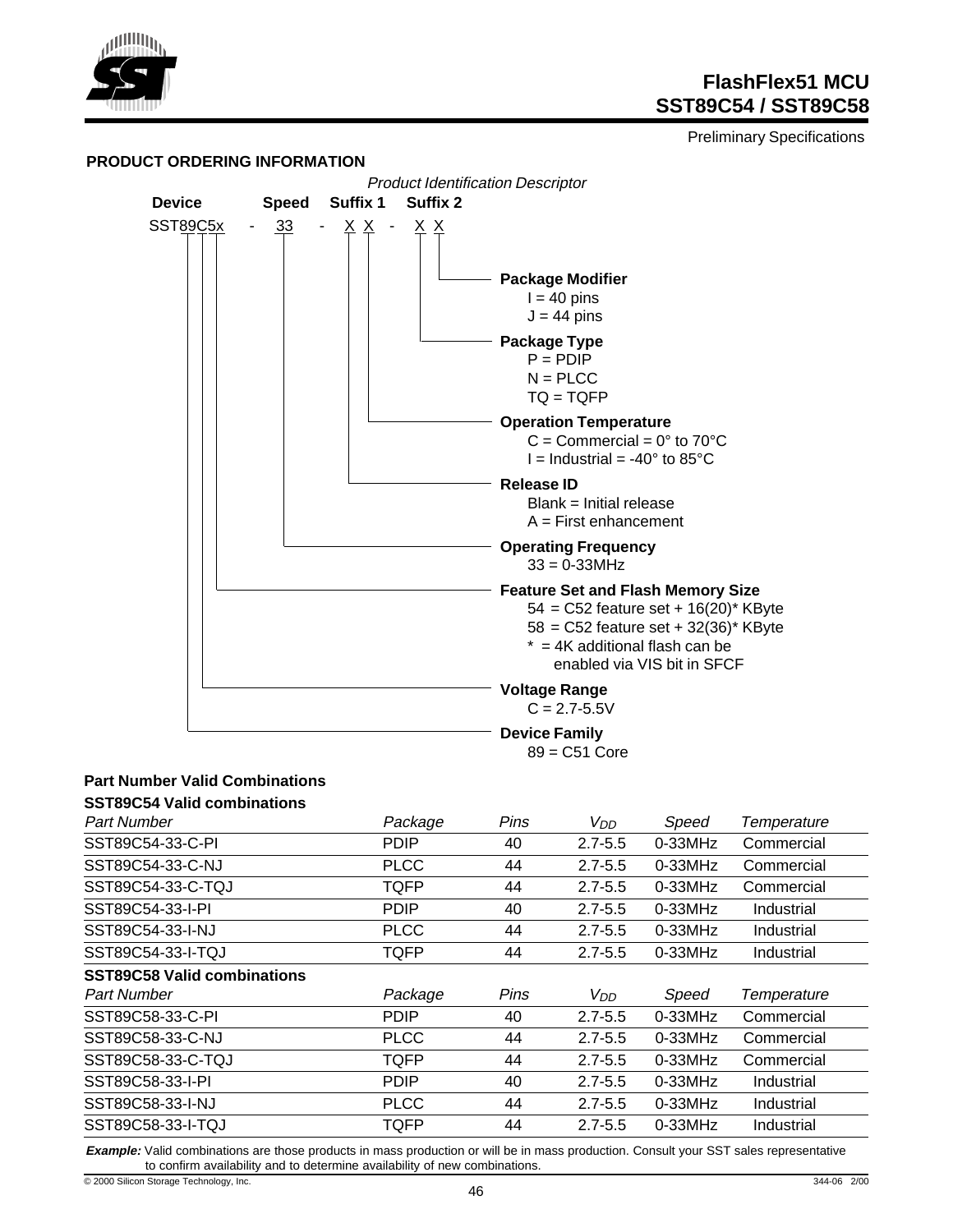#### Preliminary Specifications

#### **Part Number Cross-Reference Guide**

| Intel                |                                           | SST                    |                                                                  | package        |
|----------------------|-------------------------------------------|------------------------|------------------------------------------------------------------|----------------|
| i87C54               | 16K EPROM & 256B RAM                      | SST89C54               | 4K Flash, 16K Flash & 256B RAM                                   | DLQ            |
| i87C58               | 32K EPROM & 256B RAM                      | SST89C58               | 4K Flash, 32K Flash & 256B RAM                                   | DLQ            |
| i87L54               | 16K ROM (OTP) & 256B RAM                  | SST89C54               | 4K Flash, 16K Flash & 256B RAM                                   | L Q            |
| i87L58               | 32K ROM (OTP) & 256B RAM                  | SST89C58               | 4K Flash, 32K Flash & 256B RAM                                   | L Q            |
| i87C51FB             | 16K EPROM & 256B RAM                      | SST89C54*              | 4K Flash, 16K Flash & 256B RAM                                   | DLQ            |
| i87C51FC             | 32K EPROM & 256B RAM                      | SST89C58*              | 4K Flash, 32K Flash & 256B RAM                                   | DLQ            |
| Atmel                |                                           | SST                    |                                                                  | package        |
| AT89C52              | 8K Flash & 256B RAM                       | SST89C54               | 4K Flash, 16K Flash & 256B RAM                                   | DLQ            |
| AT89LV52             | 8K Flash & 256B RAM                       | SST89C54               | 4K Flash, 16K Flash & 256B RAM                                   | DLQ            |
| AT89S53              | 12K Flash & 256B RAM                      | SST89C54*              | 4K Flash, 16K Flash & 256B RAM                                   | DLQ            |
| AT89LS53             | 12K Flash & 256B RAM                      | SST89C54*              | 4K Flash, 16K Flash & 256B RAM                                   | DLQ            |
| AT89C55              | 20K Flash & 256B RAM                      | SST89C58*              | 4K Flash, 32K Flash & 256B RAM                                   | DLQ            |
| AT89LV55             |                                           | SST89C58*              |                                                                  |                |
|                      | 20K Flash & 256B RAM                      |                        | 4K Flash, 32K Flash & 256B RAM                                   | DLQ            |
| Temic                |                                           | SST                    |                                                                  | package        |
| 80C51                | 4K ROM & 256B RAM                         | SST89C54*              | 4K Flash, 16K Flash & 256B RAM                                   | DLQ            |
| 80C52                | 8K ROM & 256B RAM                         | SST89C54               | 4K Flash, 16K Flash & 256B RAM                                   | DLQ            |
| 83C154               | 16K ROM & 256B RAM                        | SST89C54               | 4K Flash, 16K Flash & 256B RAM                                   | DLQ            |
| 83C154D              | 32K ROM & 256B RAM                        | SST89C58               | 4K Flash, 32K Flash & 256B RAM                                   | DLQ            |
| 87C51                | 4K EPROM & 256B RAM                       | SST89C54*              | 4K Flash, 16K Flash & 256B RAM                                   | DLQ            |
| 87C52                | 8K EPROM & 256B RAM                       | SST89C54               | 4K Flash, 16K Flash & 256B RAM                                   | DLQ            |
| <b>Philips</b>       |                                           | SST                    |                                                                  | package        |
| P80C54               | 16K ROM & 256B RAM                        | SST89C54               | 4K Flash, 16K Flash & 256B RAM                                   | DLQ            |
| P80C58               | 32K ROM & 256B RAM                        | SST89C58               | 4K Flash, 32K Flash & 256B RAM                                   | DLQ            |
| P87C54               | 16K EPROM & 256B RAM                      | SST89C54               | 4K Flash, 16K Flash & 256B RAM                                   | DLQ            |
| P87C58               | 32K EPROM & 256B RAM                      | SST89C58               | 4K Flash, 32K Flash & 256B RAM                                   | DLQ            |
| P87C524              | 16K EPROM & 512B RAM                      | SST89C54*              | 4K Flash, 16K Flash & 256B RAM                                   | DLQ            |
| P87C528              | 32K EPROM & 512B RAM                      | SST89C58*              | 4K Flash, 32K Flash & 256B RAM                                   | DLQ            |
|                      |                                           |                        |                                                                  |                |
| P83C524              | 16K ROM & 512B RAM                        | SST89C54*              | 4K Flash, 16K Flash & 256B RAM                                   | DL             |
| P83C528<br>P89CE558  | 32K MROM & 512B RAM<br>32K Flash & 1K RAM | SST89C58*<br>SST89C58* | 4K Flash, 32K Flash & 256B RAM<br>4K Flash, 32K Flash & 256B RAM | DLQ            |
|                      |                                           |                        |                                                                  |                |
| Winbond              |                                           | SST                    |                                                                  | package        |
| W78C54               | 16K MROM & 256B RAM                       | SST89C54               | 4K Flash, 16K Flash & 256B RAM                                   | DLQ            |
| W78C58               | 32K MROM & 256B RAM                       | SST89C58               | 4K Flash, 32K Flash & 256B RAM                                   | DLQ            |
| W78E54               | 16K EEPROM & 256B RAM                     | SST89C54               | 4K Flash, 16K Flash & 256B RAM                                   | DLQ            |
| W78E58               | 32K EEPROM & 256B RAM                     | SST89C58               | 4K Flash, 32K Flash & 256B RAM                                   | DLQ            |
| <b>ISSI</b>          |                                           | SST                    |                                                                  | package        |
| <b>IS80C52</b>       | 8K ROM & 256B RAM                         | SST89C54               | 4K Flash, 16K Flash & 256B RAM                                   | DLQ            |
| <b>IS89C51</b>       | 4K Flash & 128B RAM                       | SST89C54               | 4K Flash, 16K Flash & 256B RAM                                   | DL             |
| <b>IS89C52</b>       | 8K Flash & 256B RAM                       | SST89C54               | 4K Flash, 16K Flash & 256B RAM                                   | DL             |
| <b>Dallas</b>        |                                           | <b>SST</b>             |                                                                  |                |
| DS83C520             | 16K MROM & 256B RAM                       |                        | 4K Flash, 16K Flash & 256B RAM                                   | раскаде<br>DLQ |
|                      |                                           | SST89C54*              |                                                                  |                |
| DS87C520<br>256B RAM | 16K EPROM (OTP) &                         | SST89C54*              | 4K Flash, 16K Flash & 256B RAM                                   | DLQ            |
|                      |                                           |                        |                                                                  |                |
| <b>Siemens</b>       |                                           | SST                    |                                                                  | package        |
| C501-1R              | 8K ROM & 256B RAM                         | SST89C54               | 4K Flash, 16K Flash & 256B RAM                                   | DL             |
| C501-1E              | 8K ROM (OTP) & 256B RAM                   | SST89C54               | 4K Flash, 16K Flash & 256B RAM                                   | DL             |
| C513A-H              | 12K EPROM & 512B RAM                      | SST89C54*              | 4K Flash, 16K Flash & 256B RAM                                   | L              |
| C503-1R              | 8K ROM & 256B RAM                         | SST89C54*              | 4K Flash, 16K Flash & 256B RAM                                   | L              |
| C504-2R              | 16K ROM & 512B RAM                        | SST89C54*              | 4K Flash, 16K Flash & 256B RAM                                   | Q              |
| D: PDIP              |                                           |                        |                                                                  |                |
| L: PLCC              |                                           |                        |                                                                  |                |
|                      |                                           |                        |                                                                  |                |

Q: TQFP

**NOTE:** The SST89C58 can be substituted for any SST89C54 listing above.

**NOTE:** The SST89C59 can be substituted for any SST89C54 or SST89C58 listing above.

\* Indicates SST similar function and not direct replacement/socket compatible.

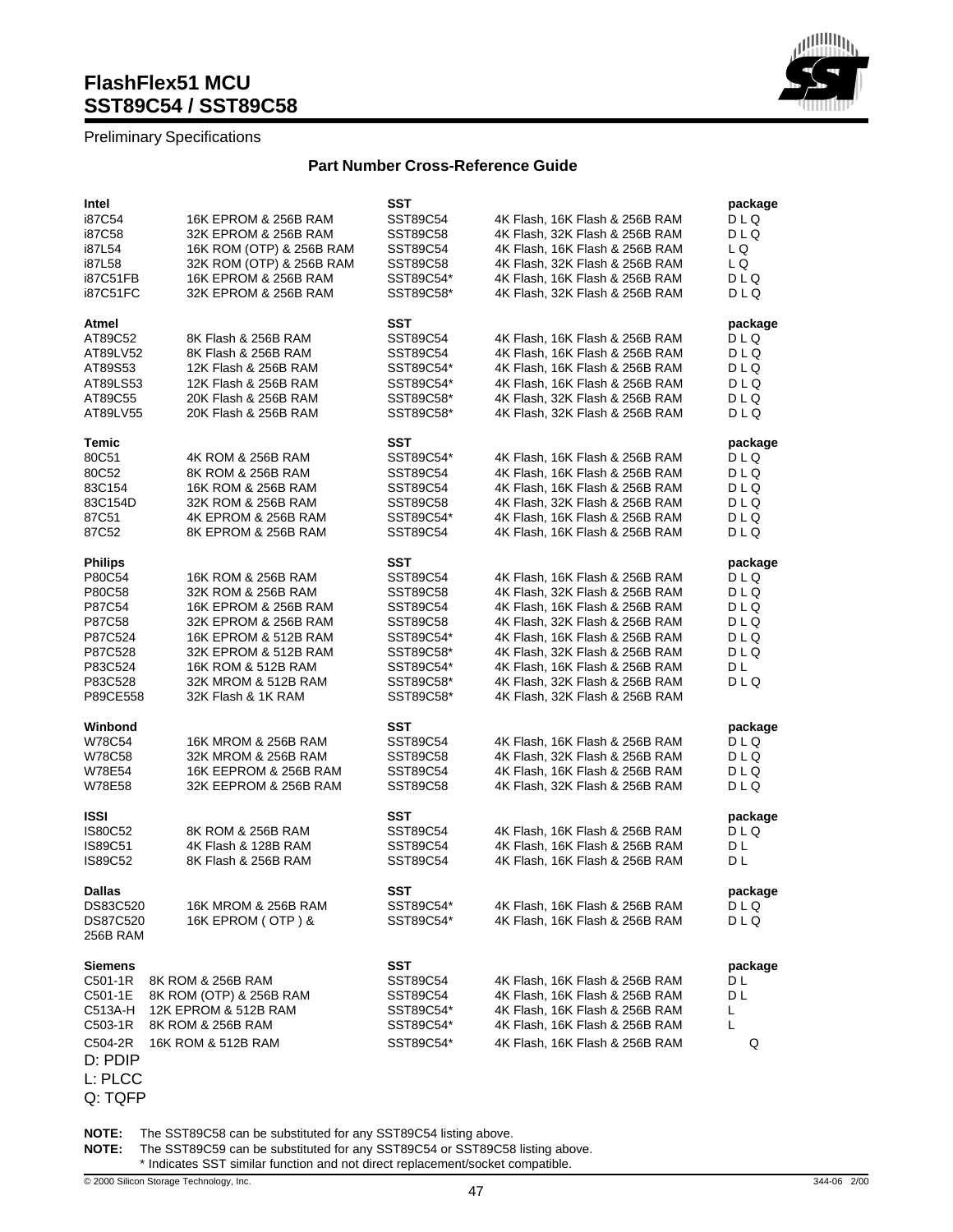

Preliminary Specifications

#### **PACKAGING DIAGRAMS**



**40-PIN PLASTIC DUAL-IN-LINE PACKAGE (PDIP) SST PACKAGE CODE: PI**



**44-LEAD PLASTIC LEAD CHIP CARRIER (PLCC) SST PACKAGE CODE: NJ**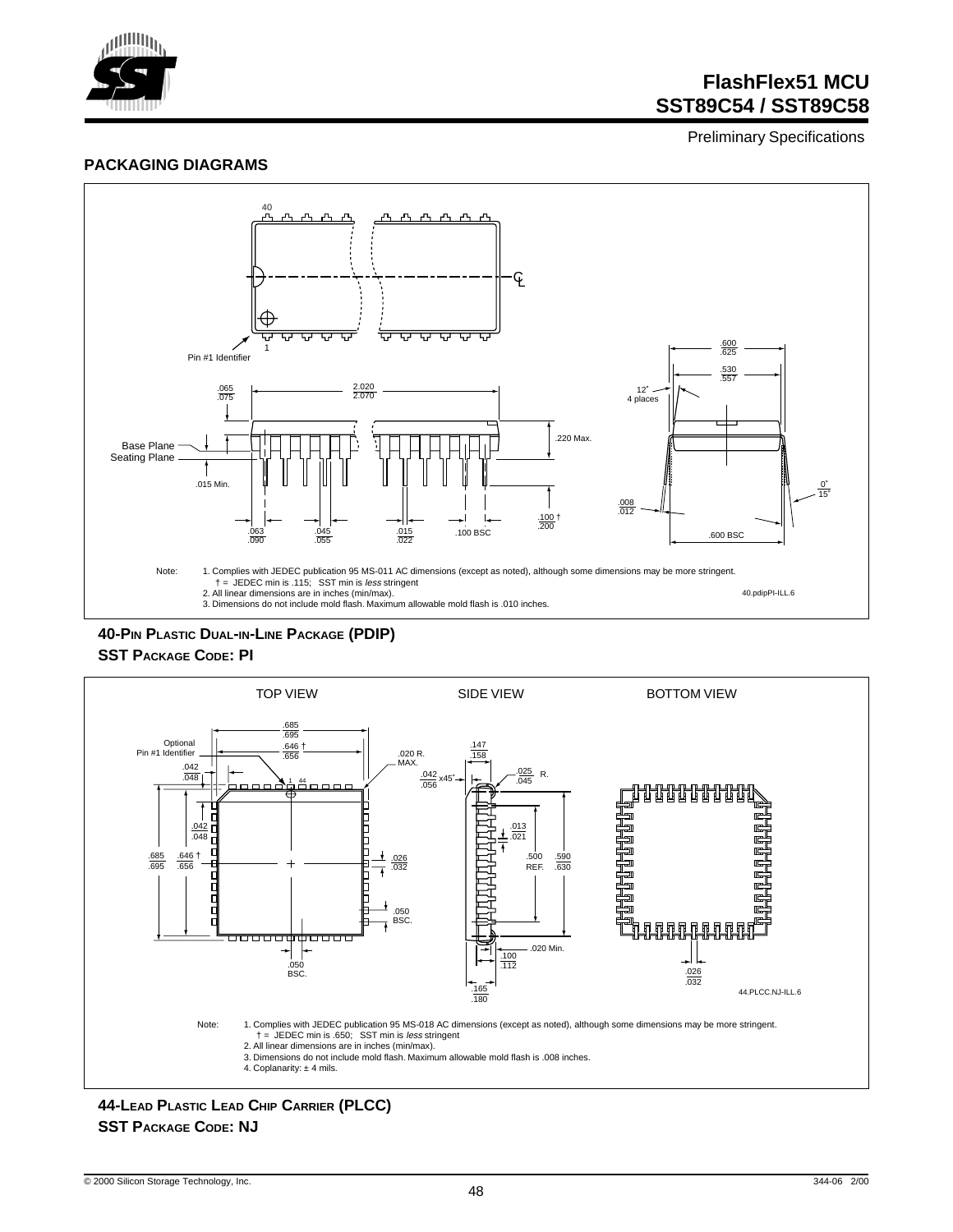

Preliminary Specifications



**44-LEAD THIN QUAD FLAT PACK (TQFP) SST PACKAGE CODE: TQJ**